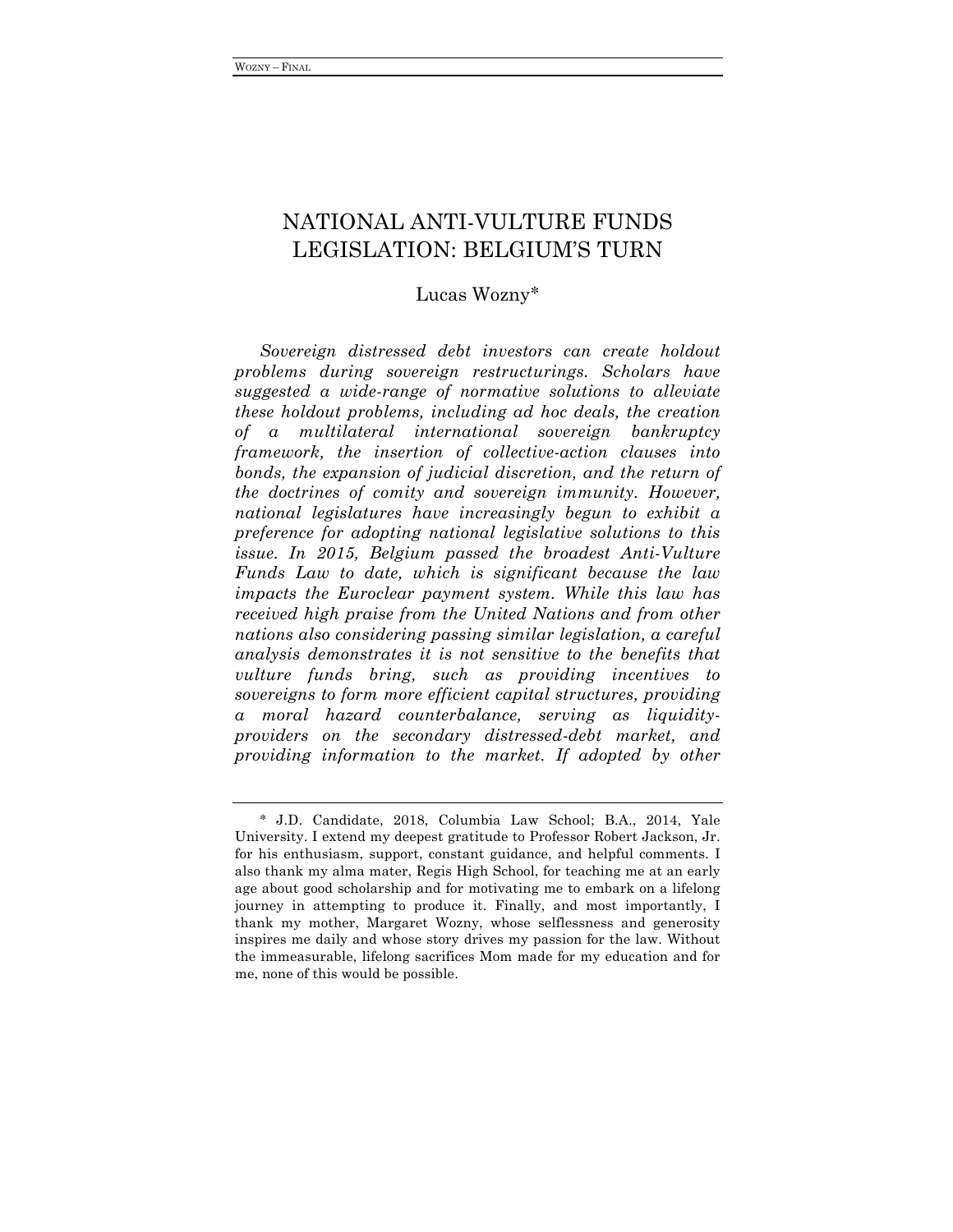#### 698 *COLUMBIA BUSINESS LAW REVIEW* [Vol. 2017

*nations, Belgium's law can eliminate the secondary distressed debt market by blocking liquidity-providers from the market. As a result, national legislatures should avoid using Belgium's law as model law, but rather, enact legislation that enhances active settlement discussions without compromising the bargaining power or rights of either the sovereign or the vulture funds.*

| Ι.   |                                                |  |
|------|------------------------------------------------|--|
| II.  | Background on Benefits of and Problems with    |  |
|      |                                                |  |
|      | $A_{\cdot}$                                    |  |
|      | Benefits Brought by Vulture Funds 705<br>В.    |  |
|      |                                                |  |
|      | Moral Hazard Counterbalance 709<br>$2_{-}$     |  |
|      | Liquidity-Providers on the Secondary<br>3.     |  |
|      |                                                |  |
|      |                                                |  |
|      | How the Uniqueness of Sovereign Debt<br>C.     |  |
|      |                                                |  |
|      |                                                |  |
|      | $2_{-}$                                        |  |
|      | $3_{-}$                                        |  |
| III. | Summary and Analysis of National Anti-Vulture  |  |
|      |                                                |  |
|      | Background to the Growing Trend of Using<br>А. |  |
|      | National Legislation as the Policy Solution to |  |
|      |                                                |  |
|      | <b>B.</b>                                      |  |
|      | $C_{\cdot}$                                    |  |
|      | D.                                             |  |
|      | Е.                                             |  |
|      | $F_{\cdot}$                                    |  |
|      | G.                                             |  |
|      | Η.                                             |  |
|      | $1_{\cdot}$                                    |  |
|      |                                                |  |
|      | 3.                                             |  |
| IV.  |                                                |  |
|      |                                                |  |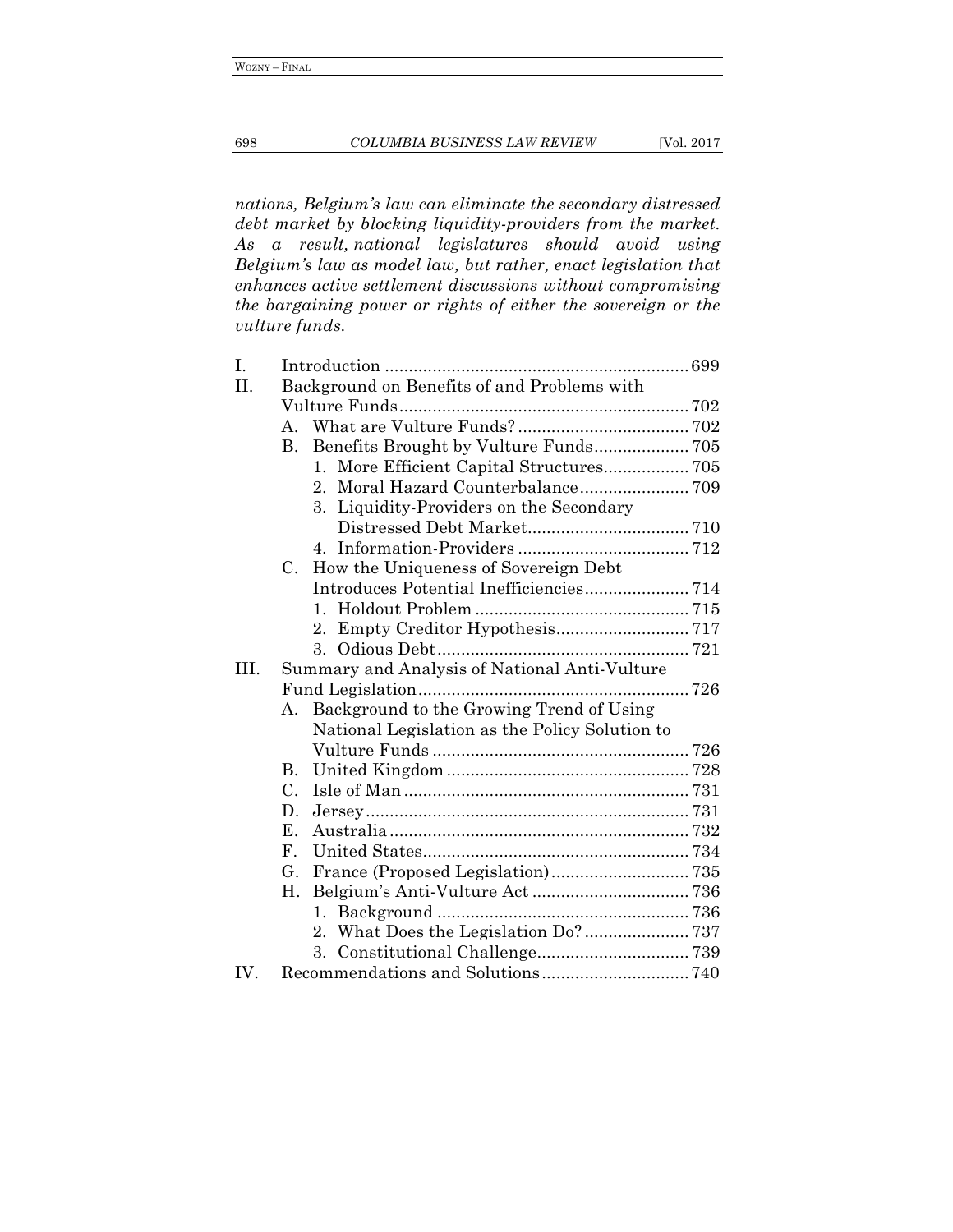#### No. 2:697] *NATIONAL ANTI-VULTURE FUNDS LEGISLATION* 699

| А. | By Eliminating the Ability to Profit on      |
|----|----------------------------------------------|
|    | Sovereign Debt Claims, the Belgian Laws      |
|    | Eliminate the Secondary Distressed Debt      |
|    | Market and Expose Sovereigns to Other        |
|    |                                              |
|    | B. Trading Odious Debt is a Problem; Trading |
|    |                                              |
|    | C. The Belgian Legislation's Definition of   |
|    | "Illegitimate Advantage" Wrongly Absorbs     |
|    |                                              |
|    |                                              |

## I. INTRODUCTION

Scholars have long commented on the ability of sovereign distressed debt investors to create holdout problems during sovereign restructurings.<sup>1</sup> Many have suggested a wide range of normative solutions to alleviate these holdout problems, including ad hoc deals, the creation of a multilateral international sovereign bankruptcy framework, the insertion of collective-action clauses into bonds, the expansion of judicial discretion, and the return of the doctrines of comity and sovereign immunity.<sup>2</sup> Between 2008 and 2016, however, national legislatures increasingly began to exhibit a preference for adopting national legislative solutions in favor of these other suggestions.<sup>3</sup>

Unfortunately, scholarship on the efficacy of these national legislations remains scarce, and none exists on Belgium's Anti-Vulture Funds Law, which passed in the Belgian Federal Parliament on July 12, 2015.4 Like earlier

<sup>1</sup> *See infra* Section II.C.1.

<sup>2</sup> *See infra* Section III.A.

<sup>3</sup> *Id*.

<sup>4</sup> Loi relative à la lutte contre les activités des fonds vauteurs [Anti-Vulture Funds Law] of July 12, 2015, MONITEUR BELGE [M.B.] [Official Gazette of Belgium] Sept. 11, 2015, 57357. For an English translation by the author, see *infra* Appendix A.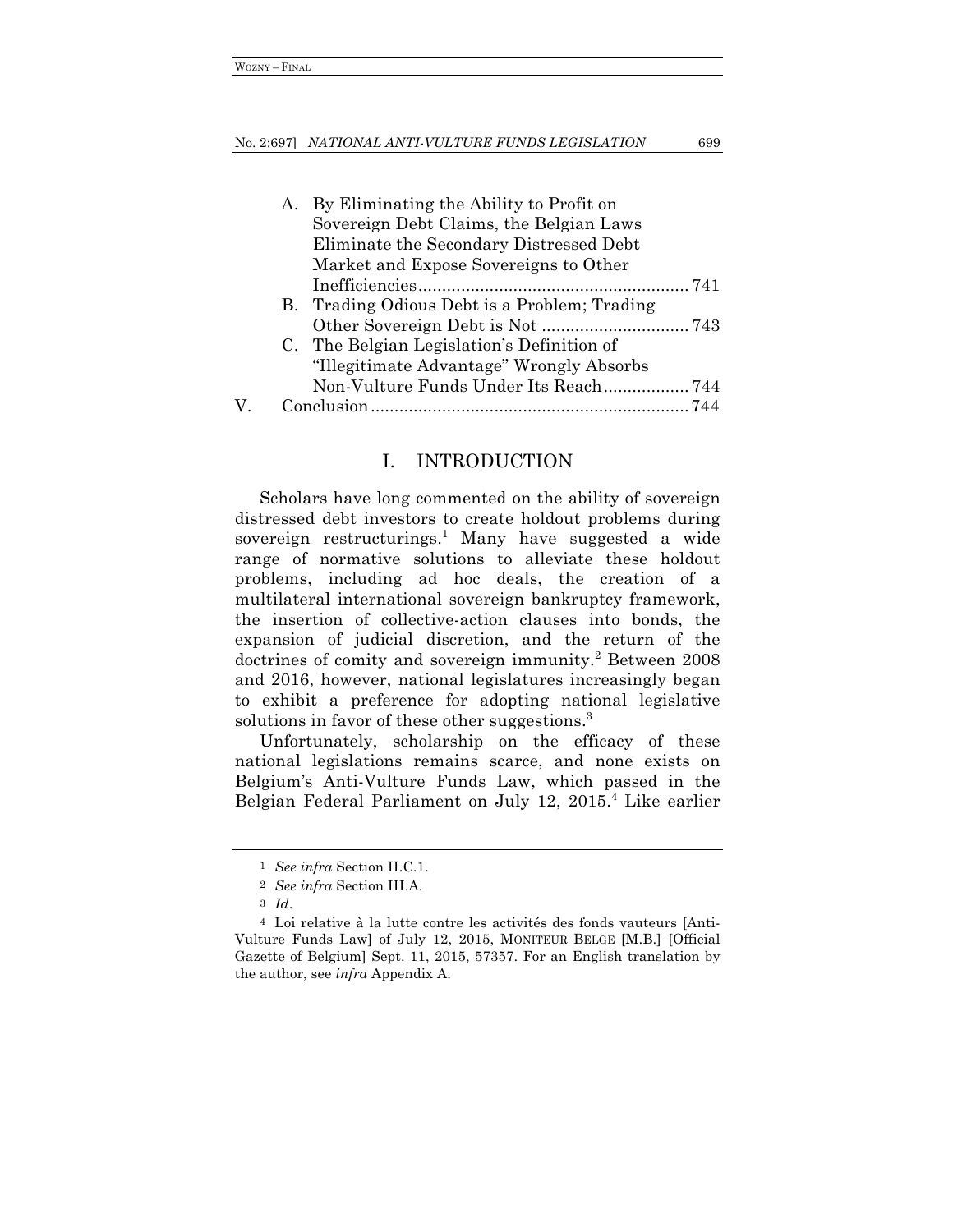national pieces of legislation, Belgium's Anti-Vulture Funds Law seeks to prohibit distressed debt investors who acquired the sovereign debt of poor countries from collecting fully on their investment.5 Belgium's law in particular merits analysis both for its structure and its influence on the global community. The law's scope is broad<sup>6</sup> and impacts the Euroclear payment system, which is based in Belgium.7 Moreover, a UN human rights report has hailed the law as model legislation,<sup>8</sup> and other nations have debated following its example.<sup>9</sup> As such, determining the relative strengths and weaknesses of the Belgian Anti-Vulture Funds Law will shed light on past regulations and inform the discussion on a

<sup>5</sup> *Id.*

<sup>6</sup> *See* JACQUES RICHELLE, STRELIA, BELGIAN 2015 ANTI-VULTURE FUNDS LAW 1 (2016), https://www.strelia.com/sites/strelia.com/files/strelia\_-\_belgian\_2015\_anti-vulture\_funds\_law.pdf [https://perma.cc/K5F7-SLXK].

<sup>7</sup> *See id.* Euroclear is a Brussels-based clearinghouse that processes cross-border and domestic securities transactions. *See About*, EUROCLEAR,, https://www.euroclear.com/en/about.html [https://perma.cc/ZDT2-LBF2] (last visited June 4, 2017).

<sup>8</sup> *See* HUMAN RIGHTS COUNCIL, REPORT OF THE HUMAN RIGHTS COUNCIL ADVISORY COMMITTEE ON THE ACTIVITIES OF VULTURE FUNDS AND THE IMPACT ON HUMAN RIGHTS 11–12 (July 20, 2016), http://www.ohchr.org/Documents/HRBodies/HRCouncil/AdvisoryCom/Sessi on17/A\_HRC\_33\_54.docx [https://perma.cc/M3JA-82WJ] ("[I]t is evident that more national laws are needed to tackle this problem effectively"); *see also* Renaud Vivien, *UNCTAD Organizes a Side-Event of the Second Committee on Sovereign Debt Restructurings*, CADTM: COMMITTEE FOR THE ABOLITION OF ILLEGITIMATE DEBT (Oct. 27, 2017), http://www.cadtm.org/UNCTAD-organizes-a-side-event-of [https://perma.cc/JBW7-YM2R].

<sup>9</sup> For example, the French legislature is currently debating antivulture funds legislation. *See infra* Section III.G; *see also* Adrien Paredes-Vanheule, *France to Restrict Vulture Funds' Claims,* INVESTMENT EUROPE (June 3, 2016), http://www.investmenteurope.net/regions/ france/francerestrict-vulture-funds-claims/ [https://perma.cc/V9AT-WXFD]. *See generally* Projet de Loi Relatif à la Transparence, à la Lutte Contre la Corruption et à la Modernisation de la Vie Économique*,* ESPACE PRESSE (Dec. 12, 2016), https://www.senat.fr/espace\_presse/actualites/201606/ le\_senat\_examine\_la\_loi\_sapin\_2.html [https://perma.cc/W23V-CXNA].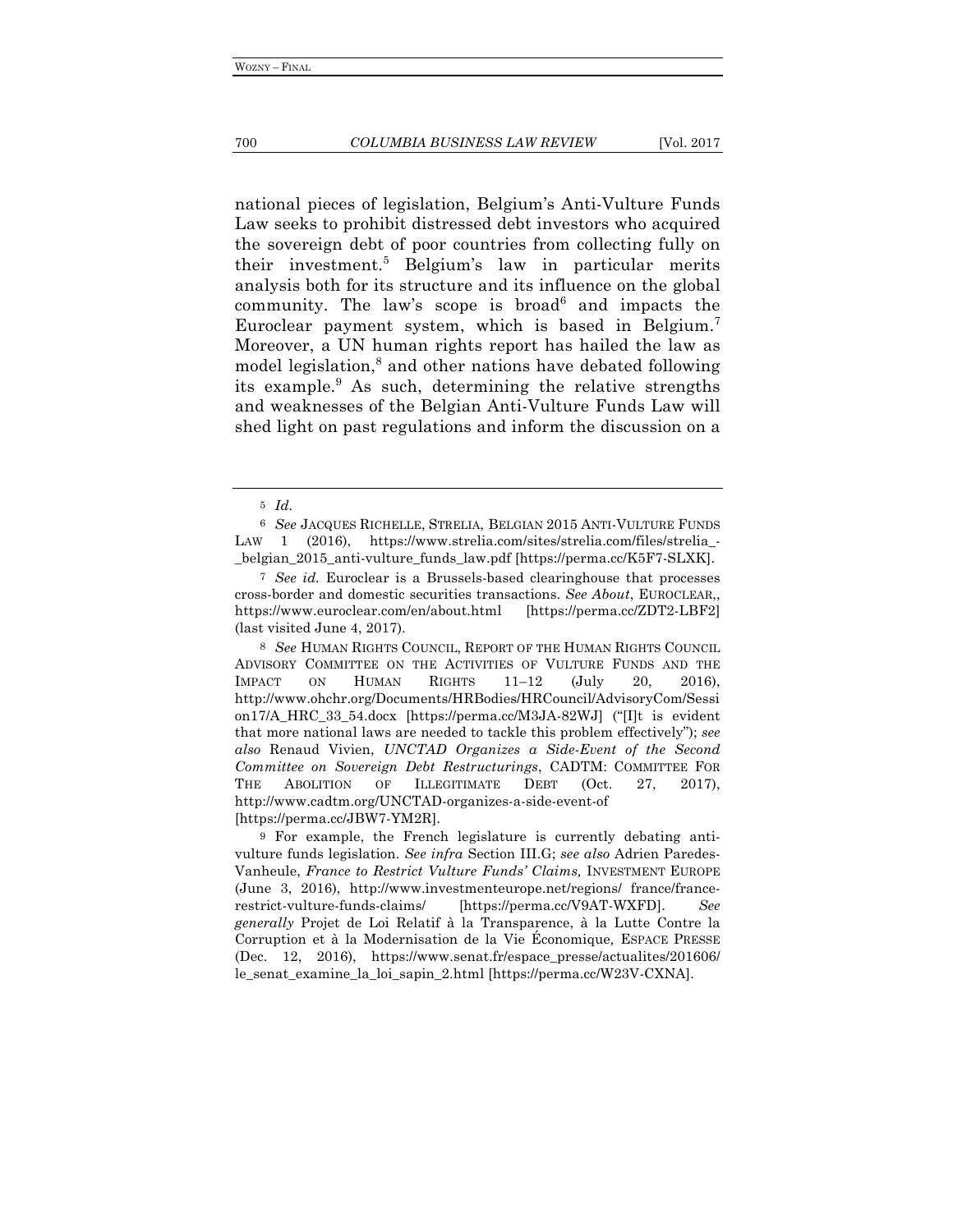large swath of the potential upcoming regulations in this area.

While this Note acknowledges that national legislative solutions may not be the optimal solution to alleviate problems with sovereign distressed debt, their increasing prevalence indicates they have become the practical policy solution for many nations.<sup>10</sup> This Note analyzes the Belgian Anti-Vulture Funds Law and queries both whether it provides efficient solutions to problems that vulture funds cause and whether it inhibits the positive functions they serve. This Note argues that the Belgian Anti-Vulture Funds Law is not sensitive to the benefits vulture funds bring, and if adopted by other nations, can eliminate the secondary distressed debt market by blocking liquidity-providers from the market. Such an answer inherently requires a weighting and balancing assessment of the value created by vulture funds solving a collective action problem on the one hand and the value lost or gained by vulture funds' net effect on the cost of borrowing on the other.

Part II of this Note provides an overview of what vulture funds are, their business model, and how they positively and adversely impact the market. Specifically, Part II examines how vulture funds serve as a moral hazard counterbalance, provide liquidity on the secondary distressed debt market, provide information to the market, and encourage sovereign states to adopt more efficient capital structures. Likewise, Part II also explores the holdout problems vulture funds introduce into voluntary sovereign restructuring proceedings, which can be amplified if vulture funds are

<sup>10</sup> Some scholars question whether the optimal solution requires any sort of regulation, or whether non-regulation itself is the best choice. These arguments tend to point out that there are only three outstanding vulture fund cases in litigation right now, and the creation of legislation governing such a small number of instances is exorbitantly costly. *See, e.g.*, Elizabeth Broomfield, Note, *Subduing the Vultures: Assessing Government Caps on Recovery in Sovereign Debt Litigation*, 2010 COLUM. BUS. L. REV. 473, 517. While this Note recognizes the scholarly debate over whether any regulation is necessary, engaging in the debate goes beyond the scope of this Note.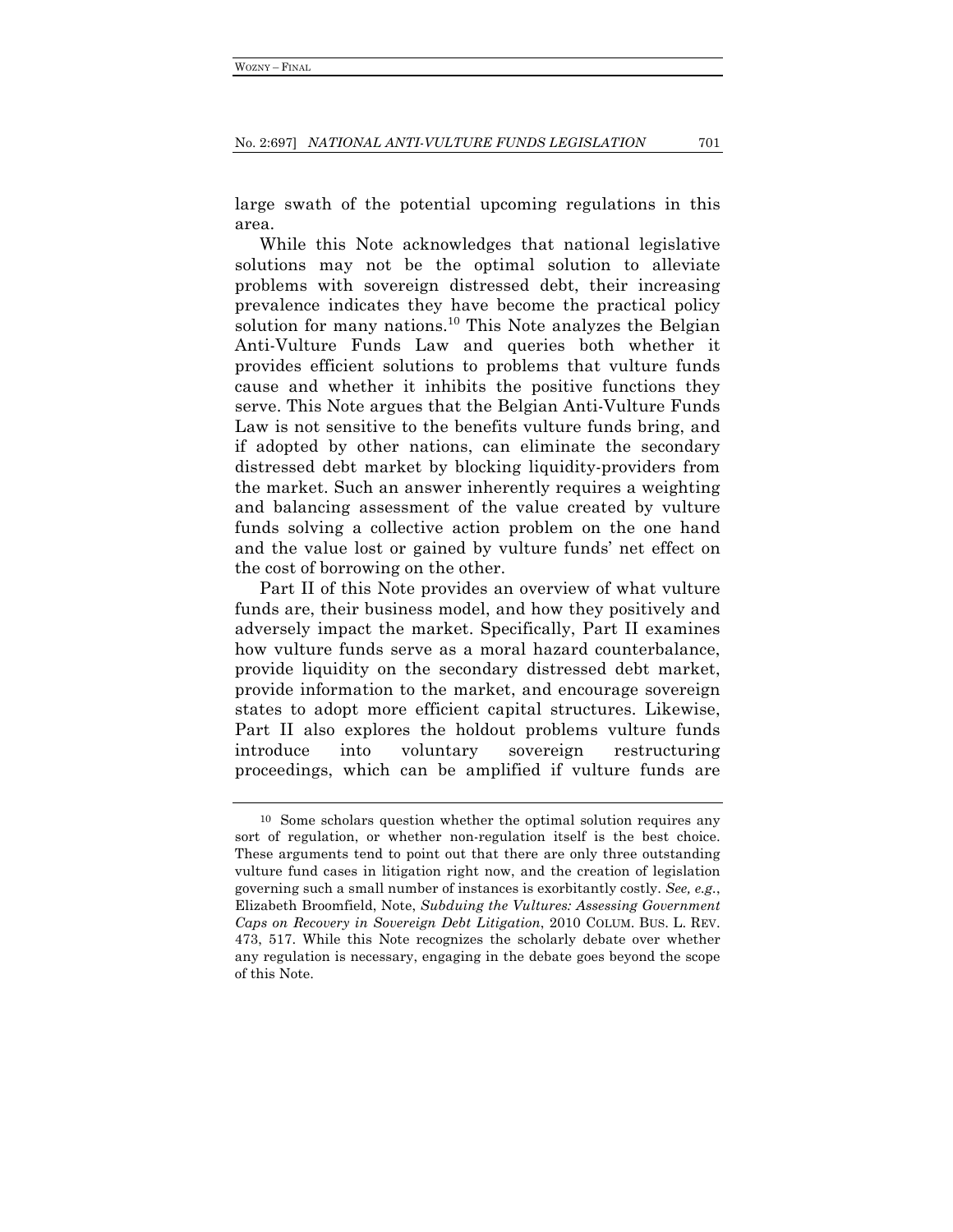empty creditors that are trading odious debt. Part III identifies and analyzes national legislation already enacted in the United Kingdom, Jersey, and Belgium, and summarizes the proposed legislations in the Isle of Man, Australia, the United States, and France. Part IV considers the Belgian law in the context of the benefits and costs of vulture funds identified in Part II. Part V offers concluding remarks.

## II. BACKGROUND ON BENEFITS OF AND PROBLEMS WITH VULTURE FUNDS

## A. What are Vulture Funds?

"Vulture funds" are hedge funds or private equity funds that specialize in distressed debt investing or forced sale assets.11 Their business model is to buy the debt of insolvent or struggling sovereigns at bargain prices from original

<sup>11</sup> Peter Moles & Nicholas Terry, *The Handbook of International Financial Terms*, OXFORD REFERENCE (2005), http://www.oxfordreference.com/view/10.1093/acref/9780198294818.001.00 01/acref-9780198294818-e-8301?rskey=PSeUUF&result=1 [https://perma. cc/RD6Q-CAS7]. Debt is generally considered distressed when its yield to maturity is more than 1000 basis points above the risk-free rate of return and receives a CCC rating from Moody's. INVESTING IN DISTRESSED SECURITIES, BARCLAYHEDGE, http://www.barclayhedge.com/research/ educational-articles/hedge-fund-strategy-definition/hedge-fund-strategydistressed-securities.html [https://perma.cc/8XAM-FEDS] (last visited June 4, 2017). Distressed securities are sometimes defined as "securities issued by entities that are already in default, under bankruptcy protection, or in distress and heading towards such a condition." MERCER, HIGH YIELD AND DISTRESSED DEBT 10 n.2 (2016), https://www.mercer.com/ content/dam/mercer/attachments/global/investments/high-yield-anddistressed-debt-mercer-april-2016.pdf [https://perma.cc/MQK4-WFQK]. The pejorative public moniker has been reserved for funds that invest in sovereign, as opposed to corporate, distressed debt. Hedge funds known as vulture funds commonly invest in both corporate and sovereign distressed debt. Following the common parlance and to avoid confusion, the term "vulture fund" as used in this Note will refer exclusively to sovereign distressed debt funds and "vulture fund investments" will refer to investments in sovereign distressed debt here on out.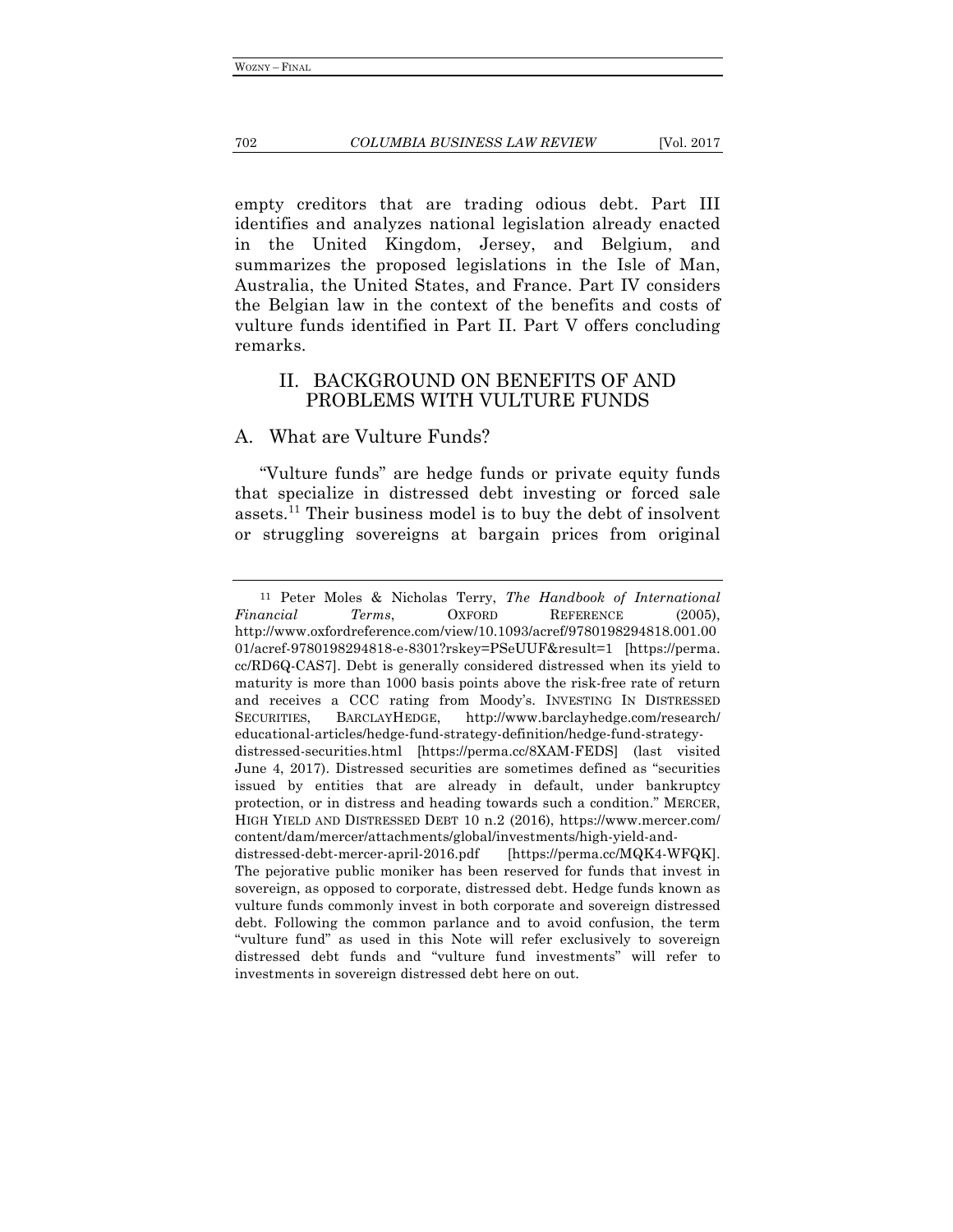creditors and seek to receive the full payment of the debt, $^{12}$ sometimes through aggressive and extensive litigation that the sovereign cannot afford.<sup>13</sup> Thus, public opinion often labels these funds and their tactics predatory and immoral $14$ because they swoop in, like vultures, to profit off the carcass

13 *See* Christopher C. Wheeler & Amir Attaran, *Declawing the Vulture Funds: Rehabilitation of a Comity Defense in Sovereign Debt Litigation*, 39 STAN. J. INT'L L. 253, 254 n.3 (2003). The International Monetary Fund ("IMF") estimates that there have been only  $112$  sovereign debt litigations since 1982, of which the number of successful litigations has been quite small. Furthermore, even when a creditor won a judgment, it still had to find assets to execute the judgment, and many sovereign assets continue to be protected by sovereign immunity protections. *See* MONETARY AND CAPITAL MARKETS DEPARTMENT, IMF, A SURVEY EXPERIENCES WITH EMERGING MARKET SOVEREIGN DEBT RESTRUCTURINGS 11, 13 (June 5, 2012), https://www.imf.org/external/np/pp/eng/2012/060512.pdf [https:// perma.cc/4CVH-PYZJ]. Vulture funds managers have indicated sensitivity to the moniker, and some have tried to reclaim their fund's identity as more phoenix than vulture. For example, Wilbur Ross, owner of WL Ross & Corp. said in an interview, "The one term I don't like to be called is a 'vulture.' Because to me, a vulture is a kind of asset-stripper that eats dead flesh off the bones of a dead creature. Our bird should be the phoenix, the bird that reinvents itself, recreates itself from its ashes. And that's much closer to what it is that we really do." Wilbur Ross, *I Am American Business*, CNBC (2012), http://www.cnbc.com/id/100000729# [https:// perma.cc/TS89-KVLS].

14 *See End the Vulture Culture*, JUBILEE DEBT CAMPAIGN http://jubileedebt.org.uk/campaigns/stop-vulture-funds [https://perma.cc/ N48A-GJD9] (last visited June 4, 2017); *see, e.g.,* Martin Guzman, *Wall Street's Worst Vulture Hedge Funds Are Making a Killing by Undermining the Global Economy*, QUARTZ (June 17, 2016), https://qz.com/707165/wallstreets-vulture-hedge-funds-are-making-a-killing-by-undermining-the-

global-economy/ [https://perma.cc/S9QU-9XZF]; *Argentina Edges Closer to Settling with Predatory Vulture Funds*, TELESUR (Mar. 30, 2016), http://www.telesurtv.net/english/news/Argentina-Edges-Closer-to-Settlingwith-Predatory-Vulture-Funds-20160330-0030.html [https://perma.cc/ 8S9T-ZV7Z].

<sup>12</sup> *See Distressed Debt*, OAKTREE CAPITAL MANAGEMENT, https://www.oaktreecapital.com/strategies/distressed-debt

<sup>[</sup>https://perma.cc/U4WK-XUZ3] (last visited June 4, 2017) (Oaktree Capital receives significantly higher returns than initial investment by returning companies to financial viability through restructuring).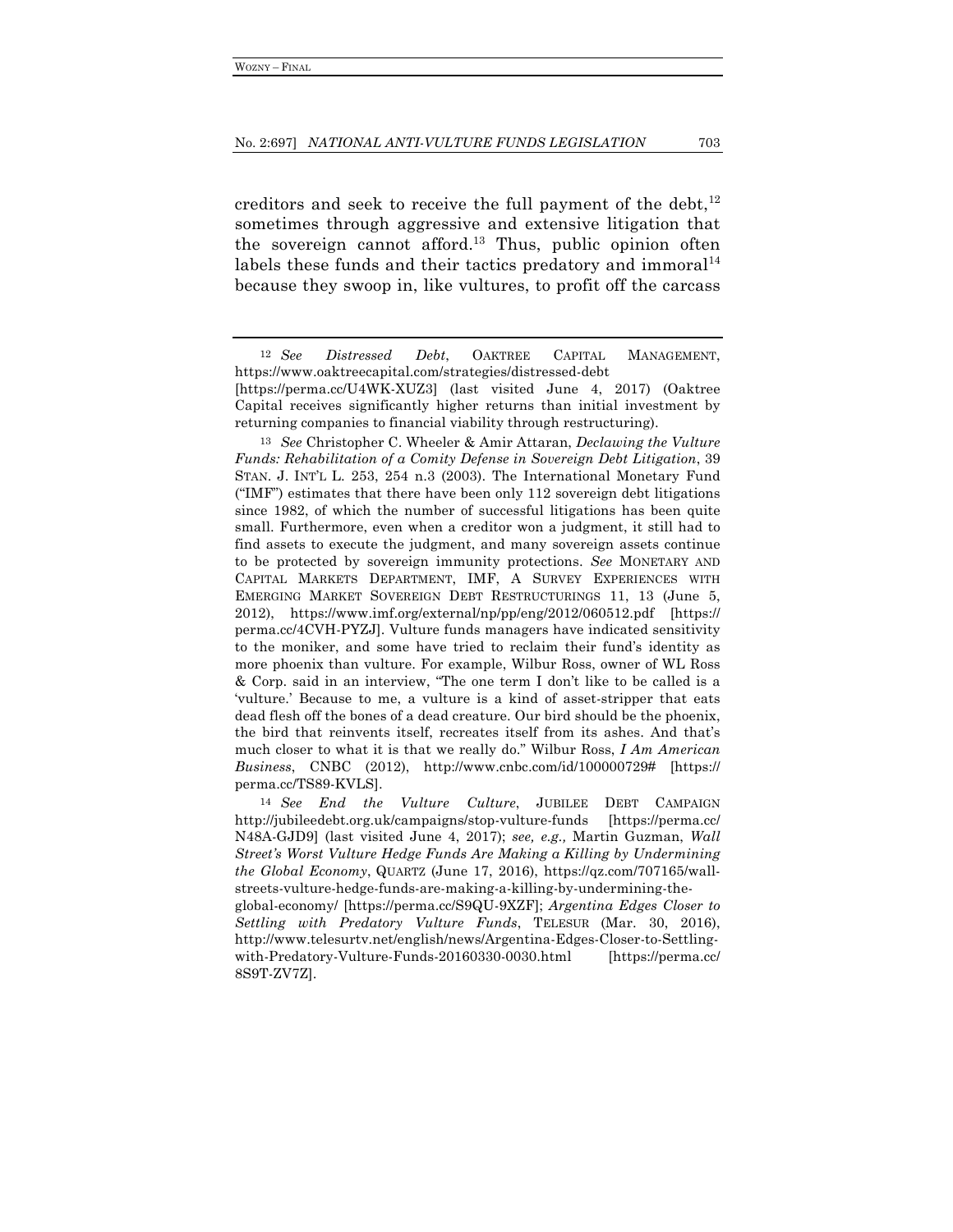and at the expense of economic development in the sovereign state.<sup>15</sup>

Many investors engage in this highly specialized form of investing. One study calculated that as of June 2016, private distressed debt fund managers held \$63.3 billion in available capital, up from  $$28.2$  billion in December 2006.<sup>16</sup> Scholars have estimated the distressed debt market at more than 200 financial institutions investing between \$350–400 billion in U.S. distressed debt and substantially more outside of it,  $17$ and North American distressed debt investors have indicated they expect to invest even more capital next year.<sup>18</sup>

Estimates of distressed sovereign debt are less clear. The amount of sovereign debt in default peaked in 1990 at \$335 billion.19 In 2003, about \$125 billion of emerging markets sovereign debt traded at distressed levels.<sup>20</sup> It is not clear

18 CORTLAND INVESTMENT SERVICING, NORTH AMERICAN DISTRESSED DEBT MARKET OUTLOOK 2016, at 5 (Feb. 23, 2016), http://mergermarketgroup.com/wp-content/uploads/2016/02/DW-North-American-Distressed-Debt-2016\_Final\_LR.pdf [https://perma.cc/X5XM-5FFM].

<sup>15</sup> *See generally*, Diana B. Henriques, *The Vulture Game*, N.Y. TIMES (July 19, 1992), http://www.nytimes.com/1992/07/19/magazine/the-vulturegame.html?pagewanted=all [https://perma.cc/WK8T-JG5Q] (explaining that the term "vulture" comes from the analogy that these investors "get rich by feeding on the carcasses" of insolvent debtors).

<sup>16</sup> PREQIN, PREQIN QUATERLY UPDATE: PRIVATE DEBT: Q2 2016 7 (2016), https://www.preqin.com/docs/quarterly/pd/Preqin-Quarterly-Private-Debt-Update-Q2-2016.pdf [https://perma.cc/DW5Q-5MW4].

<sup>17</sup> Testimony from Edward L. Altman, Testimony before the ABI Chapter 11 Reform Commission 2 (Oct. 17, 2012), http://commission.abi.org/sites/default/files/statements/17oct2012/Testimo ny\_ABI\_2012\_Conference.pdf [https://perma.cc/B99U-KAKS].

<sup>19</sup> Ricardo Correa & Horacio Sapriza, *Sovereign Debt Crises* (Bd. Governors Fed. Reserve Sys., International Finance Discussion Papers No. 1104, 2014), https://www.federalreserve.gov/pubs/ifdp/2014/1104/ ifdp1104.pdf [https://perma.cc/T6FV-4223].

<sup>20</sup> Manmohan Singh, *Recovery Rates from Distressed Debt—Empirical Evidence from Chapter 11 Filings, International Litigation, and Recent Sovereign Debt Restructurings* 3 (IMF Working Paper No. WP/03/161, 2003), https://www.imf.org/external/pubs/ft/wp/2003/wp03161.pdf [https://perma.cc/FZP4-5MG5].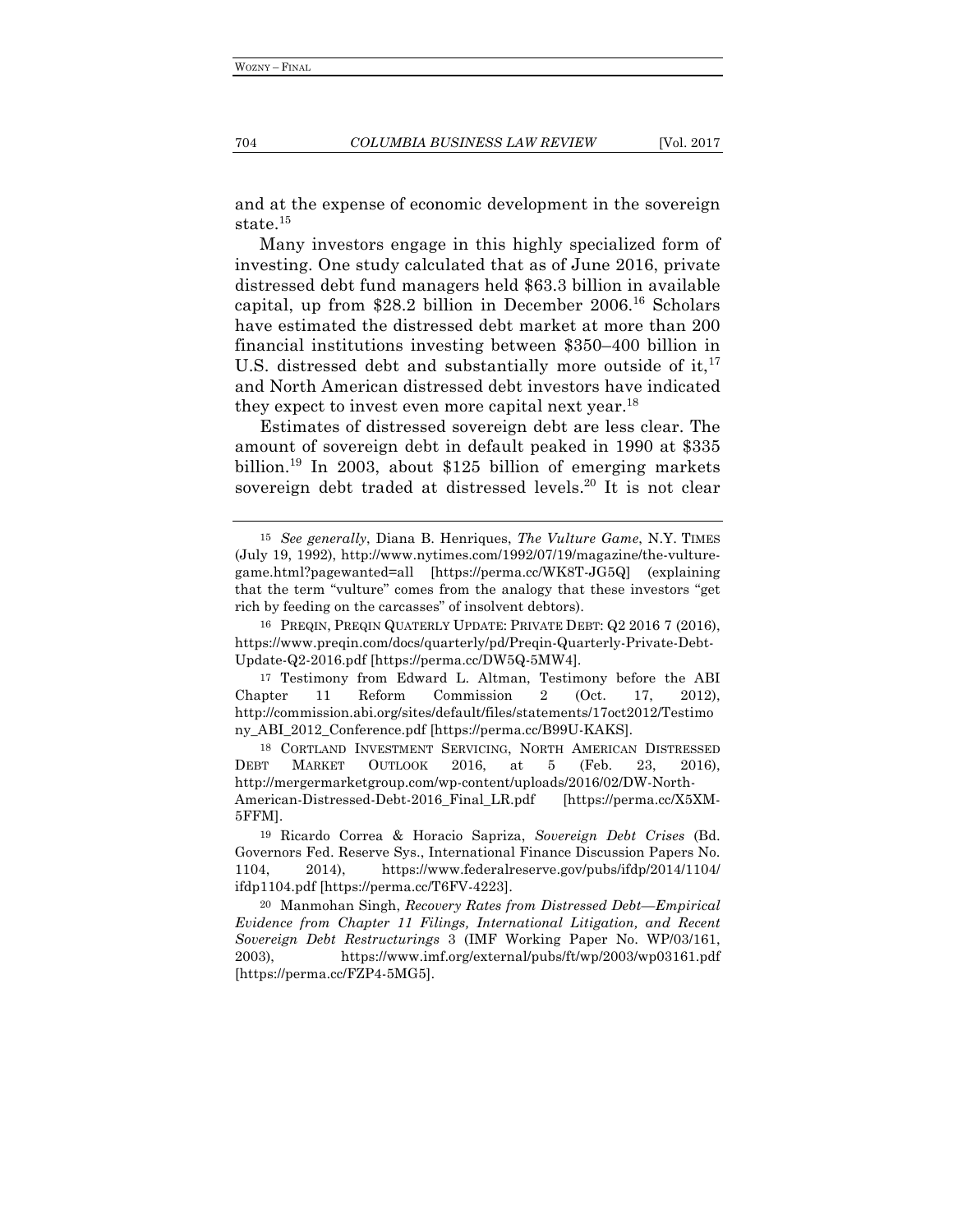what percentage of that amount was held by vulture funds and what amount was held by other investors, such as other sovereigns. Regardless of the exact present amount, it is clear that any national or international regulation of vulture funds would affect an enormous amount of capital.

## B. Benefits Brought by Vulture Funds

Any evaluation of the efficacy of national anti-vulture fund legislation first requires an understanding of the benefits and harms of vulture funds. Because public sentiment and media coverage present an overwhelmingly negative image of vulture funds, <sup>21</sup> it is particularly important for policymakers to consider evidence that vulture funds do make markets more efficient. If the advantages of vulture funds are significant enough, national legislative action that broadly bans vulture funds may be costly. This section argues that vulture funds create numerous *ex ante* benefits. First, they provide incentives for corporations and sovereign states to promote more efficient capital structures. Second, they serve as a moral hazard counterbalance. Third, they provide liquidity on the secondary distressed debt market. And fourth, they serve as information-providers. These functions are highly valuable and result in a more efficient market.

## 1. More Efficient Capital Structures

Vulture funds confer to the sovereign distressed debt market many of the same benefits that corporate distressed debt investors bring to the corporate distressed debt markets. For example, corporate distressed shareholders can sometimes obtain financial leverage more cheaply themselves than the corporation, such as when the corporation is already over-levered and might go bankrupt. In such situations, the efficient choice by the managers would be to issue a dividend or buy back stocks. If the

<sup>21</sup> *See supra* note 14 and accompanying text.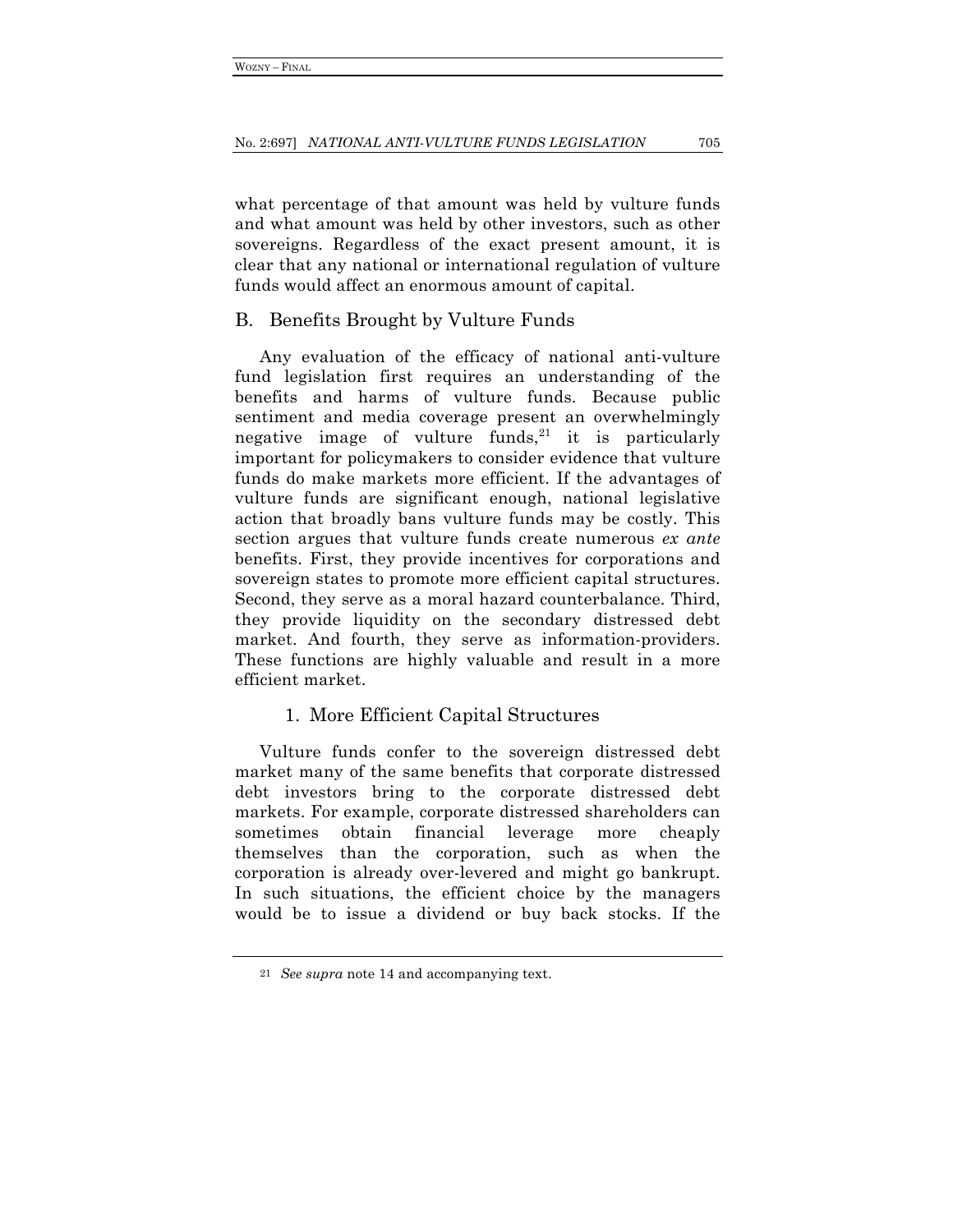corporation's creditors have no bargaining power or are not paying attention, the probability and costs to the corporation of financial distress may decrease, <sup>22</sup> incentivizing managers to inefficiently issue additional debt. Sophisticated distressed debt investors, however, pay attention and provide an incentive for managers to consider properly the efficiency of issuing corporate debt.

Similarly, vulture funds provide incentives that promote efficient capital structures and responsible financial behavior by sovereigns. Regardless of who the other market actors are, sovereigns always desire to raise money for investments in health, education, infrastructure, or development. To do this, the sovereign can take foreigncurrency denominated debt or issue domestic-currency claims.23 The optimal capital structure seeks an equilibrium between inflation costs and expected default costs that arise from the proportion of debt incurred versus currency issued.24 Vulture funds raise the expected costs of default. Their absence lowers such costs. Thus, without these sophisticated activist investors who seek to collect on their claims, the optimal ratio between debt incurred and currency

<sup>22</sup> *See generally* RICHARD A. BREALEY, STEWART C. MYERS & FRANKLIN ALLEN*,* PRINCIPLES OF CORPORATE FINANCE 455–72 (11th ed. 2014).

<sup>23</sup> *See* Patrick Bolton & Haizhou Huang, *The Capital Structure of Nations* 2 (Columbia Business School Research Paper No. 16-44, 2016), https://papers.ssrn.com/sol3/papers.cfm?abstract\_id=2787982

<sup>[</sup>https://perma.cc/Q9VH-LRRD]. While corporate finance scholars have explored what constitutes an efficient capital structure for corporations, Bolton is the first to explore what such a structure would look like in the sovereign-context. Bolton's insight is that the "fiat money of a nation and other money-like debt claims may be seen as a close equivalent to the common stock of a corporation." *Id.* Generally, this static trade-off theory is advanced for corporations, and pits the tax advantages of debt against expected costs of financial distress. Because debt has no tax advantages for nations, nations would never use debt under this theory. Thus, the more relevant corporate finance theory for nations is the pecking order theory, which states nations should fund their investments first with internal funds such as tax revenues, then with debt, and finally with equity (fiat money). *Id.* at 1–3.

<sup>24</sup> *Id.* at 1–8.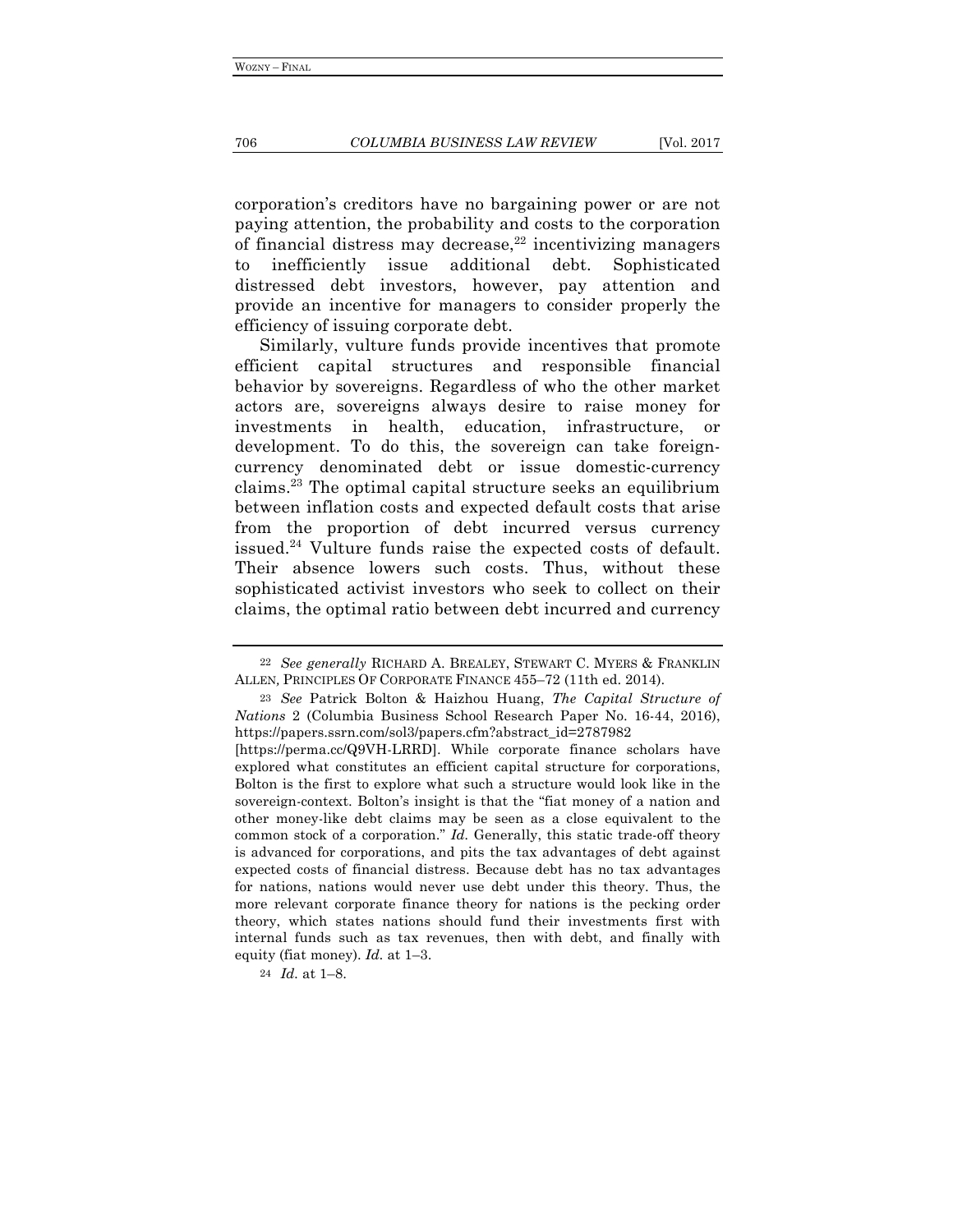issued would inefficiently promote debt, over-borrowing, and perhaps even encourage default. This is because "[i]f realized output [from the investment] is too low relative to the nation's debt burden then the nation prefers to default on its debt obligations even if it incurs a deadweight output loss as a result of the default."25 Moreover, default is even more desirable if the sovereign's bondholders do not reside within the sovereign itself because the sovereign will not have to bear all the costs of default.<sup>26</sup>

Historical examples of sovereigns using irresponsible capital structures that are unchecked by or immune from the sovereigns' collectors date back to at least the sixteenth century. For example, Spain did not have locally-held debts and became a serial defaulter in the late sixteenth and seventeenth centuries, suspending payments to creditors nine times in one hundred years. $27$  In the nineteenth century, Latin American republics discovered that it was "relatively painless to default when a substantial proportion of bondholders were foreign . . . [and] the first great Latin American debt crisis happened [between] 1826–9, when Peru, Colombia, Chile, Mexico, Guatemala and Argentina all defaulted on loans issued in London just a few years before."28

Some have argued that reputational harm and increasingly limited access to global capital markets may

<sup>25</sup> *Id*. at 6.

<sup>26</sup> *See generally* NIALL FERGUSON, THE ASCENT OF MONEY: A FINANCIAL HISTORY OF THE WORLD 99 (2008). In this scenario, the defaulting sovereign would not bear all the costs because the sovereign in which the bondholders reside would be partially responsible for the economic externalities of the defaulting sovereign's default. On the other hand, of course, if the bondholders had resided in the defaulting sovereign, the defaulting sovereign would not only have to deal with its own financial position but also with that of its own citizens.

<sup>27</sup> *Id.* at 74. Payments were suspended in the following years: 1557, 1560, 1575, 1596, 1607, 1627, 1647, 1652, and 1662. *Id.*

<sup>28</sup> *Id.* at 98.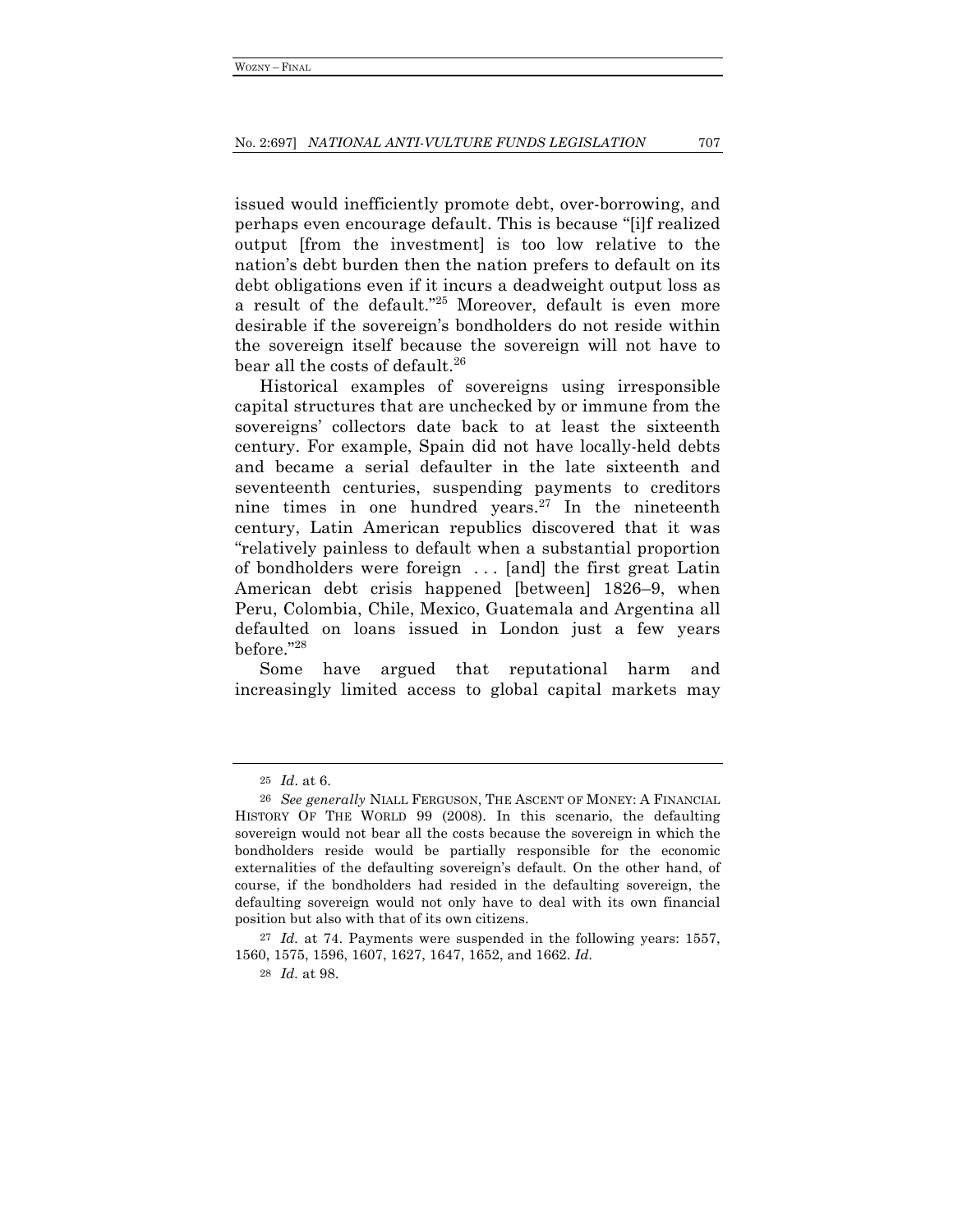#### 708 *COLUMBIA BUSINESS LAW REVIEW* [Vol. 2017

discourage sovereigns from defaulting.<sup>29</sup> However, reputational harm is an inadequate constraint. First, reputational harm from default has not sufficiently deterred opportunistic defaults historically.<sup>30</sup> Second, sovereigns that serially default may disregard any marginal harm an additional default might cause. Furthermore, increasingly limited access to the global capital market might not properly incentivize a sovereign where the costs of domestic inflation outweigh the higher costs of raising debt on a limited capital market. Such a sovereign will try to raise money but will avoid doing this by issuing currency. The sovereign will also be risk-tolerant of deleterious consequences that might arise from default, like limited access to the global capital markets, because the alternative is always more expensive. Sophisticated vulture funds, however, can raise the costs of default exorbitantly by holding out, thereby adjusting this equation and perhaps properly realigning the sovereign's incentives.<sup>31</sup>

Finally, another *ex ante* benefit provided by vulture funds on sovereign capital structures is preventing inefficient restructurings altogether. Scholars scrutinize the holdout and free-rider problems brought by vulture funds during the restructuring.32 By starting the analysis at the time of the bankruptcy, however, one potentially overlooks the fact that some sovereign restructurings may never have occurred because of the vulture funds' deterrent-effect. An International Monetary Fund ("IMF") article indicates that there were only 14 lawsuits by vulture funds against sovereigns of Heavily Indebted Poor Countries (HIPC) in 2008, down from 33 in 2007.<sup>33</sup> These relatively low numbers

<sup>29</sup> Molly Ryan, Note, *Sovereign Bankruptcy: Why Now and Why Not In the IMF*, 82 FORDHAM L. REV. 2473, 2486–87 (2014).

<sup>30</sup> Broomfield, *supra* note 10, at 514; *see also supra* notes 26–27 and accompanying text.

<sup>31</sup> *See infra* note 61 and accompanying text.

<sup>32</sup> *See infra* Section II.C.1.

<sup>33</sup> INT'L DEV. ASS'N & IMF, HEAVILY INDEBTED POOR COUNTRIES (HIPC) INITIATIVE AND MULTILATERAL DEBT RELIEF INITIATIVE (MDRI)—STATUS OF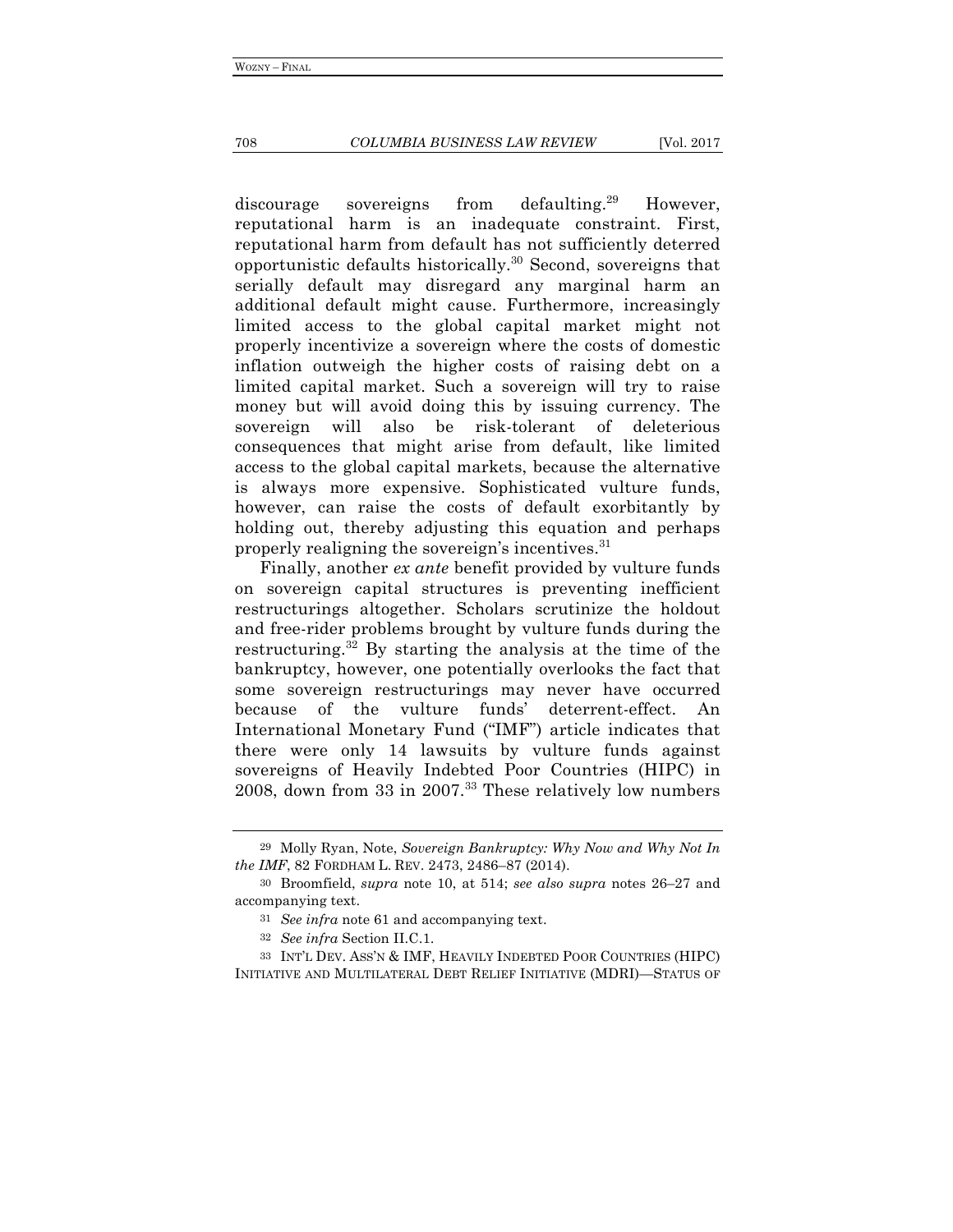might be explained by *ex ante* deterrent effects. If countries know *ex ante* that a sophisticated creditor may litigate its claims and potentially hold out from the restructuring, thereby locking the sovereign out of the global capital market, this might alone promote more efficient capital structures.

## 2. Moral Hazard Counterbalance

Vulture funds' actions may resolve another market problem by positively serving as a moral hazard counterbalance with respect to sovereign default. Moral hazard refers to any situation in which one party makes decisions about how much risk to take while another party bears the cost of that decision.<sup>34</sup> The classic example is a toobig-to-fail bank that takes unwarranted risks because it knows or expects a bailout to prevent the consequences of its risk-taking from affecting the global economy. Sovereign states that expect a bailout in the form of debt relief from the IMF or other sources also suffer from problems of moral hazard. The moral hazard of default stalks markets and burdens every contract with unnecessary uncertainty, which raises the cost of capital. $35$  Even financially responsible sovereigns will suffer higher borrowing costs simply if they choose to raise debt, regardless of whether or not the sovereign had a low risk of default.<sup>36</sup>

IMPLEMENTATION 20 (Sept. 14, 2010), http://www.imf.org/external/np/pp/eng/2010/091410.pdf [https://perma.cc/ZA8U-CX7U].

<sup>34</sup> *See* PAUL KRUGMAN, RETURN TO DEPRESSION ECONOMICS AND THE CRISIS OF 2008, at 63 (2009).

<sup>35</sup> Review and Outlook, *Decade of Moral Hazard,* WALL ST. J. (Sept. 25, 1998, 12:01 AM) http://www.wsj.com/articles/SB906674661676514000 [https://perma.cc/9TA4-WQLS].

<sup>36</sup> Robin Moroney, *The Debate Over Vulture Funds*, WALL ST. J.: THE INFORMED READER (June 19, 2007, 5:03 PM), http://blogs.wsj.com/ informedreader/2007/06/19/vulture-funds-do-some-good-work/ [https://perma.cc/CX6J-AJ6S].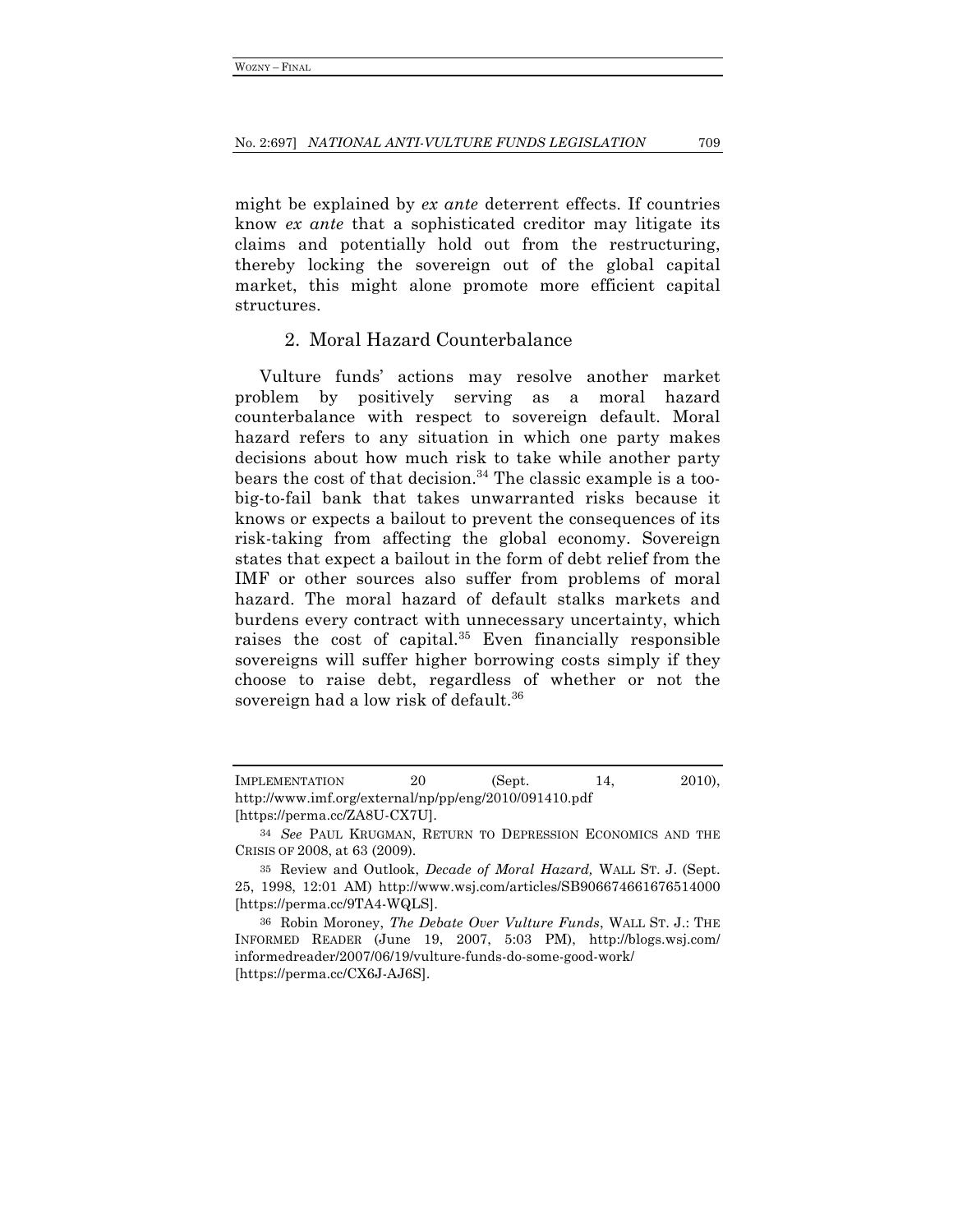#### 710 *COLUMBIA BUSINESS LAW REVIEW* [Vol. 2017

Vulture funds counter the moral hazard of default by vigorously pursuing their claims against sovereigns, even going so far as to block sovereigns out of capital markets. Knowing *ex ante* that vulture funds will litigate their claims and cause significant damage to the sovereign and its citizens changes the incentive structure and behavior of the sovereign.<sup>37</sup> Without vulture funds, for example, sovereigns may implement reckless fiscal policies that are dependent upon an expectation of some bailout in the form of debt relief from the IMF. But knowing that vulture funds will litigate their claims and potentially recover such a bailout, or prevent the feasibility of such a bailout, sovereigns may exercise restraint and implement long-term solutions. Therefore, the *ex ante* incentives vulture funds create by functioning properly generate a moral hazard counterbalance that prevents the cost of borrowing from rising unnecessarily, which allows sovereigns to invest in development more cheaply.

## 3. Liquidity-Providers on the Secondary Distressed Debt Market

Vulture funds also serve as an important source of liquidity on the secondary market for distressed sovereign debt,38 which developed during the late 1980s and early 1990s due to an international debt crisis.39 This crisis was rooted in the late 1970s and early 1980s when banks lent unprecedented amounts of money to Latin American nations.40 Believing that sovereigns were experiencing only a temporary liquidity crunch, these banks then rescheduled these loans at least four times during the 1980s as

<sup>37</sup> *See id.*

<sup>38</sup> *Id.*

<sup>39</sup> *See* Jill E. Fisch & Caroline M. Gentile, *Vultures or Vanguards?: The Role of Litigation in Sovereign Debt Restructuring*, 53 EMORY L.J. 1043, 1064–65 (2004).

<sup>40</sup> *See* Phillip J. Power, *Sovereign Debt: The Rise of the Secondary Market and Its Implications for Future Restructurings*, 64 FORDHAM L. REV. 2701, 2707 (1996).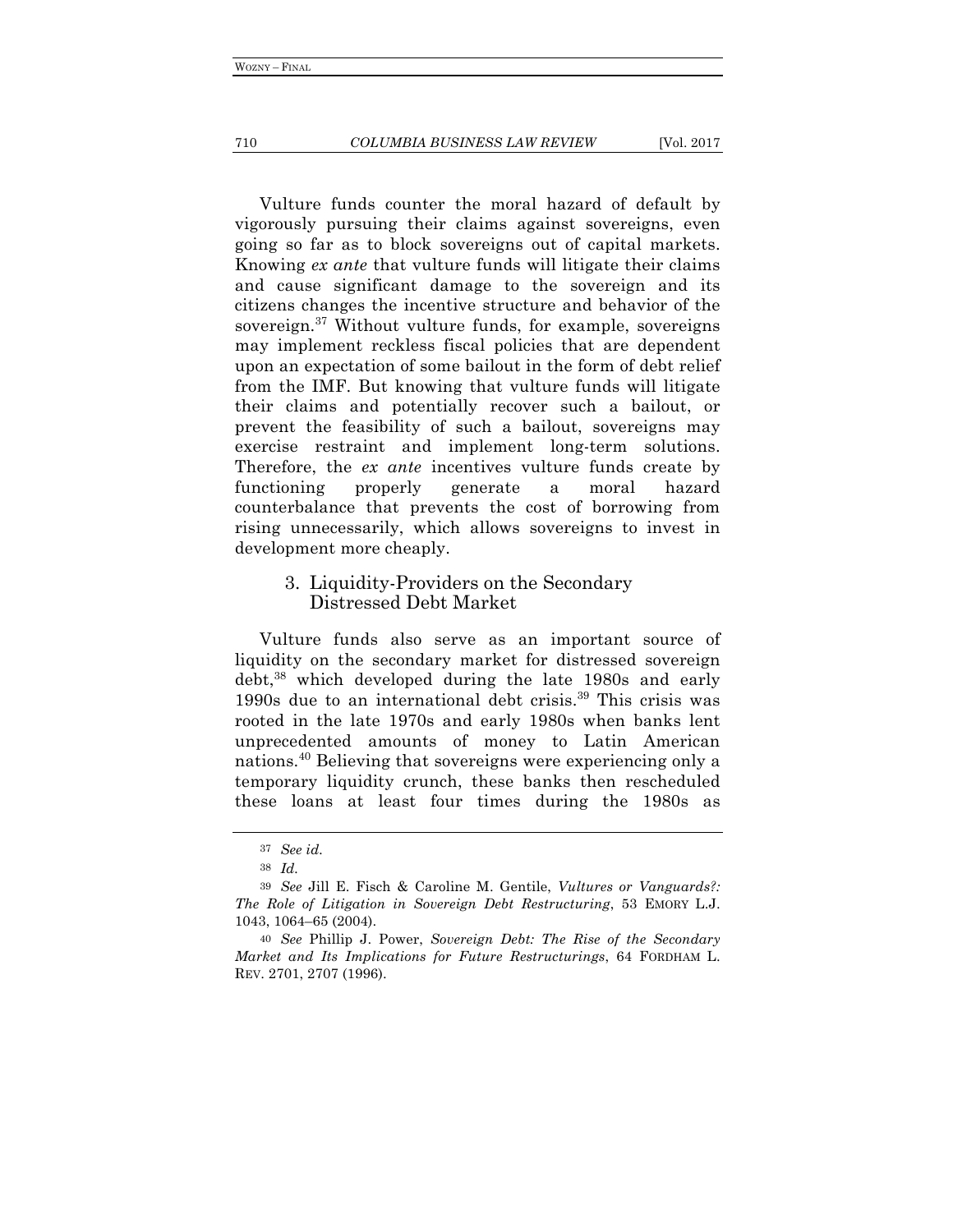sovereigns failed to pay the interest.<sup>41</sup> By the late 1980s, the banks realized that the sovereigns would never be able to repay their debt fully. <sup>42</sup> However, the banks could not afford to write off the losses because they lacked sufficient reserves to cover their losses.<sup>43</sup> To avoid financial ruin and to reduce their exposure, banks sold sovereign debt at significantly discounted prices.44 The market actors who bought the banks' sovereign debt and helped prevent their failure were the vulture funds.45 Without a sophisticated market actor for whom the claims had higher value than for the banks, the international debt crisis may have amplified. The flexibility afforded by vulture funds to financial institutions and to other sovereign states continues to this day. Indeed, the continued utility of vulture funds as liquidity-providers on the secondary distressed sovereign debt market should be carefully considered before any policies are implemented.

Even in markets where a fragmented creditor structure already existed before the entrance of vulture funds, vulture funds still provide liquidity for distressed debt.<sup>46</sup> The original creditors may not have the financial backing to defend their legal rights in the bond. Without a distressed debt market, they may lose their entire investment, and the sovereign would automatically receive a windfall.<sup>47</sup> Because of their sophistication and ability to litigate, vulture funds value distressed debt more than individuals do, and the prices vulture funds pay creditors may be higher than creditors

47 Felix Salmon, *In Defense of Vulture Funds,* FELIX SALMON (Feb. 24, 2007), http://www.felixsalmon.com/2007/02/in-defense-of-vulture-funds/ [https://perma.cc/7ZHE-WNBR].

<sup>41</sup> *Id.* at 2713–14.

<sup>42</sup> *Id.* at 2715–16.

<sup>43</sup> *Id.* at 2710–11.

<sup>44</sup> Fisch & Gentile, *supra* note 39, at 1067; *see also* Power, *supra* note 40, at 2716.

<sup>45</sup> Power, *supra* note 40, at 2702.

<sup>46</sup> Fisch & Gentile, *supra* note 39, at 1047 ("Holdout creditors also provide value independent of the restructuring process by increasing liquidity in the market for sovereign debt, especially distressed debt.").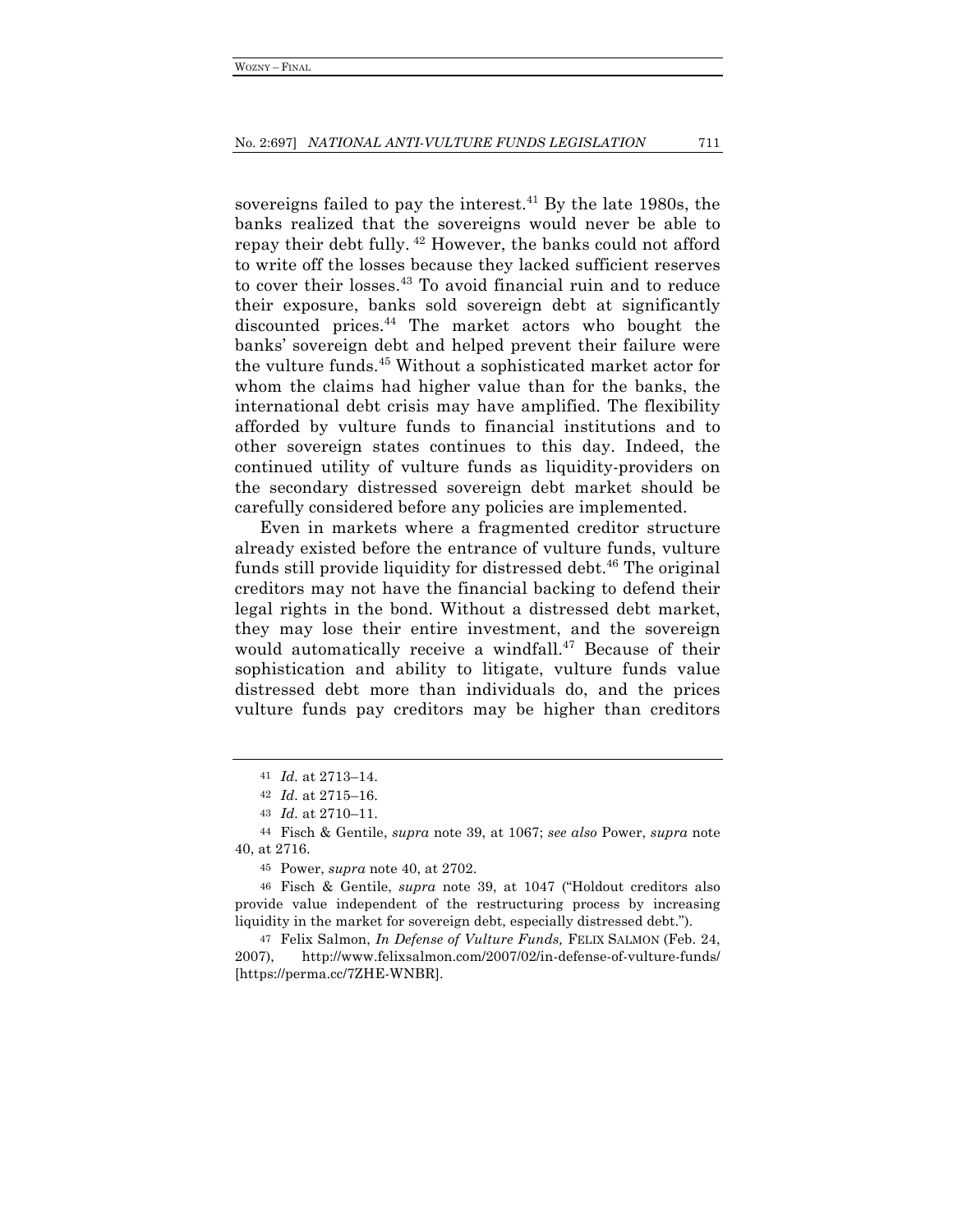#### 712 *COLUMBIA BUSINESS LAW REVIEW* [Vol. 2017

expect to recover.<sup>48</sup> This makes individual creditors willing sellers and vultures willing buyers of distressed debt, allowing "investors in a country to make back some of their investments at times of crisis."49 Vulture funds allow bondholders expecting no recovery to receive a "nonnegligible recovery value on their defaulted paper."<sup>50</sup>

Holdout vulture funds help maintain the viability of sovereign debt markets by providing a check on opportunistic defaults and coercive restructuring offers.<sup>51</sup> By holding corrupt and irresponsible sovereigns accountable, vulture funds enable the distressed debt market to work more efficiently.52

## 4. Information-Providers

Vulture funds also help financial markets operate more efficiently by providing information that would otherwise go unnoticed. Individual creditors with small claims lack the means or incentives to conduct their own independent research on a sovereign's capital structure and spending habits prior to their investment. After their investment, individual creditors might find this type of analysis particularly inefficient because their position and options will not be affected by the news. If the sovereign does not default, these fragmented creditors' claims will not suffer. If the sovereign does default, such creditors often lack adequate resources to litigate their rights.<sup>53</sup>

By contrast, sophisticated institutional distressed debt investors, like vulture funds, invest huge amounts in distressed debt and wield massive litigation coffers and

51 Broomfield, *supra* note 10, at 514.

<sup>48</sup> *See generally id.*

<sup>49</sup> *See* Moroney*, supra* note 36.

<sup>50</sup> *See* Salmon, *supra* note 47.

<sup>52</sup> *See generally* David Bosco, *The Debt Frenzy*, FOREIGN POL'Y (June 11, 2007), http://foreignpolicy.com/2009/10/13/the-debt-frenzy/ [https:// perma.cc/K6WS-UN8R]; *see also supra* Section II.B.1.

<sup>53</sup> *See supra* Section II.B.3.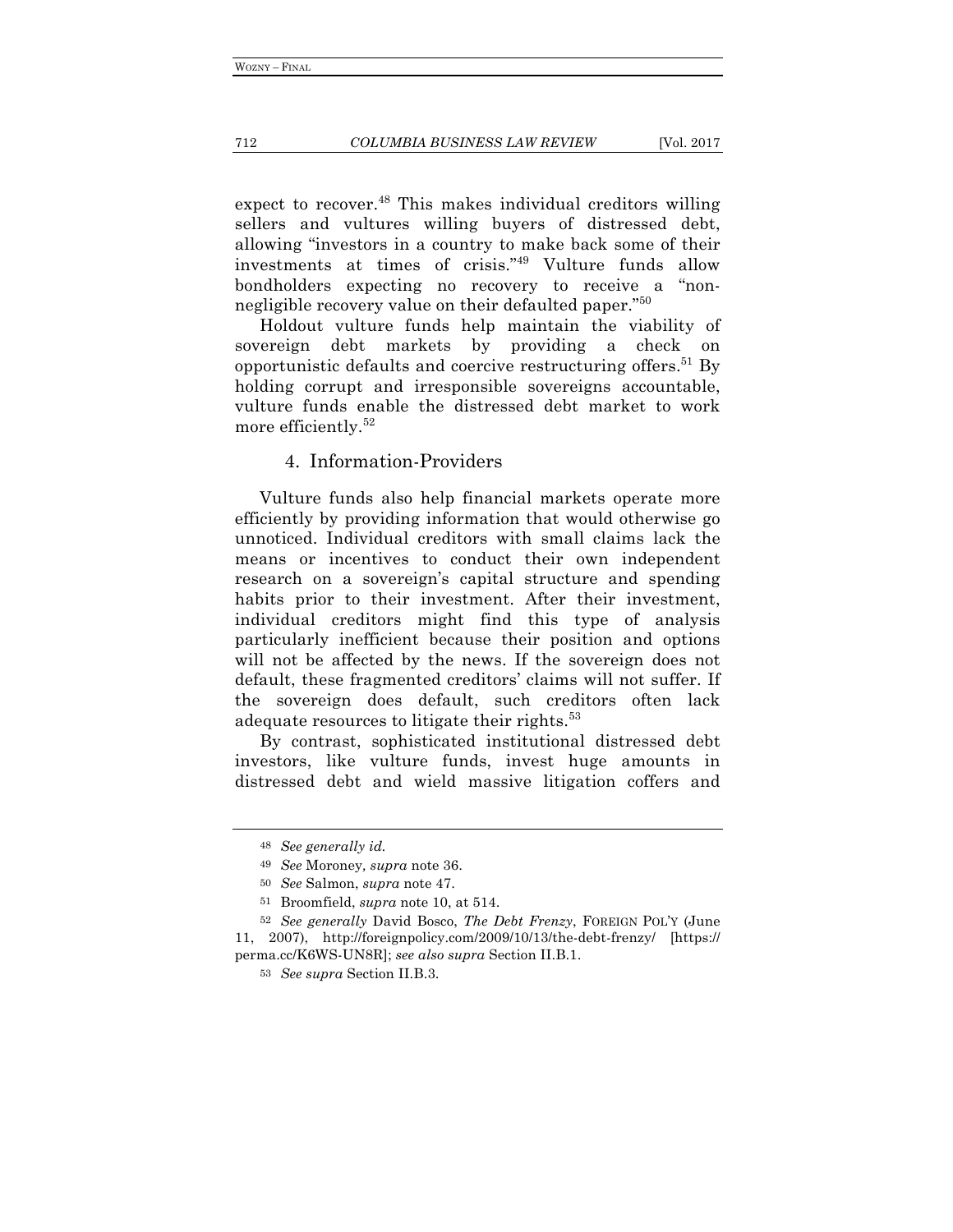experience holding sovereigns accountable. Because of their sizable positions, vulture funds have an incentive to conduct extensive pre-investment research to determine that they are acquiring debt that can actually be repaid.<sup>54</sup> Even after the initial investment, vulture funds remain committed to investigating the sovereign's spending patterns, locating all seizable assets, and valuing the expected payoff. Thus, unlike the individual creditors, vulture funds have the financial means to litigate their claims in exchange for higher returns.

In conducting their research, vulture funds provide valuable information to investors by signaling which claims are recoverable and which are not. Their departure from a market might also signal the strength of the sovereign's economy.55 Vulture funds may also expose clandestine corruption in sovereigns that abuse international debt relief efforts for their personal benefit. Elliott Associates' team of private detectives and forensic accountants, for example, discovered massive corruption by the Brazzaville-Congo government that included spending more than £112,000 total by Denis Christel Sassou-Nguesso, the son of the previous dictator of Brazzaville, including £1,600 at Escada, £3,700 at Christian Lacroix, £4,000 at Ermenegildo Zegna, and £3,200 at Louis Vuitton.56 Vulture funds also uncovered that Sassou-Nguesso illicitly purchased multiple flats in downtown Paris totaling £3.6 million and ran up a hotel bill of  $\pounds169,000-\pounds100,000$  of which was paid in cash—during a recent visit to the United Nations, all while repeatedly claiming his country lacked any resources to repay its

<sup>54</sup> *See* Tony Allen-Mills, *Hedge Funds Lift the Lid on African Deception*, ALEXANDER'S GAS & OIL CONNECTIONS (June 15, 2008, 2:00 AM), http://www.gasandoil.com/news/africa/67c4ba36f57496c01738bf41816f68e6 [https://perma.cc/WCR5-KQVB].

<sup>55</sup> *See* Fernando Barciela, *Vulture Funds Leave Spain in Search of Fresh Game,* THE CORNER (Aug. 17, 2016), http://thecorner.eu/spaineconomy/vulture-funds-leave-spain-in-search-of-fresh-game/57062/ [https://perma.cc/3H95-2UR6] (interpreting vulture funds' departure from Spain as an indication of Spain's road to recovery).

<sup>56</sup> *See* Allen-Mills, *supra* note 54.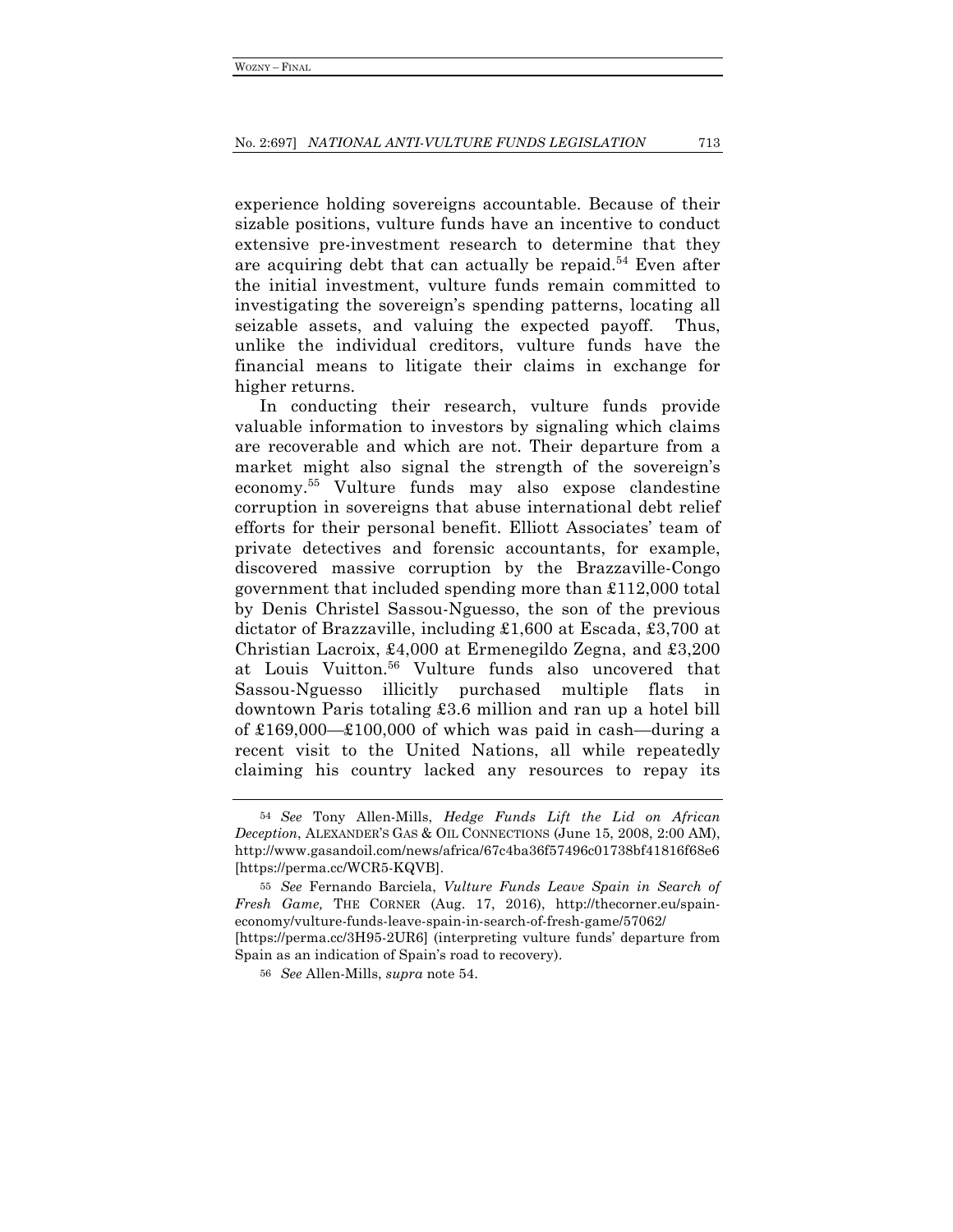debts.57 Furthermore, vulture funds determined that Brazzaville-Congo "had established a network of sham companies and bogus executives" to conceal oil transactions that implicated both the president and his son.<sup>58</sup> Finally, vulture funds identified the middlemen who facilitated corrupt payments and traced the money trail from British oil traders to luxury boutiques in Paris.59 In doing so, Elliott arguably did more to expose corruption in Africa than any other organization.<sup>60</sup>

C. How the Uniqueness of Sovereign Debt Introduces Potential Inefficiencies

Based on these salutary effects, it is not a foregone conclusion that vulture funds should be targeted by specific regulations. However, legislatures that regulate vulture funds are not just responding to public outcry; their decisions are also founded upon legitimate concerns about market inefficiencies created by vulture funds. Many of these concerns arise from the uniqueness of sovereign debt. For example, both sovereign states and corporations issue debt to finance ongoing expenses and new capital projects. But if corporations over-borrow and need to restructure, bankruptcy codes create a mandatory process for their creditors to prevent collective action and holdout problems. If a sovereign state gets into a financial debacle, however, no global bankruptcy code exists to standardize the legal process for its restructuring. Thus, a sovereign's ability to restructure its obligations depends upon the voluntary participation of its creditors.

<sup>57</sup> *Id.*

<sup>58</sup> Broomfield, *supra* note 10, at 517.

<sup>59</sup> *See* Allen-Mills*, supra* note 54.

<sup>60</sup> Broomfield, *supra* note 10, at 517.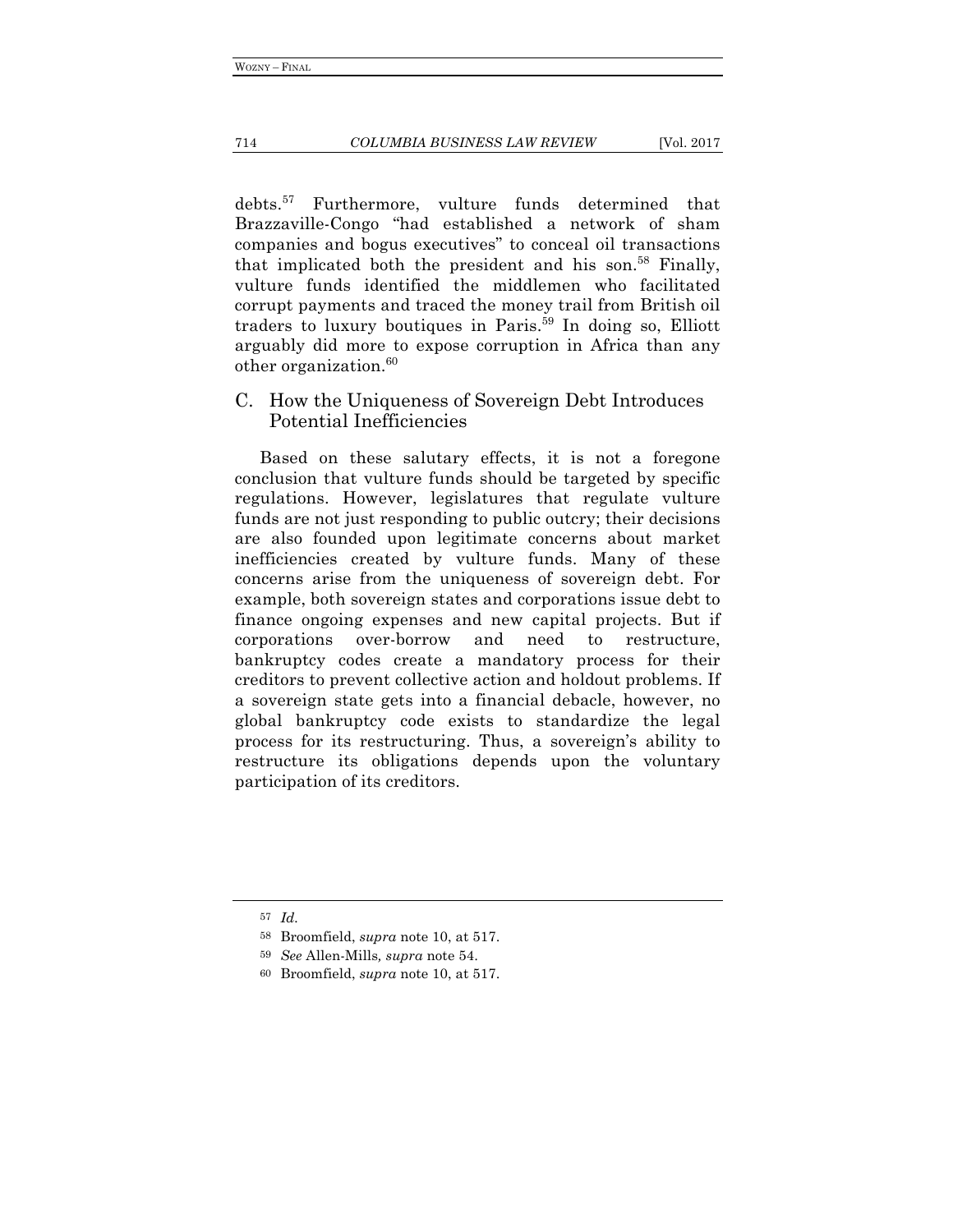## 1. Holdout Problem

Vulture funds have strong incentives to refuse to participate in the sovereign debt restructuring. First, vulture funds understand that by withholding their consent, they will disrupt the restructuring and prevent the sovereign state from accessing international capital markets to obtain the financing necessary for development.<sup>61</sup> As a result, these

<sup>61</sup> Argentina was locked out of the capital markets for 15 years while it publicly fought with approximately 200 holdout vultures, or about only 7% of the creditors. *See* Julie Wernau, *Argentina's Debt Drama: How We Got Here,* WALL ST. J.: MONEYBEAT (Feb. 29, 2016, 5:55 PM), http://blogs.wsj.com/moneybeat/2016/02/29/argentinas-debt-drama-howwe-got-here/ [https://perma.cc/9FYY-QMPY]. Immediately after negotiations, Argentina sold \$16.5 billion in debt, of which \$7.1 billion will be invested directly in construction of roads, ports, and other public infrastructure. Andres D'Alessandro & Chris Kraul, *Argentina Pays Off 'Holdout' Bondholders, Elevating Hopes for Economy,* L.A. TIMES (Apr. 23, 2016, 3:00 AM), http://www.latimes.com/world/mexico-americas/la-fgargentina-economy-20160424-story.html [https://perma.cc/8GP6-EAB9]. This indicates a certain level of demand and need in the Argentinian economy to access capital markets. Indeed, Alfonso Prat-Gay, Argentina's new finance minister, estimated that the 15-year litigation and lock-out of capital markets meant "\$120bn worth of savings that did not save, and investments that did not come" and that Argentina lost 2 million jobs. John Authers, *Oh What a Circus, Oh What a Show, Drama Not Over for Argentina*, FIN. TIMES: THE LONG VIEW (Apr. 15, 2016), https://www.ft.com/content/57e3131c-030a-11e6-99cb-83242733f755. Moreover, while Argentina was locked out of capital markets, "the administration . . . finance[d] its fiscal deficit by printing money, which has continued to stoke inflation and inflationary expectations." David Francis, *After 15 Years, Argentina Agrees to Pay Back U.S. Creditors*, FOREIGN POL'Y: THE CABLE (Mar. 31, 2016, 11:37 AM), http://foreignpolicy.com/2016/03/31/after-15-years-argentina-agrees-to-payback-u-s-creditors/ [https://perma.cc/UNE7-7GRC]. Other empirical studies indicate that debt restructuring decreases GDP growth after default. FEDERICO STURZENEGGER & JEROMIN ZETTELMEYER, DEBT DEFAULTS AND LESSONS FROM A DECADE OF CRISIS 51–52 (2006), for example, finds GDP grows at -0.6% because of debt restructuring due to default. Guido Sandleris approximates the impact at -1.5%. Guido Sandleris, *The Costs of Sovereign Defaults: Theory and Empirical Evidence*  16–17 (Escuela de Negocios, Universidad Torcuato Di Tella, Working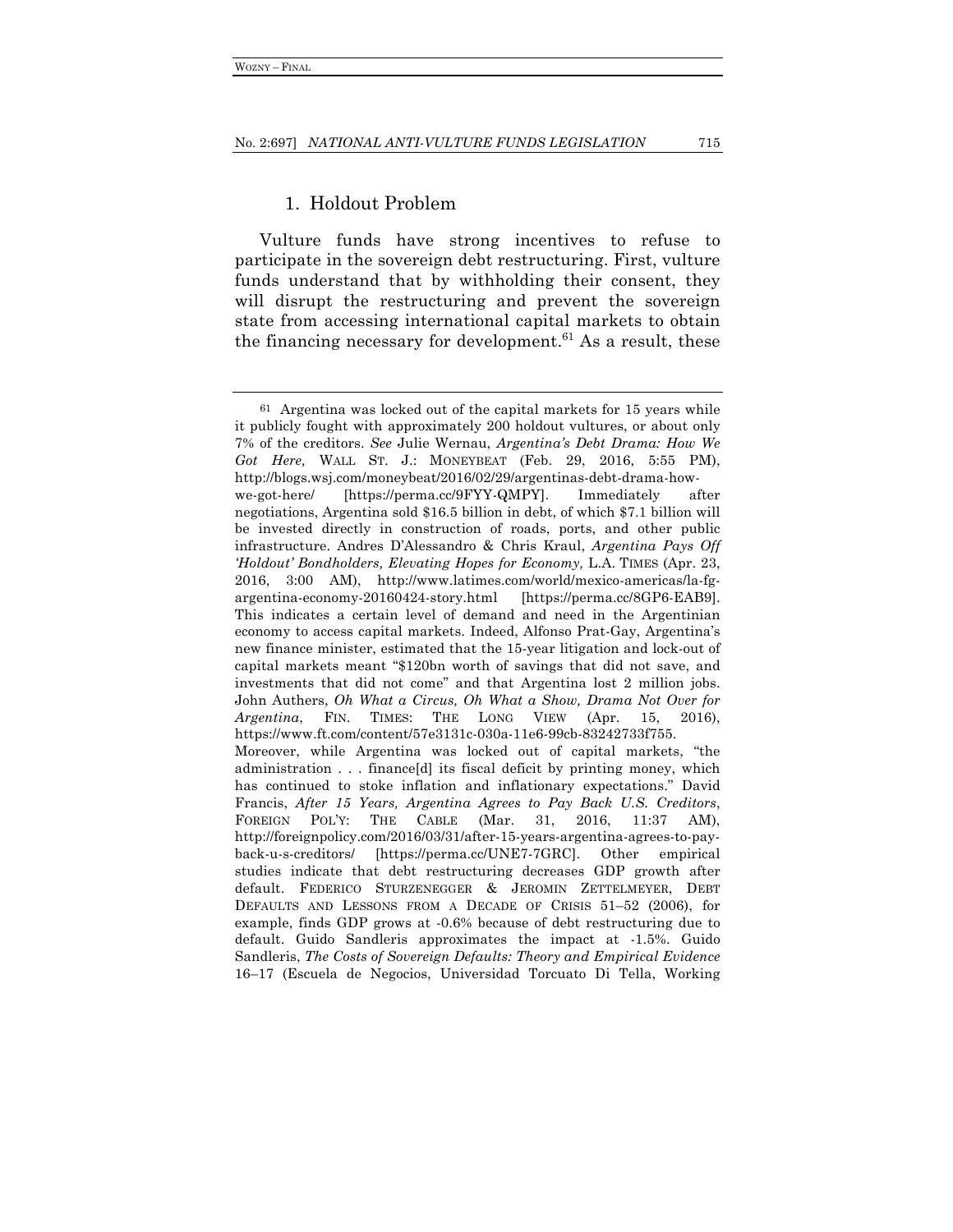profit-maximizing funds gain significant leverage to seek full repayment of the principal on their bond plus interest. Second, to the extent vulture funds buy the distressed debt after negotiations have already reached their final stages with other non-vulture fund creditors, they will hold out to seek even higher returns than the amount upon which the non-vulture fund creditors had just agreed to compensate for the transaction costs and risk undertaken. $62$  Furthermore, the tactics of a small handful of vulture funds can create this same holdout incentive in other creditors. Bondholders may become less willing to negotiate if they believe vulture funds will receive higher benefits and may hold out themselves, free-riding on the resources of the vulture funds to litigate further. The result might be a Pareto inefficient negotiation and restructuring.<sup>63</sup> In fact, such tactics inherently prevent sovereigns from accomplishing the fundamental goal of restructuring. If everyone knows that a holdout can obtain full repayment, everyone will want that holdout and no one will want to restructure, especially if the transaction costs will be covered by the capital-rich vulture funds. $64$  Thus, holdouts are a source of market inefficiency.<sup>65</sup> Vulture

63 Pareto efficiency refers to the economic state of allocating resources such that no single party's situation can be improved without worsening some other party's situation.

64 *See* STURZENEGGER & ZETTELMEYER, *supra* note 61, at 64.

65 *See* JOANNA DREGER, BRUGES EUR. ECON. POL'Y, WHY IS SOVEREIGN DEBT RESTRUCTURING A CHALLENGE? THE CASE FOR GREECE 7 (2012), https://www.coleurope.eu/system/files\_force/research-

paper/beep24.pdf?download=1 [https://perma.cc/XW5M-YNQR].

Paper 02/2012), https://ideas.repec.org/p/udt/wpbsdt/2012-02.html [https://perma.cc/J2MX-F8UJ].

<sup>62</sup> This happened in Argentina when the country defaulted on the bonds in 2001 and started debt restructuring in 2005. In 2008, more than three years after negotiations with creditors had already begun, Elliott Management, a vulture fund, purchased a substantial amount of Argentina debt on the secondary distressed debt market. *See* Arthur Phillips & Jake Johnston, *Argentina vs. the Vultures: What You Need to Know*, CTR. FOR ECON. AND POL'Y RES.: THE AM. BLOG (Apr. 2, 2013), http://cepr.net/blogs/the-americas-blog/argentina-vs-the-vultures-whatyou-need-to-know [https://perma.cc/WKM6-7FSN].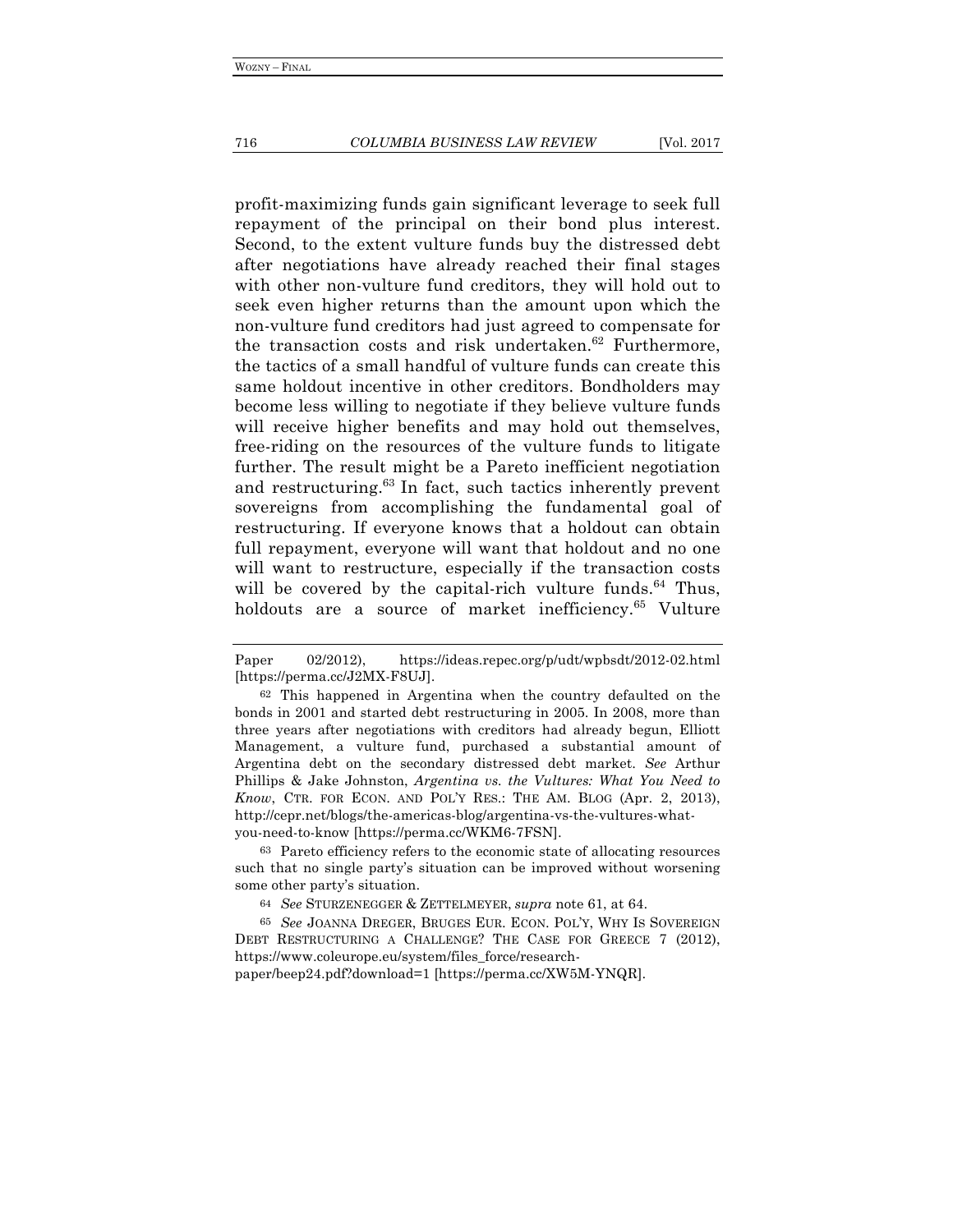holdouts raise the costs of litigation, incentivize standby creditors to similarly hold out, and postpone the sovereign's decision to restructure unsustainable debt, leading to avoidable higher costs.66

In addition to creating the issues during the restructuring identified above, holdout vulture funds can create incentives for the sovereign that lead to an inefficient economic policy and the moral hazard problem.<sup>67</sup> If a sovereign nation knows that any of its surplus output will immediately go into the pockets of holdout vulture funds, it may fail to exert sufficient policy effort to run an effective economy.<sup>68</sup> Specifically, the sovereign would be disincentivized from enacting reforms required to regain the ability to repay its debt.69 Second, this adjustment inefficiency may represent a moral hazard if the sovereign is too significant to fail and can expect to be bailed out by lending institutions hoping to prevent a wider economic downturn.<sup>70</sup> In such cases, the sovereign's taxpayers bear the burden of these costs brought on by holdout vulture funds.<sup>71</sup>

## 2. Empty Creditor Hypothesis

These holdout problems are potentially amplified if vulture funds are "empty creditors." The empty creditor problem arises when a debtholder has obtained insurance in

<sup>66</sup> *Id.*

<sup>67</sup> *Id.* at 7–8.

<sup>68</sup> *See* Andrew G. Haldane, Andrew Penalver, Victoria Saporta & Hyun Song Shin, *Analytics of Sovereign Debt Restructuring* 23 (Bank of England, Working Paper No. 203, 2003), http://www.bankofengland.co.uk/archive/Documents/historicpubs/working papers/2003/wp203.pdf [https://perma.cc/J74V-F54V].

<sup>69</sup> *See* Dreger, *supra* note 65, at 7–8.

<sup>70</sup> *Id.*

<sup>71</sup> John A.E. Pottow, *Mitigating the Problem of Vulture Holdout: International Certification Boards for Sovereign-Debt Restructurings*, 49 TEX. INT'L L. J. 221, 222, 225 (2014).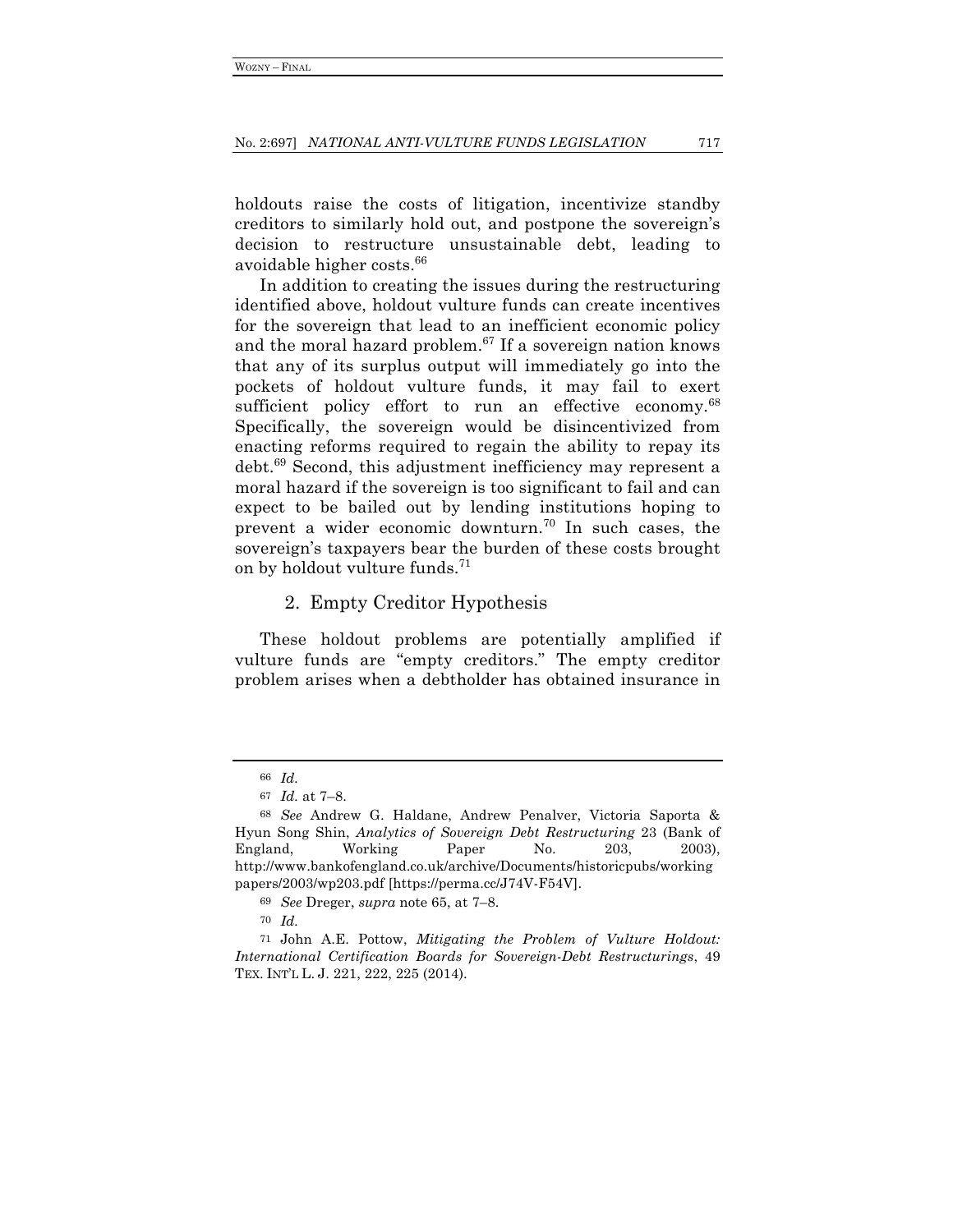the form of a credit default swap ("CDS")<sup>72</sup> against default but otherwise retains control rights in and outside of bankruptcy.73 Under limited circumstances, CDS contracts can lead to powerful *ex ante* market benefits<sup>74</sup> and do not

the protection seller agrees to make a payment to the protection buyer in a credit (default) event on a prespecified reference asset. In exchange for this promised payment, the protection seller receives a periodic premium payment from the buyer. The credit event may be the bankruptcy filing of the debtor, non-payment of the debt, and, in some CDS contracts, debt restructuring or a creditrating downgrade. In most cases the default payment is given by the difference between the face value of the debt due and the recovery value, which is either estimated from market prices over a prespecified period after default has occurred (typically 30 days), or based on a CDS settlement auction. Settlement of the contract can be a simple cash payment, or it may involve the exchange of the defaulted bond for cash.

Patrick Bolton & Martin Oehmke, *Credit Default Swaps and the Empty Creditor Problem*, 24 REV. FIN. STUD. 2617, 2618 (2011).

73 *See id.* at 2617. For a discussion about the specific rights enjoyed by creditors that might lead to the empty creditor problem, see Yesha Yadav, *Empty Creditors and Sovereign Debt: What Now?*, 9 CAP. MKTS. L.J. 103, 113 (2014) ("[S]overeign debt instruments generally give lenders a handful of powers that constrain sovereign behaviour. For example, lenders can stipulate negative pledge and *pari*-*passu* clauses to constrain sovereign borrowing capacity. They can accelerate repayment on debt where an event of default occurs such as when a sovereign breaches a negative pledge. This acceleration might trigger a cross-default across all debts owing to the lender. Invariably, the exercise of such creditor rights can place stress on a sovereign borrower, diminishing reputational standing and making it more difficult for the borrower to access capital markets.").

74 *See* Bolton & Oehmke, *supra* note 72, at 2619, 2622. For example, creditors with CDS may have a stronger bargaining power than creditors without CDS, which offsets the necessary risk premium in the cost of borrowing. Because of the existence of CDS creditors, firms are able to "increase their debt capacity. This means that in the presence of CDS, more positive net present value projects can receive financing *ex ante*. Also, projects that can be financed in the absence of CDS may get more

<sup>72</sup> The mechanics of a CDS must be understood to understand the empty creditor problem. In a CDS,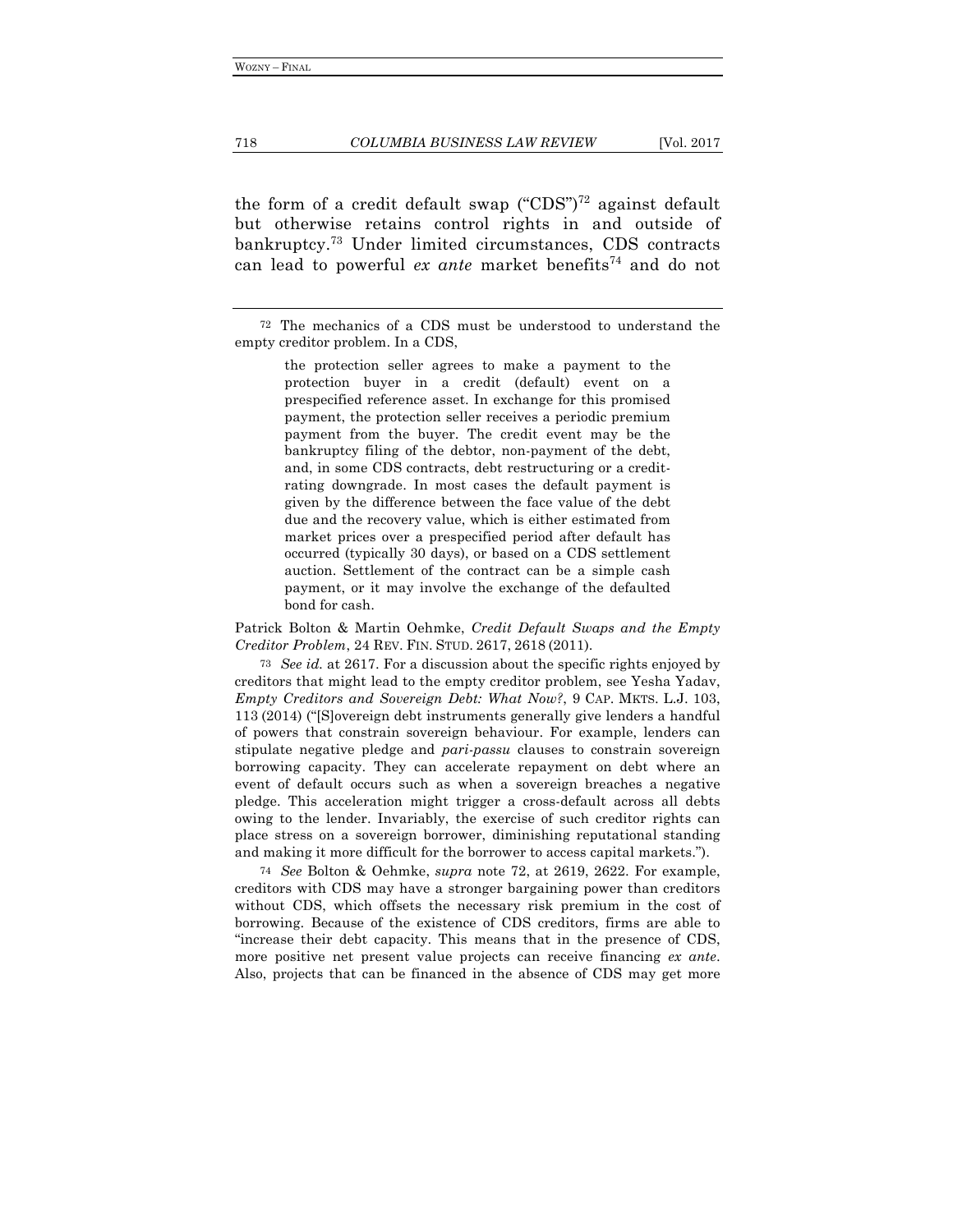lead to gains from trade if the parties involved are riskneutral.75 However, in the context of a sovereign restructuring,76 holding a CDS while holding a claim against the sovereign separates the creditor's control rights from her cash-flow rights and might create creditors who over-insure to over-cover their downside risk.<sup>77</sup> This type of creditor either lacks an interest in the efficient continuation of the debtor or gains an incentive to intentionally push the debtor through an inefficient restructuring.78 In short, if creditors are insured through CDS, they stand to lose less in default and therefore are less forgiving in debt renegotiations.<sup>79</sup>

In the case of holdout vulture funds, the ability of a creditor to profit on CDS and be made whole on the value of the debt by encouraging debtors to file for bankruptcy<sup>80</sup> is

78 *See* Bolton & Oehmke, *supra* note 72, at 2617; *see also* Henry T.C. Hu & Bernard Black, *Equity and Debt Decoupling and Empty Voting II: Importance and Extensions,* 153 U. PA. L. REV. 625, 731–32 (2008) (offering legal analysis of the empty creditor hypothesis); IMF, A SURVEY OF EXPERIENCES WITH EMERGING MARKET SOVEREIGN DEBT RESTRUCTURINGS 16 (2012), https://www.imf.org/external/np/pp/eng/2012/060512.pdf [https://perma.cc/5UJL-2GAM] ("There is a view that CDS holders who also own the underlying bond would have an incentive not to participate in a pre-default debt exchange offer but would prefer to force a default that constitutes a credit event.").

79 *See* Bolton & Oehmke, *supra* note 72, at 2618; *see also* Yadav, *supra*  note 73, at 104 (Protection sellers, i.e. the sell side on the CDS, assume the economic risk of the debtor's distress and acquire incentives to promote debt discipline. Thus, these sellers robustly monitor debtors and reign in irresponsible lenders.).

80 *Is the 'Empty Creditor' Theory Itself Empty?*, N.Y. TIMES: DEALBOOK (Dec. 21, 2009, 4:54 AM), https://dealbook.nytimes.com/2009/12/21/is-theempty-creditor-theory-just-empty/ [https://perma.cc/4QHH-8NVK].

efficient financing, as the presence of CDS lowers the borrower's incentive to inefficiently renegotiate down payments for strategic reasons." *Id.*

<sup>75</sup> *See id.* at 2622.

<sup>76</sup> The sovereign CDS market is about 20% the size of the overall CDS market. *See* Yadav, *supra* note 73, at 103, n.1.

<sup>77</sup> *See* Yadav, *supra* note 73, at 103. The entire CDS market was calculated to be approximately \$24 trillion in notional value in June 2013. Id. at 109. For a discussion on the emergence of the CDS market and its impact on sovereign debt, see *id.* at 109–14.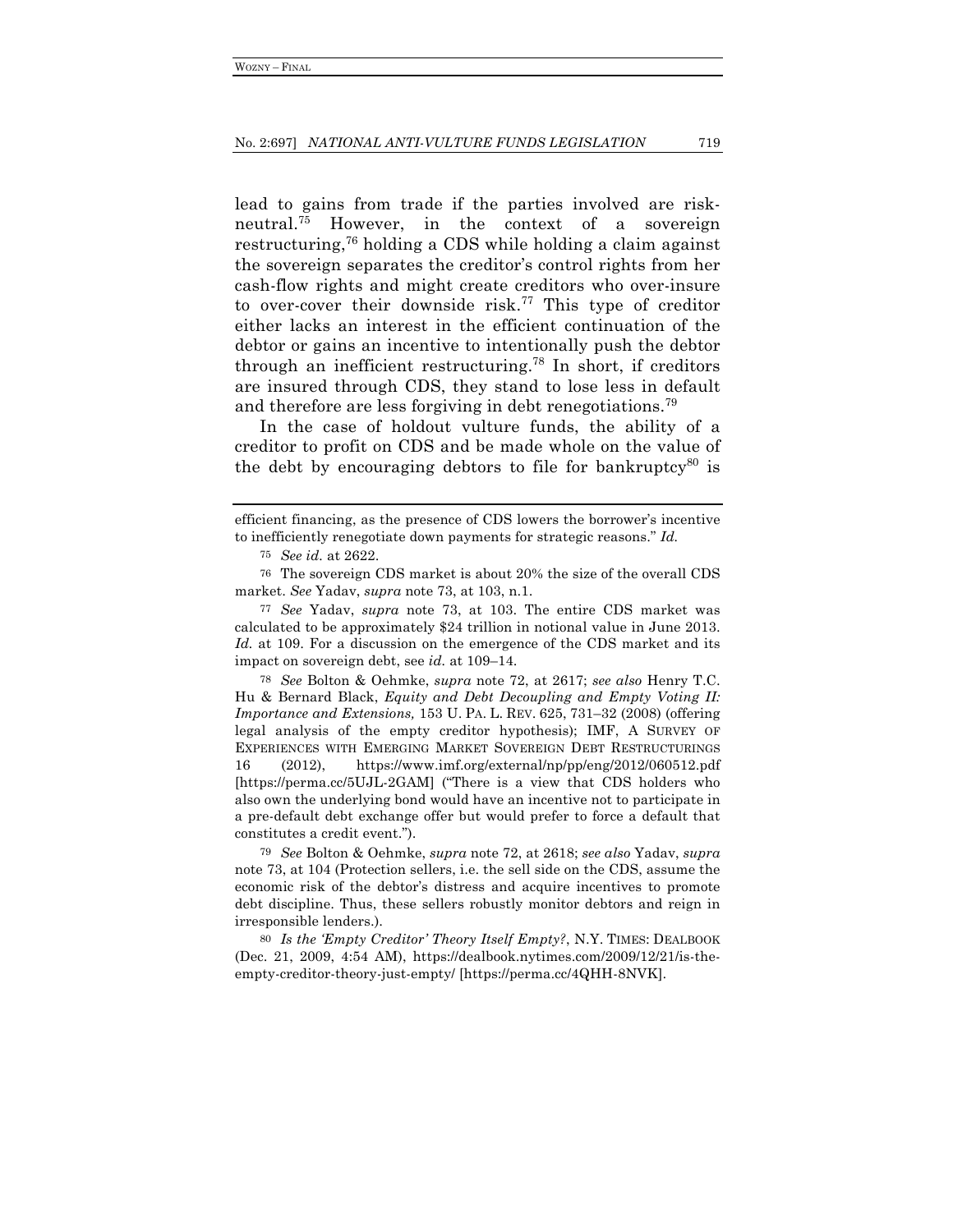doubly problematic. First, empty creditor vulture funds holding CDS have an additional incentive to hold out from the negotiation past the market efficient point.<sup>81</sup> Second, one can imagine a scenario—though one that is impossible to verify—in which vulture funds receive full or approximately full repayment and interest on their claim but continue holding out because their CDS recovery might be still greater. In such situations, there might be no vulture fund to "make whole."

Scholars continue to debate to what extent empty creditors damage markets. Some research certainly criticizes the empty creditors hypothesis in the sovereign debt context both generally and as they apply to vulture funds.<sup>82</sup> These arguments contend that CDS-holding vulture funds, for example, face a very uncertain process and have no guarantee that their actions to push the sovereign state will be successful.83 Moreover, vulture funds do not always get the full payment. Sometimes, vulture funds may insure only against partial repayment and receive only partial repayment.

While the likelihood of empty creditor vulture funds exploiting this imbalance is probably small, it does happen.

<sup>81</sup> Yadav, *supra* note 73, at 113 ("Empty creditors can also harbour perverse incentives regarding sovereign restructuring. They may be less willing to engage in a voluntary restructuring plan even where such a workout is beneficial for all parties as informal solutions are unlikely to trigger repayment on CDS.").

<sup>82</sup> *See generally id.* at 114–15 (reputational concerns, including in the form of increased regulation, constrain empty creditors). But vulture funds have hardly changed their behavior as their reputations tank and national regulations increase; if anything, the sovereign relents because of reputational concerns. *See* Ryan, *supra* note 29, at 2488 ("Much of the academic literature on sovereign debt emphasizes this fact and assumes that creditors have little or no legal recourse against defaulting sovereigns and that the sovereign debt market only works at all because of various nonlegal mechanisms (including reputational concerns and political pressures)."); *see also* David Mengle, *The Empty Creditor Hypothesis*, ISDA RESEARCH NOTES, Nov. 3, 2009, at 1, 4–13 (questions the plausibility of the empty creditor hypothesis on logical, not empirical grounds).

<sup>83</sup> Yadav, *supra* note 73, at 104.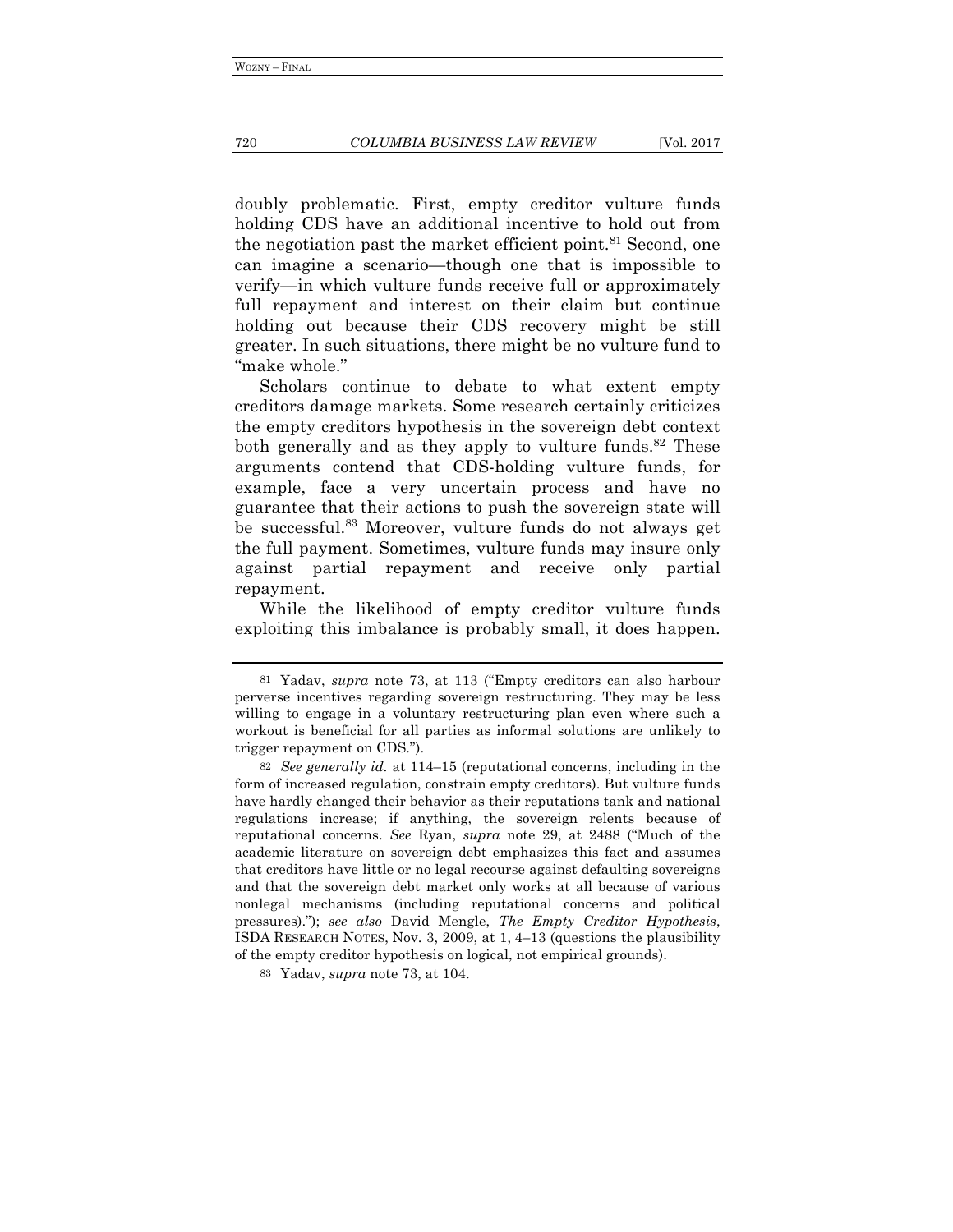For example, in March 2012, CDS repayments were triggered in Greece's restructuring.<sup>84</sup> In 2014, about \$1 billion of CDS on Argentina were triggered when the nation failed to pay its debt.<sup>85</sup> Elliot Management Corp., one of the vulture fund holdouts, was rumored to hold a substantial CDS portfolio related to the restructuring.<sup>86</sup>

### 3. Odious Debt

When vulture funds trade the distressed sovereign debt of impoverished states, they may exacerbate another market inefficiency that exists only in the sovereign context. Corporations, unlike sovereign states, can liquidate themselves and cease to exist as a legal entity if it is not feasible to continue existing.<sup>87</sup> Moreover, corporate law restricts the range of corporate governance options, providing a relatively predictable and stable framework. By comparison, a sovereign state's political system is oftentimes much more volatile. Furthermore, not only do regimes change, but entire political systems can change along with them as well. Thus, a newly formed democratic sovereign

87 *See, e.g.*, 11 U.S.C. §§ 701–83 (2012); Insolvency and Bankruptcy Code, No. 31 of 2016, INDIA CODE (2016), vol. 37.

<sup>84</sup> *Id.* at 105.

<sup>85</sup> Matt Levine, *Today's the Day for Argentina and Its Vultures,* BLOOMBERG (July 30, 2014), https://www.bloomberg.com/view/ articles/2014-07-30/today-s-the-day-for-argentina-and-its-vultures [https://perma.cc/ZT79-UKSL].

<sup>86</sup> The payout would be huge for Elliot; however, the mechanics of recovering on CDS for sovereign debt means recovery does not translate neatly in a 1:1 ratio. Rather, only about 70% of the value would be recovered. *Id.* Because recovery is less than 100%, it is unlikely that CDS would be used purely for insurance purposes with respect to sovereign debt. They are much more likely to be used by speculators/vulture funds. Moreover, "[e]ven when insurance is fairly priced and correctly anticipates the creditors' potential value-destroying behavior in renegotiation, creditors have an incentive to over-insure." Bolton & Oehmke s*upra* note 72, at 2622. Thus, even if the debt market prices the CDS accounting for the fact that debt might be held by empty creditors, creditors will still over-insure, leading to the same issue.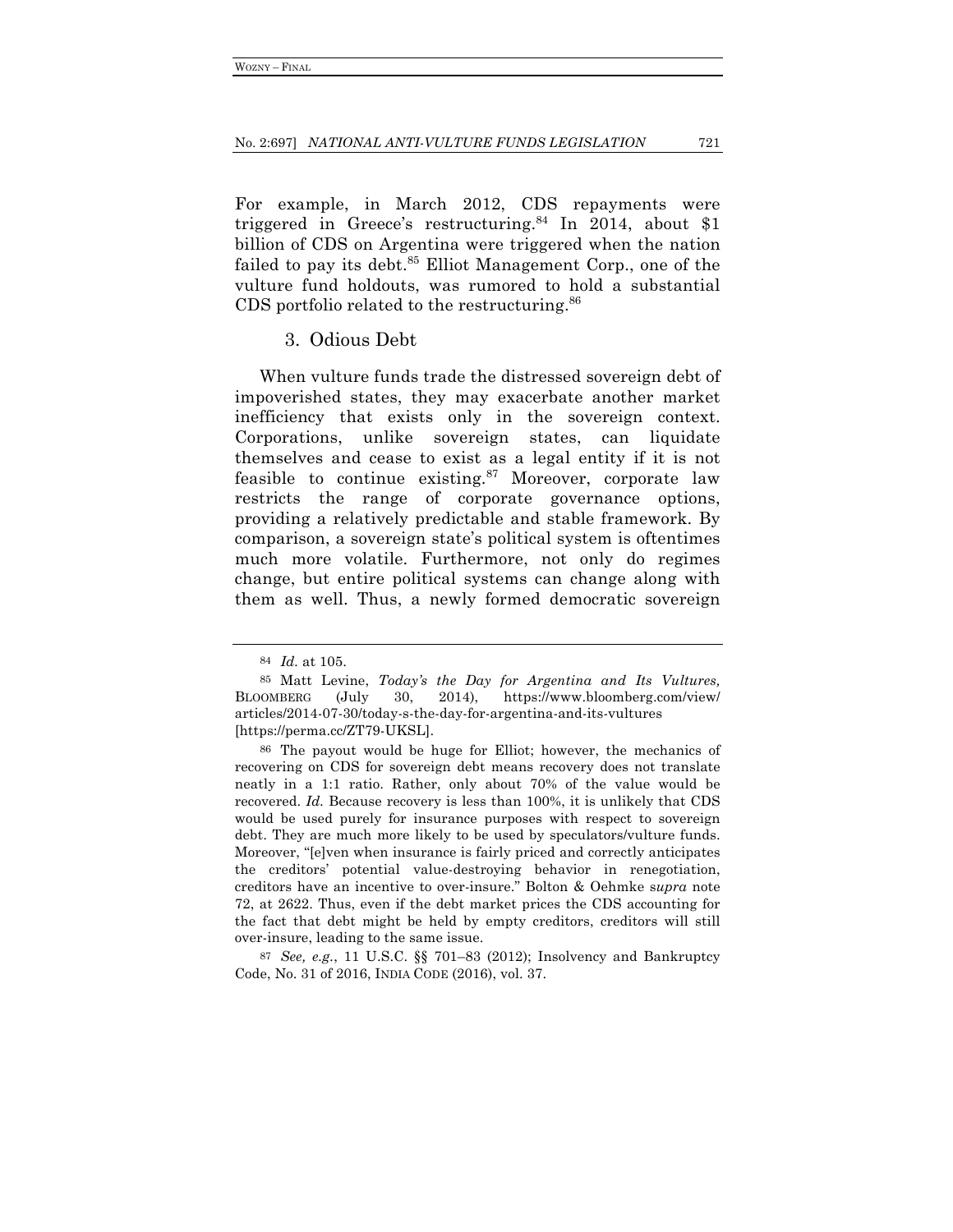state may inherit the self-serving debts incurred by the preceding dictatorship. This debt, known as odious debt, at best complicates and at worst endangers the new regime's macroeconomic policies.88

Odious debt refers to money borrowed by a regime in the name of the state, but then stolen or squandered by the regime's dictator.<sup>89</sup> The conditions sufficient for a debt to be considered odious include: the debt is incurred without the consent of the people, the debt accrues no benefit to the people, and these facts were known by creditors at the time the loan was made. $90$  There is no legal designation known as odious debt nor currently any official mechanism or recognized tribunal that could designate certain debt as odious.91 As such, "odious debt" refers to a doctrine that seeks to excuse these and other illegitimate debts from sovereign debt litigation.

Almost by definition, odious debt is not Pareto efficient, and it is hard to imagine any scenario in which odious debt is Kaldor-Hicks efficient either.<sup>92</sup> Yet, vulture funds do not

[https://perma.cc/VY2S-U7C7] (odious debt as "contracted against the interest of the population of a state, without its consent and with the full awareness of the creditor"). Gentile traces these principles to the Paris Conference following the War of 1898 and argues the first application of the odious debt doctrine occurred in 1923 by Chief Justice Taft in an arbitration between Great Britain and Costa Rica. *See* Gentile, *supra* note 88, at 155–56.

91 *See generally* Adam Feibelman, *Contract, Priority, and Odious Debt*, 85 N.C.L. REV. 727, 729–30 (2007).

92 Kaldor-Hicks efficiency refers to the economic state of allocating resources such that at least one party gains resources after all postreallocation losses are fully compensated.

<sup>88</sup> Caroline M. Gentile, *Market for Odious Debt*, 73 LAW & CONTEMP. PROBS. 151, 151 (2010).

<sup>89</sup> Lee C. Buchheit, G. Mitu Gulati & Robert B. Thompson, *The Dilemma of Odious Debts*, 56 DUKE L.J. 1201, 1201 (2007).

<sup>90</sup> *See* PATRICIA ADAMS, ODIOUS DEBTS: LOOSE LENDING, CORRUPTION, AND THE THIRD WORLD'S ENVIRONMENTAL LEGACY 165–66 (1991); CTR. FOR INT'L SUSTAINABLE DEV. LAW, *Advancing the Odious Debt Doctrine* 1 (CISDL Working Paper No. COM/RES/ESJ, 2003), http://cisdl.org/public/docs/pdf/Odious\_Debt\_Study.pdf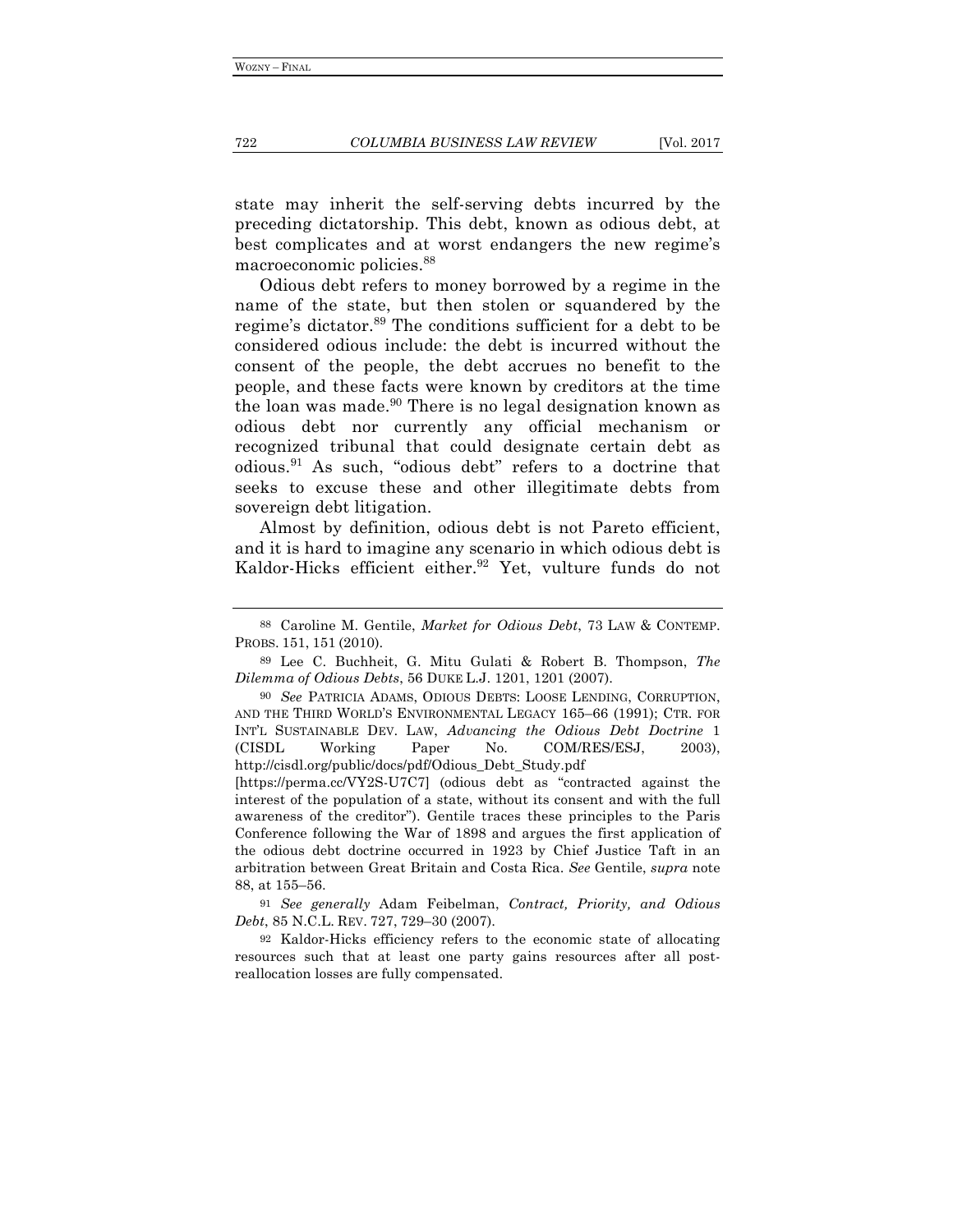discriminate against odious debt and trade it if financially profitable to do so. $93$  These characteristics make it highly unlikely that vulture funds bring efficiency into the market by trading odious debt. Generally, vulture funds provide *ex ante* incentives for sovereigns to implement better capital structures.<sup>94</sup> The very fact that odious debt is incurred despite an active vulture fund presence in the market evidences that these *ex ante* incentives do not reach all dictatorships. Numerous reasons might explain this phenomenon. Overthrown dictatorships cannot be incentivized to adopt more efficient capital structures because they no longer exist, and generally, still-existing dictatorships cannot be incentivized to forego bad debt for personal gain because their legitimacy does not depend upon citizen satisfaction. Second, because taxpayers bear the burden of any litigation,  $95$  and the dictator yields all private benefits from the debt, the dictator prefers bad debt. Moreover, reputational harm does not deter dictatorships from incurring debt either because dictatorships do not care about their reputation. Finally, the benefits of vulture funds exposing corruption<sup>96</sup> are limited in the case of dictatorships because such corruption is rarely veiled in disguise and more probable.97

<sup>93</sup> *Vulture Funds and the Threat to Debt Relief in Africa: A Call to Action at the G-8 and Beyond: Hearing Before the Subcomm. on Africa and Global Health of H. Comm. on Foreign Affairs*, 110th Cong. 2 (2007) (statement of Donald M. Payne, Chairman, Subcomm. on Africa and Global Health of H. Comm. on Foreign Affairs) ("vulture funds take advantage of ambiguous international and domestic laws to collect on debts that were acquired by authoritarian regimes and that were not used in the legitimate interest of their people.").

<sup>94</sup> *See supra* Section II.B.1.

<sup>95</sup> *See* Pottow, *supra* note 71, at 225–29.

<sup>96</sup> *See supra* Section II.B.4.

<sup>97</sup> *See generally* William Hallagan, *Corruption in Dictatorships*, 11 ECON. GOVERNMENT 27 (2010). It is possible that the market prices in these biases accordingly when dealing with dictatorships and assumes corruption, thereby eliminating the need for evidence thereof. *But see* VINEETA YADEV & BUMBA MUKHERJEE, THE POLITICS OF CORRUPTION IN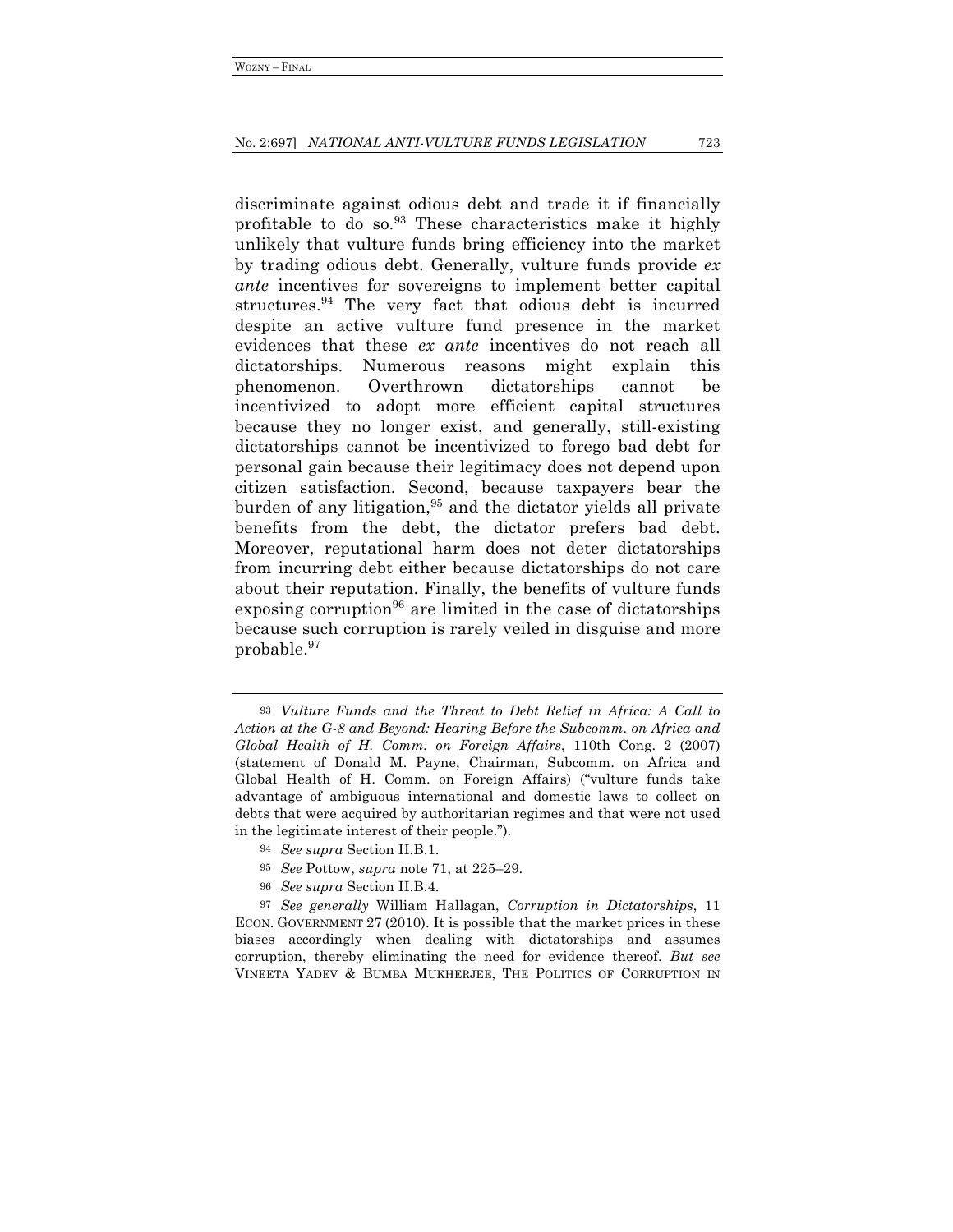#### 724 *COLUMBIA BUSINESS LAW REVIEW* [Vol. 2017

In addition to not contributing to a more efficient market, trading odious debt may be positively harmful. For example, vulture funds create a secondary market for odious debt, which may have implications for loans issued by governments that are structured as loans in form but not actually loans in substance.<sup>98</sup> Official lenders may issue grants that appear to be loans and never expect to recover on this loan. If this loan is traded on the secondary market, form may win over substance and the intent of the original issuer will not matter. Furthermore, any capital used to repay distressed odious debt held by vulture funds is capital that cannot be invested in infrastructure and development in the sovereign, which will stifle progress and impact those already devastated by the previous government's use of odious debt. This is especially troubling because much odious debt originates in heavily indebted poor countries ("HIPC").<sup>99</sup> HIPC are a group of 36 countries with high levels of debt and poverty.100 In 1996, the World Bank and IMF jointly launched the HIPC Initiative, which provided debt-relief in order to free up resources for social spending in these impoverished nations.101 In many cases, the HIPC Initiative has been highly successful. The World Bank, the African Development Bank, the IMF, the Inter-American

DICTATORSHIPS (2015) (arguing that dictatorships are not necessarily synonymous with extreme corruption).

<sup>98</sup> Olufunmilayo B. Arewa, *Vultures, Hyenas, and African Debt: Private Equity and Zambia*, 29 NW. J. INT'L L. & BUS. 643, 664 (2009) (explaining that some debt incurred by developing countries is really a grant disguised as a loan).

<sup>99</sup> *See generally* Michael Kremer & Seema Jayachandran, *Odious Debt: Report,* BROOKINGS INST. (July 15, 2002), https://www.brookings.edu/research/odious-debt/ [https://perma.cc/5X7A-HQLU].

<sup>100</sup> IMF, DEBT RELIEF UNDER THE HEAVILY INDEBTED POOR COUNTRIES (HIPC) INITIATIVE, http://www.imf.org/About/Factsheets/Sheets/2016/ 08/01/16/11/Debt-Relief-Under-the-Heavily-Indebted-Poor-Countries-Initiative?pdf=1 [https://perma.cc/LH5D-M6G3] (Apr. 17, 2017).

<sup>101</sup> *Id.* The number of HIPC countries may increase from 36 because there are still three pre-decision-point HIPCs, including Eritrea, Somalia, and Sudan. *Id.*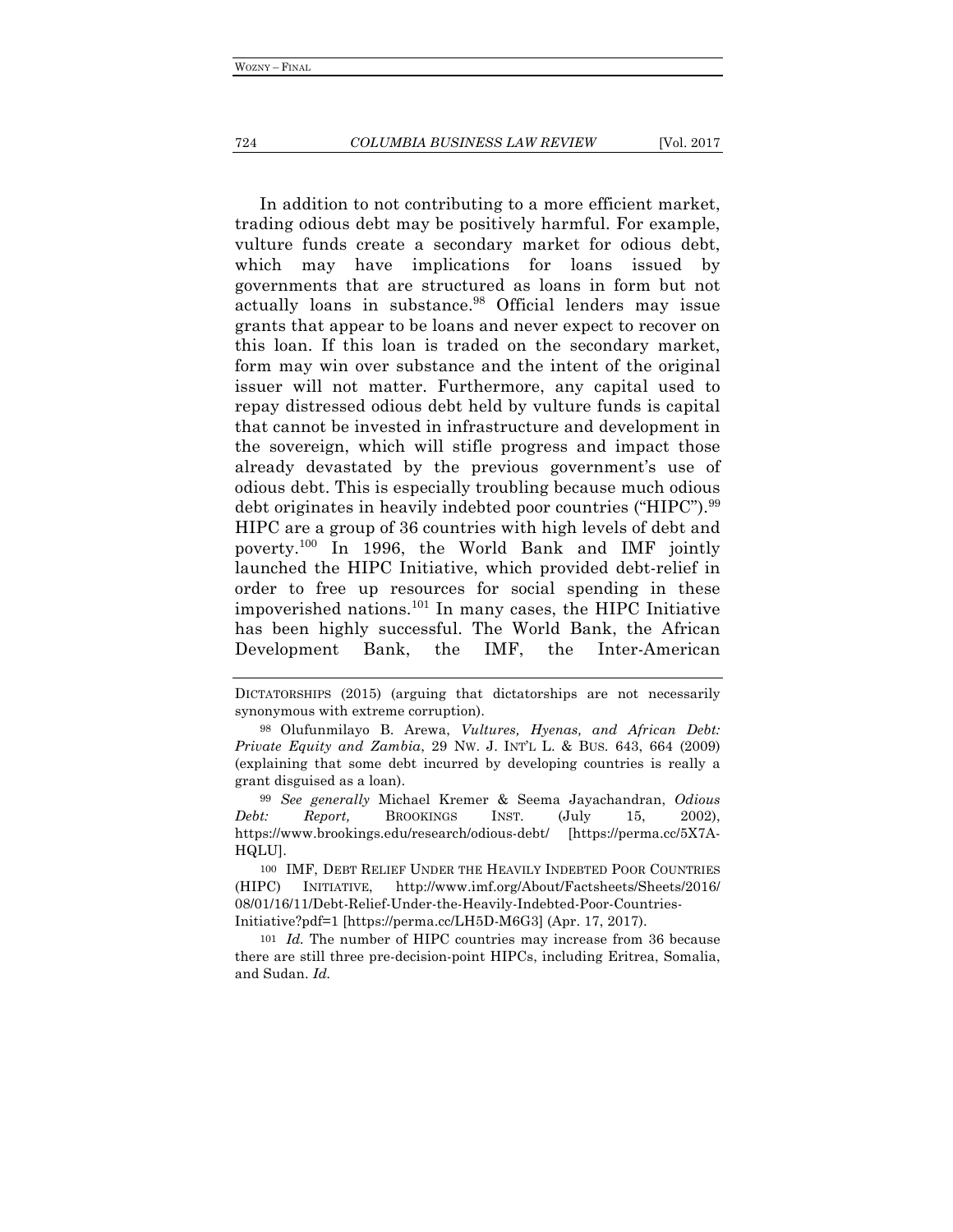Development Bank, and All Paris Club creditors have provided their full share of debt relief under the HIPC Initiative,<sup>102</sup> which totals over \$76 billion in debt relief.<sup>103</sup> As a result, HIPC countries increased their poverty-reducing expenditures by more than three percentage points of GDP between 2001 and 2009.104

While the HIPC Initiative seeks voluntary support and most organizations have done so, vulture funds have offered the HIPC Initiative limited support.<sup>105</sup> As a result, some have argued that vulture funds free-ride on debt relief and target nations who suddenly have more access to cash because of the HIPC Initiative.<sup>106</sup> In doing so, vulture funds convert the "benefits of international relief into private corporate gain, obstructing the process of securing debt relief for some countries and prohibiting others who have attained debt relief from investing their funds in much needed development."107 The World Bank estimates that more than one-third of the countries which have qualified for HIPC debt relief have been targeted by vulture funds with judgments totaling \$1 billion.<sup>108</sup> As a result, the HIPCs have been forced to pay for costly litigation. Such litigation has been said to

105 *See* IMF, *supra* note 100 (participation from non-Paris Club and multilateral creditors needs to improve).

<sup>102</sup> *Id.*

<sup>103</sup> INT'L DEV. ASS'N & IMF, *supra* note 33, at 12.

<sup>104</sup> *Id.* at 11. By reducing expenditures on debt service, sovereign states free up capital to invest in development and infrastructure. *See Vulture Funds and the Threat to Debt Relief in Africa*, *supra* note 93, at 2 ("[I]nstead of servicing millions of dollars in debt annually, these nations could finally begin to service their own people.").

<sup>106</sup> *See Vulture Funds and the Threat to Debt Relief in Africa*, *supr*a note 93, at 16.

<sup>107</sup> *Id.* at 4.

<sup>108</sup> *Id.* at 2, 4 (over 20 HIPC countries have been the target of these funds since 1999); *see also Vulture Funds in the Sovereign Debt Context*, AFRICAN DEVELOPMENT BANK GROUP (last visited June 10, 2017), http://www.afdb.org/en/topics-and-sectors/initiatives-partnerships/africanlegal-support-facility/vulture-funds-in-the-sovereign-debt-context/ [https://perma.cc/4FQD-PL92].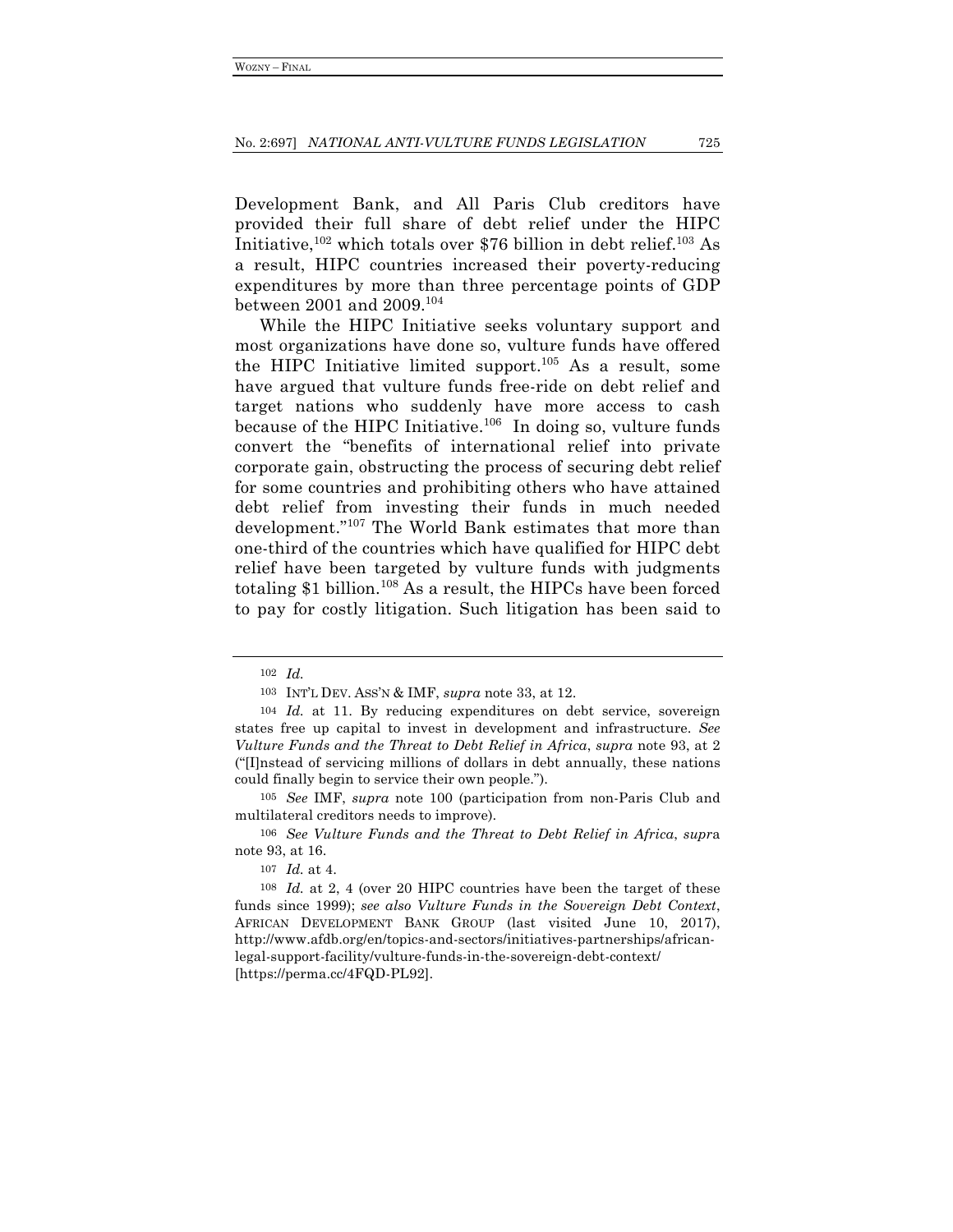#### 726 *COLUMBIA BUSINESS LAW REVIEW* [Vol. 2017

"undermine international debt relief initiatives or restructuring mechanisms" and has been called "predatory."109 As litigation costs rise, HIPC countries miss goals and fail objectives in education and health-related sectors.<sup>110</sup> Indeed, studies estimate that the lawsuits against the HIPC cost these countries the equivalent of 18% of spending on health care and education.<sup>111</sup>

## III. SUMMARY AND ANALYSIS OF NATIONAL ANTI-VULTURE FUND LEGISLATION

## A. Background to the Growing Trend of Using National Legislation as the Policy Solution to Vulture Funds

These unsavory elements of vulture funds have elicited a public outcry, which has created an increasingly hostile legal environment that burdens vulture funds internationally, potentially inhibiting their roles as market-enforcers, liquidity-providers, and information-providers. $112$ 

Various methods have been proposed (and used) to constrain vulture funds, including special vulture fund taxes, $^{113}$  return of absolute sovereign-immunity rules, $^{114}$ 

111 *Stop Debt Vultures,* JUBILEE AUSTRALIA (last visited June 12, 2017), http://www.jubileeaustralia.org/page/work/stop-debt-vultures [https://perma.cc/9JHP-HLL9].

112 *See supra* Section II.B.

113 The Irish Department of Finance has recently closed off taxloopholes that allowed vulture funds to avoid taxes on profits made by buying and selling Irish property. *See* Charlie Taylor, *Department of Finance Closes Vulture Fund Loophole*, IRISH TIMES (Sept. 6, 2016, 5:16 PM), http://www.irishtimes.com/business/economy/department-of-financecloses-vulture-fund-loophole-1.2781681 [https://perma.cc/MTA8-GAH8]. In addition, Ireland introduced a new 20% tax on vulture fund profits off the

<sup>109</sup> *Vulture Funds and the Threat to Debt Relief in Africa*, *supra* note 93, at 12.

<sup>110</sup> *See* IMF, HEAVILY INDEBTED POOR COUNTRIES (HIPC) INITIATIVE AND MULTILATERAL DEBT RELIEF INITIATIVE (MDRI)—STATISTICAL UPDATE 8 (2014), https://www.imf.org/external/np/pp/eng/2014/121214.pdf [https://perma.cc/V3A8-MNY4].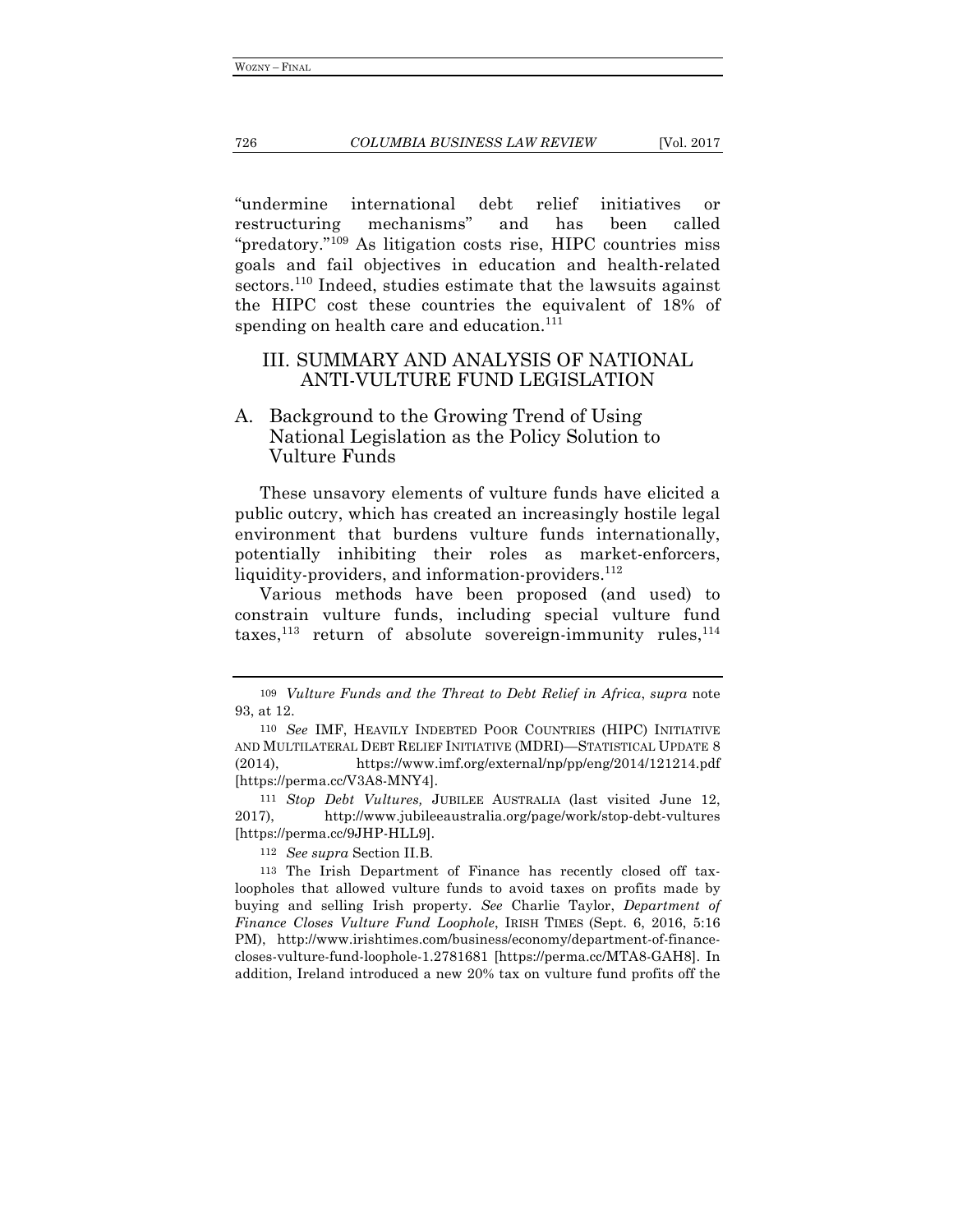return of the comity defense, $115$  expanding judicial discretion,<sup>116</sup> an international multi-lateral sovereign restructuring framework independent of the  $IMF<sub>117</sub>$  special clauses in bonds that counteract holdouts, $118$  and national anti-vulture fund legislation. Scholars have not yet arrived on a consensus over which method is best.<sup>119</sup> Countries, on the other hand, have begun to indicate a preference for national anti-vulture fund legislation.<sup>120</sup> The United Nations Human Rights Council, perhaps sensing this momentum, issued a recommendation dated October 3, 2014 that

114 *See generally* Jonathan I. Blackmun & Rahul Mukhi, *The Evolution of Modern Sovereign Debt Litigation: Vultures, Alter Egos, and Other Legal Fauna,* 73 LAW & CONTEMP. PROBS. 47 (2010); Kevin Chan, *Beijing OKs UK Ruling Blocking Vulture Fund Suit*, SAN DIEGO UNION TRIB.  $(Aug. 26, 2011, 4:47 \text{ AM}),$ http://www.sandiegouniontribune.com/sdut-beijing-oks-hk-ruling-blockingvulture-fund-suit-2011aug26-story.html [https://perma.cc/B9R7-NWMC].

115 *See* Christopher C. Wheeler & Amir Attaran, *Declawing the Vulture Funds: Rehabilitation of a Comity Defense in Sovereign Debt Litigation*, 39 STAN. J. INT'L L. 253 (2003).

116 *See* Harvey Asiedu-Akrofi, *Banks, Bonds and the American Bench: Exercising Judicial Discretion to Discourage Rogue Sovereign Bond Litigation Claims*, 7 CAMBRIDGE STUDENT L. REV. 42 (2011).

117 *See* Ryan, *supra* note 29, at 2515–20.

118 Among these clauses include collective-action clauses ("CAC") in bonds, which the IMF endorsed. *See* YAN LIU, IMF, COLLECTIVE ACTION CLAUSES IN INTERNATIONAL SOVEREIGN BONDS (Aug. 30, 2002), http://www.imf.org/external/np/leg/sem/2002/cdmfl/eng/liu.pdf

[https://perma.cc/J295-AVMZ]. Sovereigns may choose to exclude these clauses from their bonds to lower the cost of debt. In doing so, however, they expose themselves to potentially damaging litigation with holdouts. For a comprehensive history of CACs, see W. Mark C. Weidemaier & Mitu Gulati, *A People's History of Collective Action Clauses*, 54 VA. J. INT'L L. 51 (2013).

119 *See supra* notes 113–118 and accompanying text.

120 *See infra* Sections III.B–H.

Irish property market. Donal O'Donovan, *New 20pc Tax on Profits Will Hit Vulture Funds and Investors with Irish Property Assets*, INDEPENDENT (Oct. 20, 2016, 3:35 PM), http://www.independent.ie/business/new-20pctax-on-profits-will-hit-vulture-funds-and-investors-with-irish-propertyassets-35147317.html [https://perma.cc/S6J4-SVT3].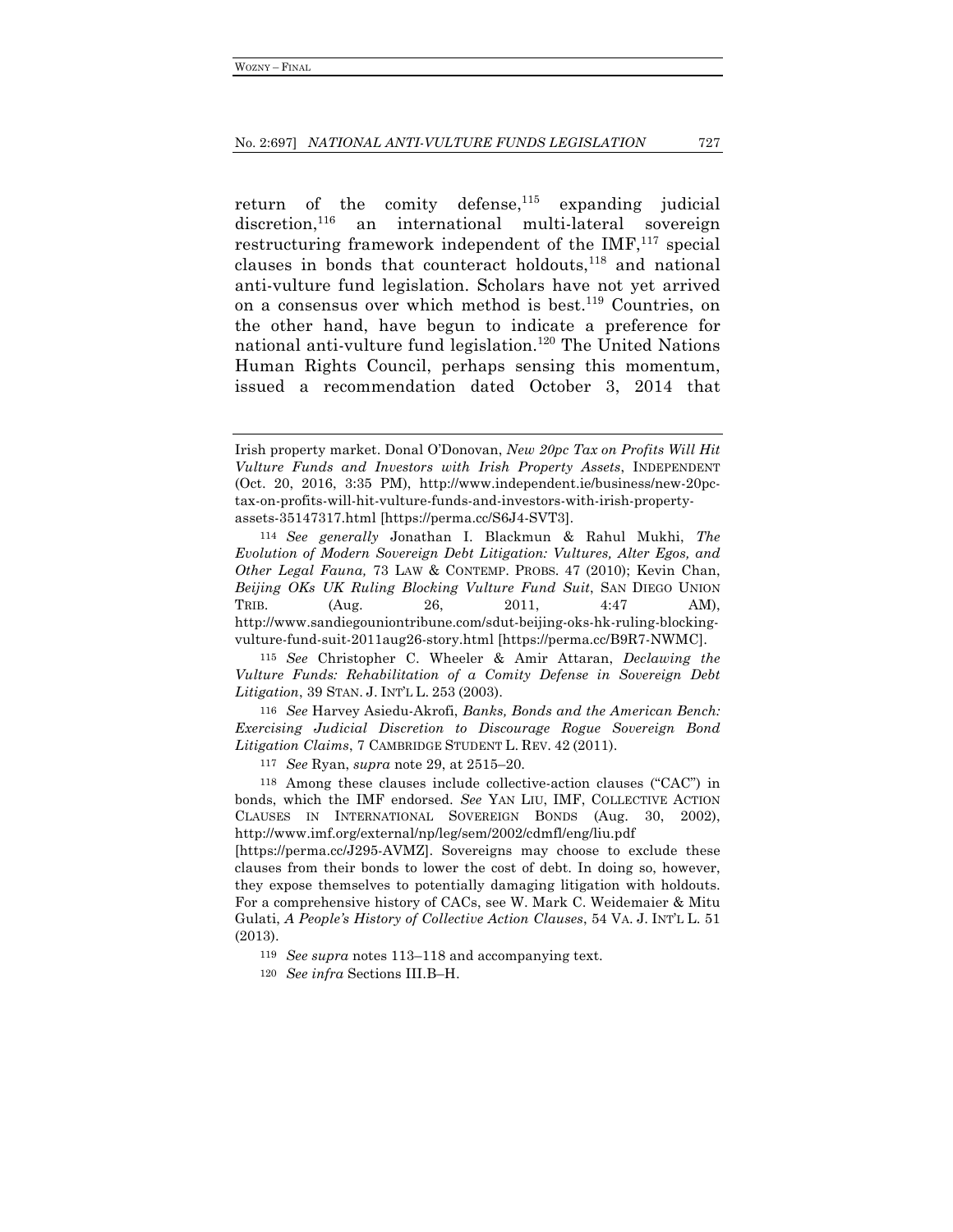countries adopt national anti-vulture fund legislation.<sup>121</sup> The United Nations Human Rights Council condemned the activity of vulture funds because they (1) paralyze debt restructuring efforts of developing countries; (2) frustrate the sovereign state's right to protect its citizens under international law; (3) increase the debt burden of extreme poverty countries; and (4) diminish the impact of debt relief.<sup>122</sup> The author is sensitive to the distributive justice concerns from which these national legislative acts may arise; national legislative acts may nevertheless not be the optimal choice for dealing with these concerns.

Legislation across countries is not always consistent. Indeed, these national regulations vary widely and shape different regulatory standards for vulture funds. This creates forum shopping between jurisdictions. The remainder of this Part will review the legislative responses of the United Kingdom, Isle of Man, Jersey, Australia, United States, France, and Belgium.

### B. United Kingdom

On April 8, 2010, the United Kingdom Parliament enacted the Debt Relief (Developing Countries)  $Act^{123}$ ("DRA"), which went into force on June 8, 2010.<sup>124</sup> On May 16, 2011, the United Kingdom took legislative action to make the law permanent.<sup>125</sup> The United Kingdom enacted the DRA in response to a lawsuit brought by vulture funds seeking to

124 *Id.* at § 10.

<sup>121</sup> Human Rights Council Res. 27/30, U.N. Doc. A/HRC/RES/27/30 (Oct. 3, 2014).

<sup>122</sup> *Id.*

<sup>123</sup> Debt Relief (Developing Countries) Act 2010, c. 22 (UK).

<sup>125</sup> Debt Relief (Developing Countries) Act 2010 (Permanent Effect) Order 2011 S12011/1336 (UK); *see also* Press Release, Her Majesty's Treasury, Government Acts to Halt Profiteering on Third World Debt Within the UK (May 16, 2011), https://www.gov.uk/government/news/ government-acts-to-halt-profiteering-on-third-world-debt-within-the-uk [https://perma.cc/7Z2Y-ZQS6] [hereinafter Press Release, Her Majesty's Treasury].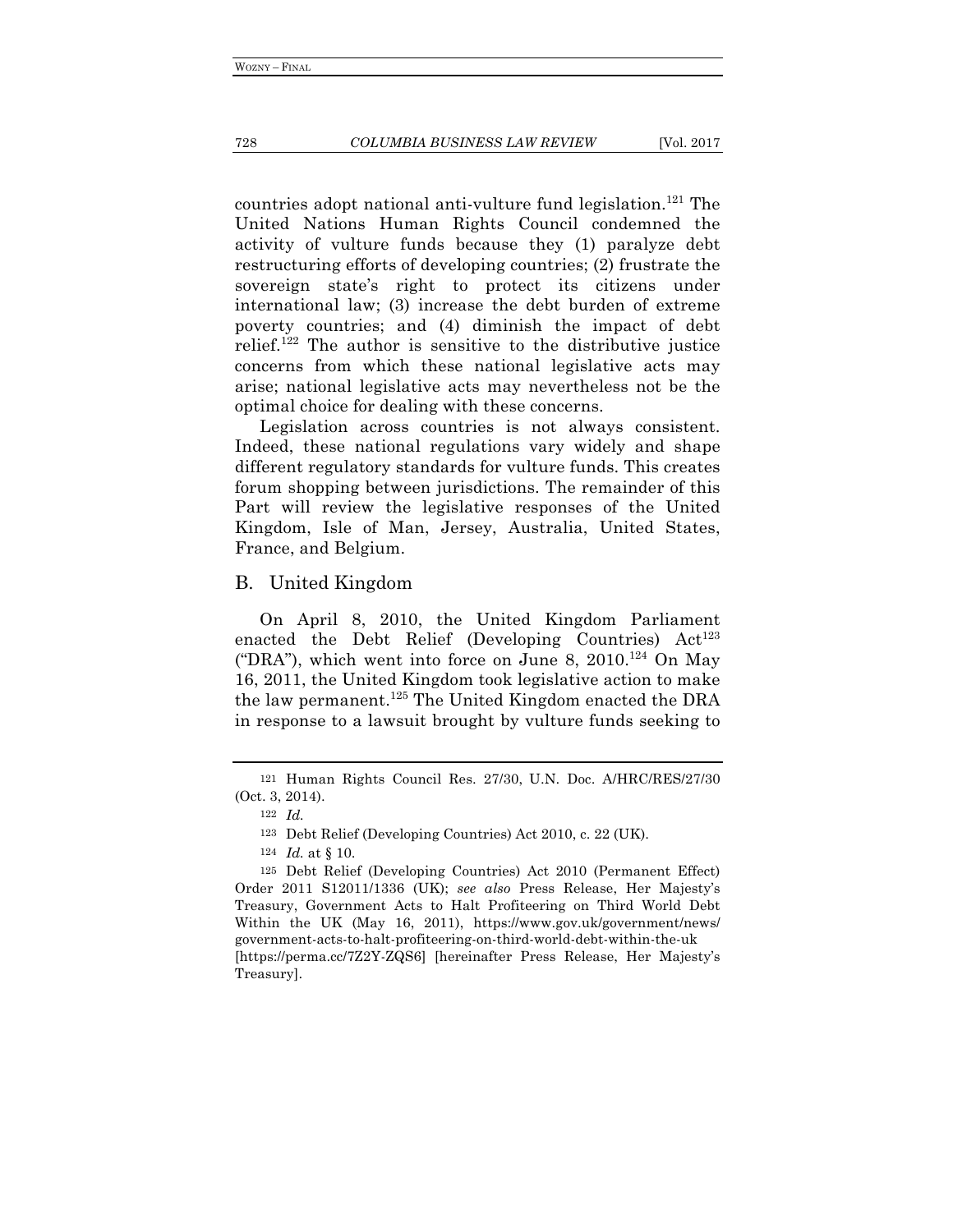recover claims on Zambian and Liberian debt.<sup>126</sup> Prior to passing the law, Parliament sought extensive public consultation on limiting sovereign debt recovery and achieved bipartisan support for the bill as a result.<sup>127</sup>

The HIPC Initiative set a country-by-country debt reduction factor required of all creditors to reduce a sovereign's debt to sustainable levels.<sup>128</sup> Whereas major institutions had already provided their full share of the debt relief, commercial creditors like vulture funds lagged behind.129 The DRA enhanced the IMF and World Bank's HIPC Initiative<sup>130</sup> by introducing a compulsory reduction of debt that forced private-sector creditors to accept deals agreed under the HIPC Initiative by the international public sector.<sup>131</sup> The DRA sought to accomplish this by restricting the amount commercial creditors could recover on their sovereign debt to 33% for potentially eligible, but not-yetapproved HIPC.132 For countries that had already been approved, the DRA limited recovery to a small proportion of the sovereign debt consistent with the reduction factor set forth by the HIPC Initiative.<sup>133</sup> Because vulture funds can never recover more than the HIPC Initiative, they have no incentive to engage in prolonged, value-destructive litigation in the United Kingdom's courts. Moreover, because the DRA applies to foreign judgments or arbitration awards on qualifying debt, vulture funds cannot easily shop for more

<sup>126</sup> *See* John Muse-Fisher, *Starving the Vultures:* NML Capital v. Republic of Argentina *and Solutions to the Problem of Distressed-Debt Funds*, 102 CAL. L. REV. 1671, 1696 (2014).

<sup>127</sup> James Bai, *Stop Them Circling: Addressing Vulture Funds in Australian Law*, 35 SYDNEY L. REV. 703, 725 (2013).

<sup>128</sup> Sophie Hughes, Simon James, Andrew Yianni & Deborah Zandstra, *The HIPC Debt Relief Bill: Making Forgiveness Compulsory*, 4 LAW & FIN. MKT. REV. 269, 269 (2010).

<sup>129</sup> *See* IMF, *supra* note 100.

<sup>130</sup> Debt Relief (Developing Countries) Act 2010, c. 22 § 1(2); *see also* Press Release, Her Majesty's Treasury, *supra* note 125.

<sup>131</sup> Hughes et al., *supra* note 128, at 269.

<sup>132</sup> Debt Relief (Developing Countries) Act 2010, c. 22 § 4(3).

<sup>133</sup> *Id.* § 4(2).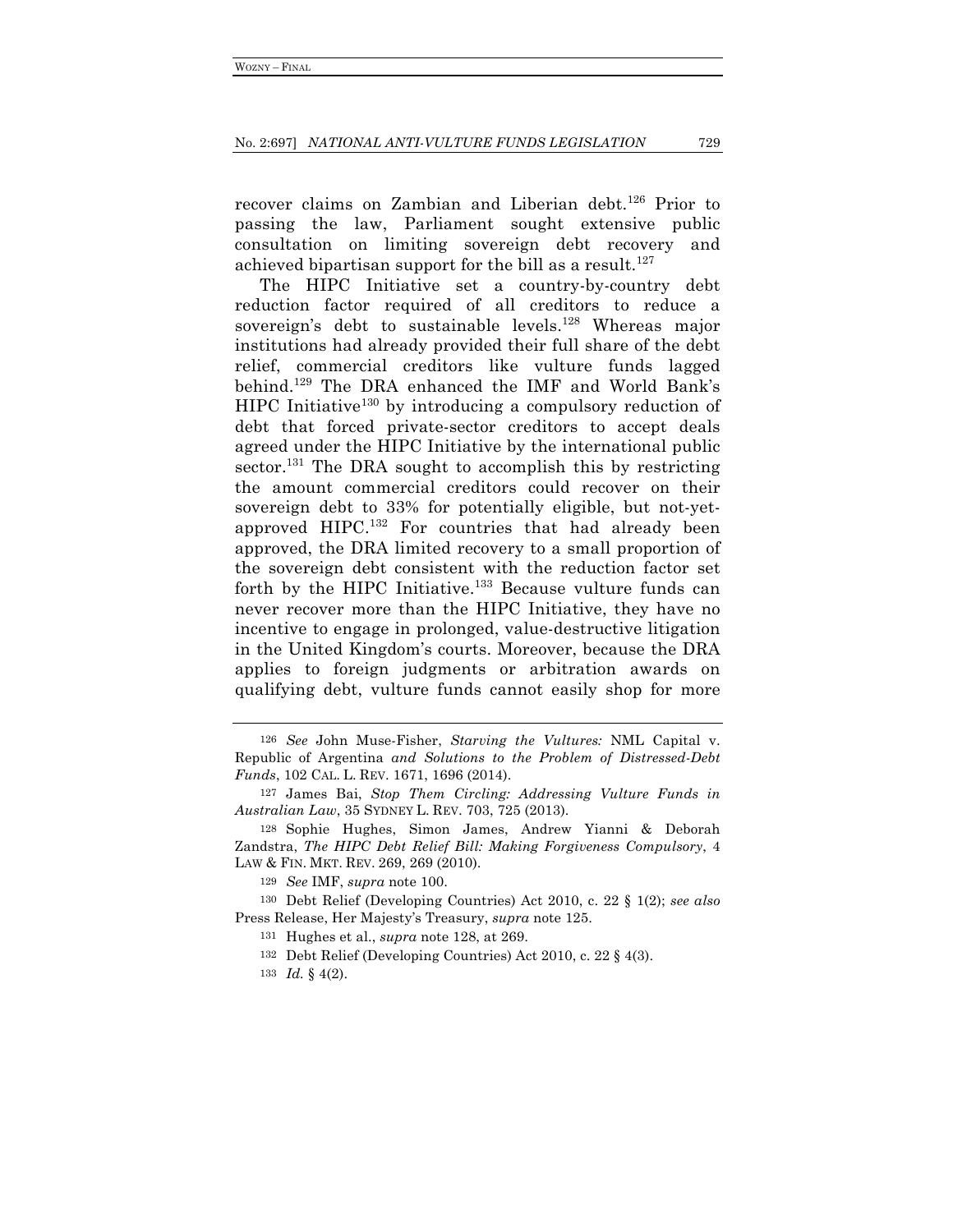730 *COLUMBIA BUSINESS LAW REVIEW* [Vol. 2017

favorable laws and ask U.K. courts to enforce the judgment.<sup>134</sup>

The DRA reinforces the importance of the HIPC Initiative by binding the Debtor (sovereign state) to the HIPC's terms as well. The DRA does so by excluding from the DRA's scope all sovereign debt that the Debtor did not "make an offer to compromise on comparable Initiative terms."135 Thus, if the sovereign state does not offer the amount set forth in HIPC Initiative recovery, it may be on the hook for several factors of that amount. This encourages the sovereign to make the creditor an offer to settle. At the very worst, the state must offer the creditor terms comparable to the HIPC Initiative terms, which prevents the HIPCs pointing to the HIPC Initiative threshold as a maximum, negotiating a settlement price below this threshold, and thereby securing a windfall. More importantly, however, because the DRA will not apply to a passive sovereign's debt, the DRA encourages the sovereign nation to actively "make" offers and direct their debt restructuring, rather than free-ride on the debt relief.<sup>136</sup> Finally, the DRA waives HIPCs' sovereign debt issued before the commencement of the DRA and prior to the HIPC decision point.137 This means HIPCs are required to honor short-term debt incurred after and unrelated to the reason for their designation as an HIPC country.138 Studies indicate that this law will have a very beneficial impact on HIPC countries. The U.K. Treasury estimated, for example, that the DRA could save poor countries an estimated £145 million in total over six years.<sup>139</sup>

<sup>134</sup> Bai, *supra* note 127, at 727.

<sup>135</sup> Debt Relief (Developing Countries) Act 2010, c. 22 § 6(1).

<sup>136</sup> Bai, *supra* note 127, at 727.

<sup>137</sup> Debt Relief (Developing Countries) Act 2010, c. 22 § 1(3).

<sup>138</sup> Bai, *supra* note 127, at 726.

<sup>139</sup> *See* Press Release, Her Majesty's Treasury, *supra* note 125.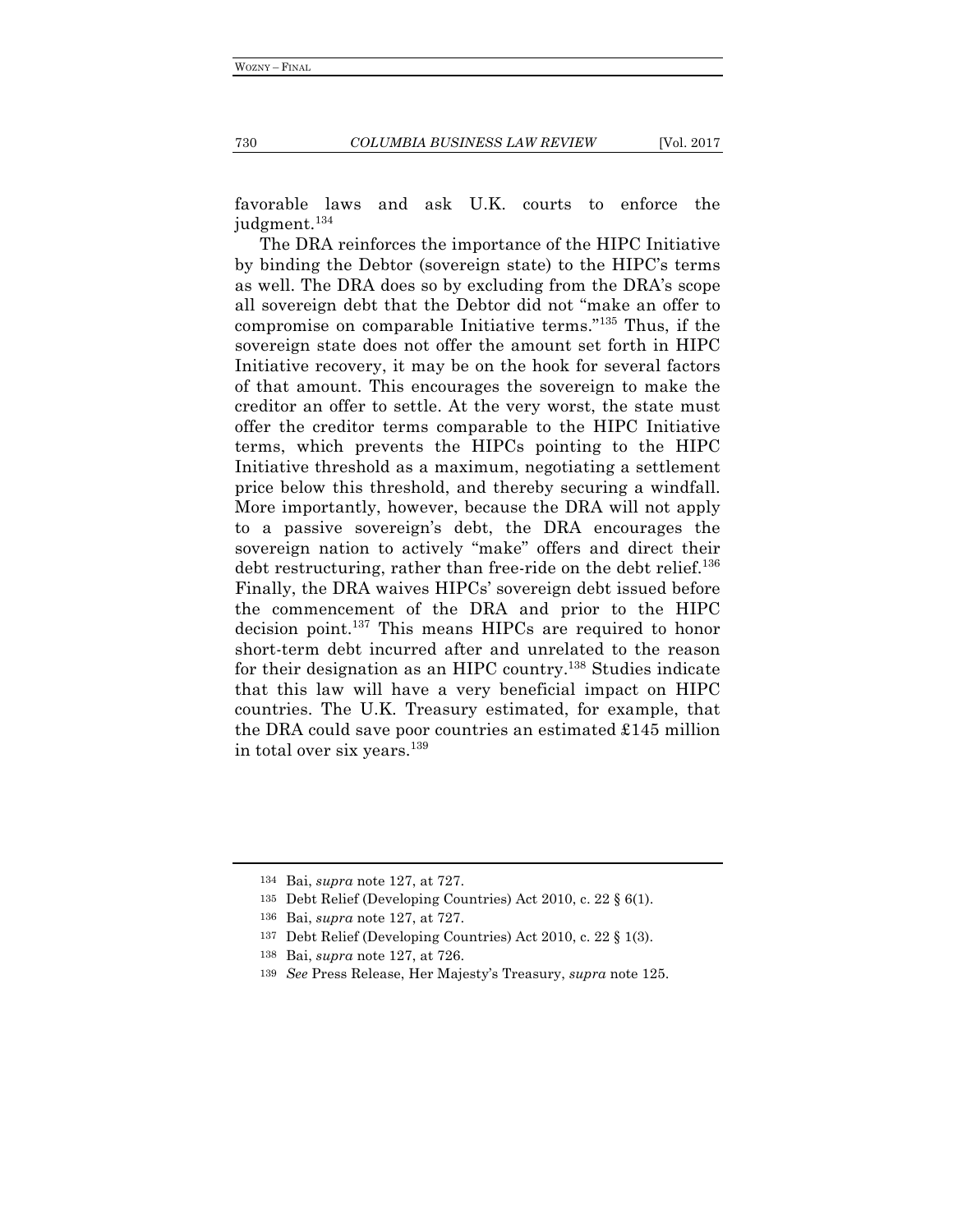## C. Isle of Man

On December 11, 2012, Isle of Man, a self-governing British Crown dependency, signed and enacted the Heavily Indebted Poor Countries (Limitation on Debt Recovery) Act 2012.140 In form and substance, the Act essentially mirrors the U.K. legislation.

However, the Isle of Man legislation is unique because it preemptively bars vulture funds from exploiting HIPC without any evidence of prior vulture fund activity within the Crown dependency. As such, the Act responds to a problem that was non-existent in its jurisdiction. If legislation in jurisdictions without vulture activity continue to trend this way, anti-vulture funds regulation may amount to a complete ban of vulture funds from the distressed debt market.

## D. Jersey

The United Kingdom's DRA did not cover Jersey, so the Crown dependency of the United Kingdom was broadly regarded as a loophole for recovery. In 2011, New York vulture fund FG Hemisphere used the Jersey courts to sue the Democratic Republic of Congo.<sup>141</sup> In the summer of 2012, the Jersey courts ruled against FG Hemisphere's attempt to sue a state-owned mining company for \$100 million on a \$3 million debt.<sup>142</sup> To unambiguously close the Jersey loophole,

<sup>140</sup> Heavily Indebted Poor Countries (Limitation on Debt Recovery) Act 2012 (Isle of Man); *see also* Press Release, Cabinet Office, Isle of Man Introduces Legislation to Outlaw Vulture Funds (Dec. 12, 2012), https://www.gov.im/news/2012/dec/12/isle-of-man-introduces-legislation-tooutlaw-vulture-funds/ [https://perma.cc/G48X-9KSW].

<sup>141</sup> Greg Palast, Maggie O'Kane & Chavala Madlena, *Vulture Funds Await Jersey Decision on Poor Countries' Debts,* THE GUARDIAN (Nov. 15, 2011, 6:15 PM), https://www.theguardian.com/global-development/2011/ nov/15/vulture-funds-jersey-decision [https://perma.cc/6R4Z-8VFQ].

<sup>142</sup> *See* Amber Przybysz, *Anti-Vulture Fund Legislation Introduced in Jersey as One Vulture Swoops in on Argentina,* JUBILEE USA NETWORK (Oct. 22, 2012), http://jubileeusa.typepad.com/blog\_the\_debt/2012/10/anti-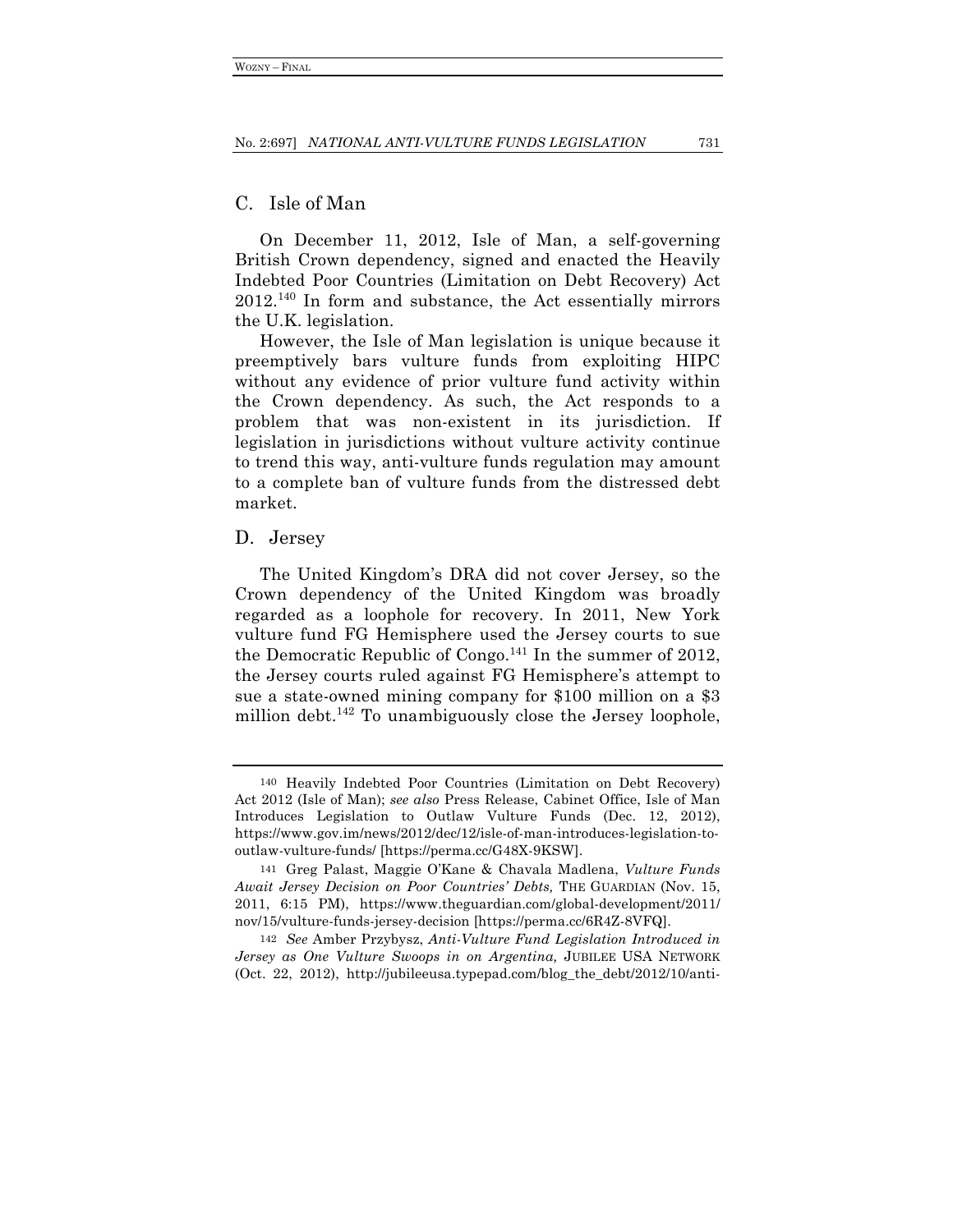however, a debt relief law similar to the U.K. DRA was proposed on October 1, 2012 in Jersey.<sup>143</sup> After an independent expert made an official submission to the government on the need for anti-vulture legislature,  $144$ Jersey enacted the Debt Relief (Developing Countries) (Jersey) Law 2013, which came into force on March 1, 2013.145

It is clear that the Jersey legislature used the DRA as a model for crafting this law. Like the U.K. and Isle of Man laws, the Jersey legislation seeks to support debt relief efforts intended to assist the world's poorest and most heavily indebted countries.<sup>146</sup> The Jersey law adopts the DRA's language almost verbatim in a variety of sections, including qualifying debt with reference to the HIPC Initiative, $147$  limiting the amount recoverable by a proportion from the Initiative,  $148$  extending the law to foreign judgments and arbitrations, $149$  and providing exceptions that incentivize the Debtor (sovereign state) to not actively make an offer to compromise the proceedings.150

#### E. Australia

The initiative to draft anti-vulture fund legislation in Australia arose in similar circumstances as those in

vulture-fund-legislation-introduced-in-jersey-as-one-vulture-swoops-in-onargentina-.html [https://perma.cc/969K-YFUW].

<sup>143</sup> *Id.*

<sup>144</sup> Cephas Lumina, *Sovereign Debt and Human Rights: The United Nations Approach*, *in* MAKING SOVEREIGN FINANCING AND HUMAN RIGHTS WORK 263 n.59 (Juan Pablo Bohoslavsky & Jernej Letnar Cernic, eds., 2014).

<sup>145</sup> Debt Relief (Developing Countries) (Jersey) Law 2013; *see also* Press Release, Jersey Government, Debt Relief Law Comes into Force (Mar. 1, 2013), https://www.gov.je/News/2013/Pages/DebtRelief.aspx [https://perma.cc/U5UE-HGZ3].

<sup>146</sup> Press Release, Jersey Government, *supra* note 145.

<sup>147</sup> Debt Relief (Developing Countries) (Jersey) Law 2013, § 2.

<sup>148</sup> Debt Relief (Developing Countries) (Jersey) Law 2013, §§ 5, 6.

<sup>149</sup> Debt Relief (Developing Countries) (Jersey) Law 2013, § 7.

<sup>150</sup> Debt Relief (Developing Countries) (Jersey) Law 2013, § 8(1)(b).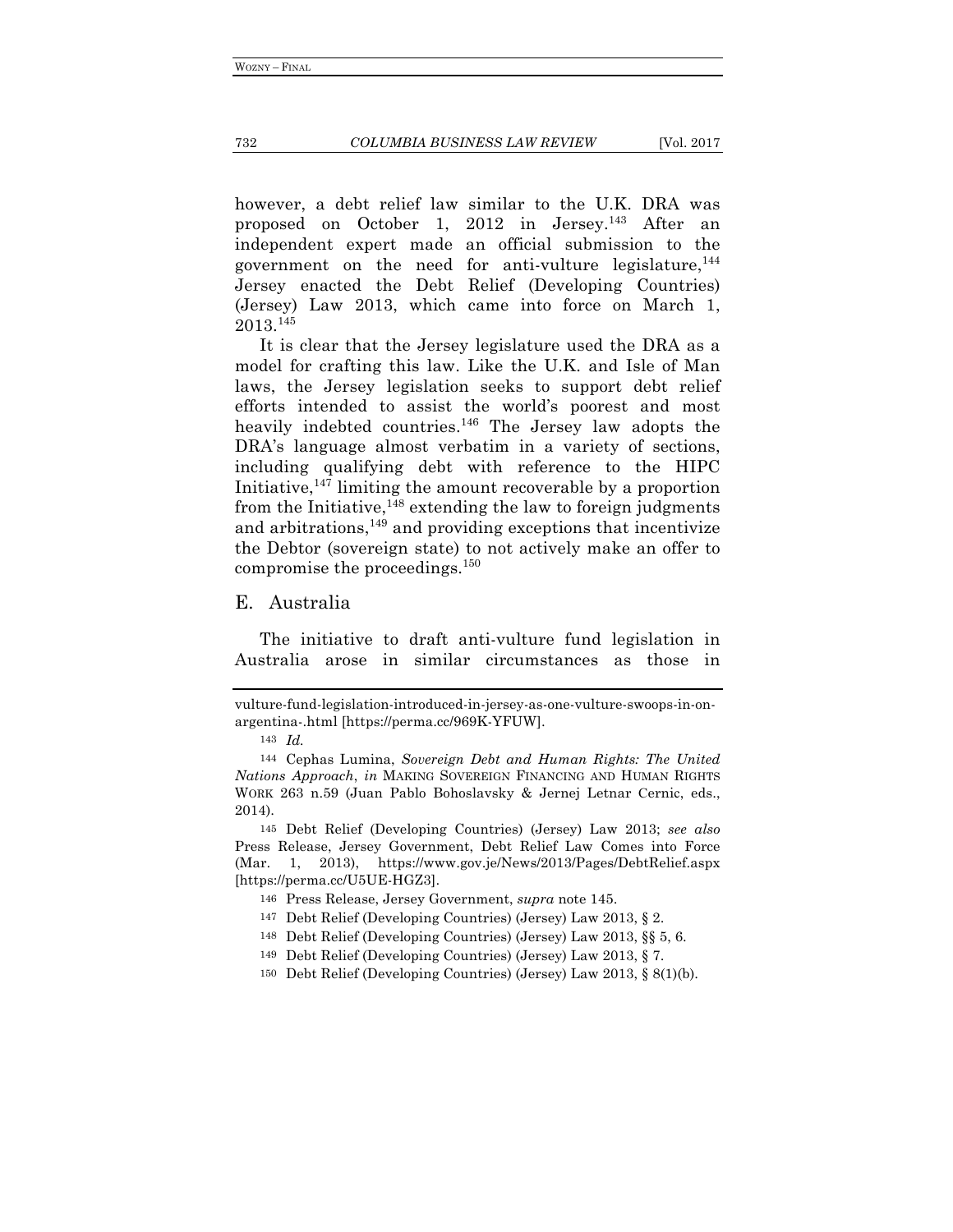Jersey.151 In November 2010, FG Hemisphere pursued a claim against the Democratic Republic of Congo in the NSW Supreme Court in Australia.152 FG Hemisphere sought and won a judgment forcing the DRC to sell its shares in an Australian mining company operating in Congo for \$30 million.153 However, in February 2011, the United Nations Independent Expert on Foreign Debt and Human Rights called upon the Government of Australia to pass national legislation that limited vulture funds' ability to use Australian courts to recover claims.<sup>154</sup>

Once again, the DRA model impacted a foreign jurisdiction. On June 25, 2012, the Australian Federation Chamber debated legislative action to protect the HIPC Initiative,155 and the legislators regarded the DRA as model legislation that Australia should adopt.156 The Federation Chamber discussed odious debt $157$  and the trending response of the international community to vulture funds.158

<sup>151</sup> This same dispute dragged into the Bahamas, South Africa, the United States and Hong Kong. *See* Bai, *supra* note 127, at 704. Of these jurisdictions, national anti-vulture funds legislation was proposed in every jurisdiction except for Hong Kong. Such legislation was unnecessary in Hong Kong because its courts outright rejected FG Capital Management's claims on the basis of absolute sovereign immunity of the mainland. *See*  Chan, *supra* note 114. Two years after the ruling, there is evidence that calls for regulation appeared in the media, but this never translated into legislation or legislative conversation. *See e.g.*, Andrew Mak, *Time for Hong Kong to Regulate Predatory Vulture Funds,* CHINA DAILY ASIA (Nov. 19, 2013, 7:38 AM), http://www.chinadailyasia.com/opinion/201311/19/ content\_15099719.html [https://perma.cc/5TY9-D8M3].

<sup>152</sup> *See* JUBILEE AUSTL., *supra* note 111.

<sup>153</sup> *Id.*

<sup>154</sup> *Id.*

<sup>155</sup> Commonwealth, *Parliamentary Debates,* Federation Chamber, 25 June 2012, 7790 (Anna Burke, Deputy Speaker) (Austl.).

<sup>156</sup> Commonwealth, *Parliamentary Debates,* Federation Chamber, 25 June 2012, 7789 (Hon. Melissa Parke) (Austl.).

<sup>157</sup> Commonwealth, *Parliamentary Debates,* Federation Chamber, 25 June 2012, 7789 (Hon. Andrew Leigh) (Austl.).

<sup>158</sup> *Id*. (discusses the need to see how Hong Kong and China will respond to vulture funds).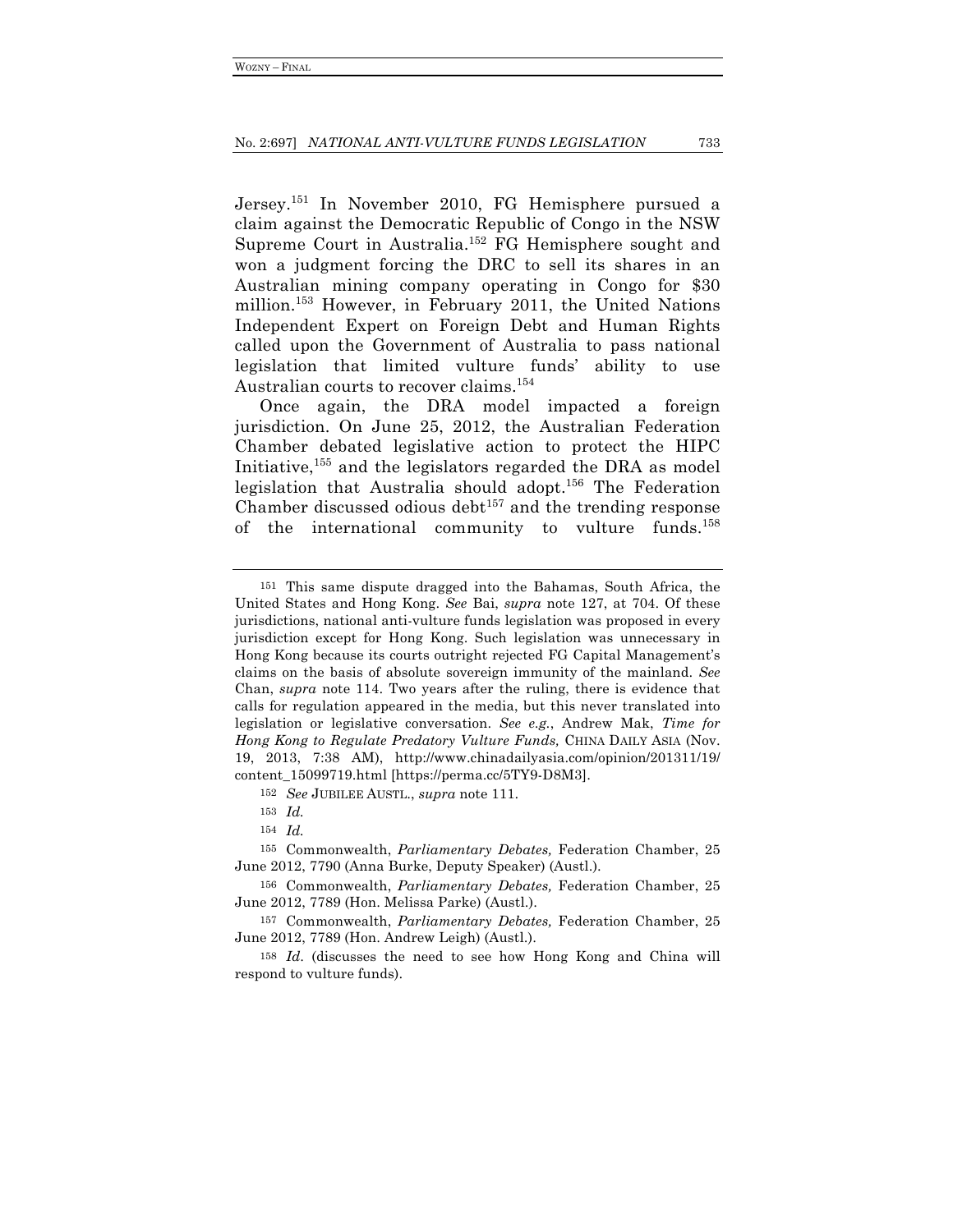However, the legislature has yet to pass any anti-vulture fund legislation.

## F. United States

On August 1, 2008, Congresswoman Maxine Waters (D-CA, 43rd District) introduced the first national anti-vulture funds legislation in the United States.<sup>159</sup> The House of Representatives shelved the bill for committee review. On June 18, 2009, Ms. Waters re-introduced the same bill, titled "Stop Very Unscrupulous Loan Transfers from Underprivileged Countries to Rich, Exploitive Funds Act," or also known as the "Stop Vulture Funds Act."160 Unlike pieces of legislation in other nations that warn of how immoral vulture funds' actions are, the Stop Vulture Funds Act focuses on deleterious consequences that U.S. vulture funds' conduct has on the foreign relations of the United States.<sup>161</sup>

The proposed legislation seeks "[t]o prevent speculation and profiteering in the defaulted debt of certain poor countries,"162 which refers to the HIPC Initiative countries, with some exceptions and additions.<sup>163</sup> The Act does this by imposing a punitive fine on "vulture creditors" equal to the total amount sought through the sovereign debt profiteering164 and by creating mandatory disclosure requirements that expose vulture creditors to judicial scrutiny.<sup>165</sup> Under the Act, "vulture creditors" refers to any person, except other sovereigns or International Financial

<sup>159</sup> Stop Vulture Funds Act, H.R. 6769, 110th Cong. (2d Sess. 2008).

<sup>160</sup> Stop Vulture Funds Act, H.R. 2932, 111th Cong. (1st Sess. 2009).

<sup>161</sup> *Id.* § 2(12).

<sup>162</sup> H.R. 2932.

<sup>163</sup> These exceptions include countries that engage in gross violations of human rights, that have excessive expenditures on military operations, those that promote terrorism, or those fail to cooperate with the United States on narcotics matters. H.R. 2932 § 6. The Secretary of Treasury maintains a list of all qualified poor countries, which includes those that borrow from the International Development Association. *Id.* § 6(a)(2).

<sup>164</sup> *Id.* § 4(b).

<sup>165</sup> *Id.* § 5(b).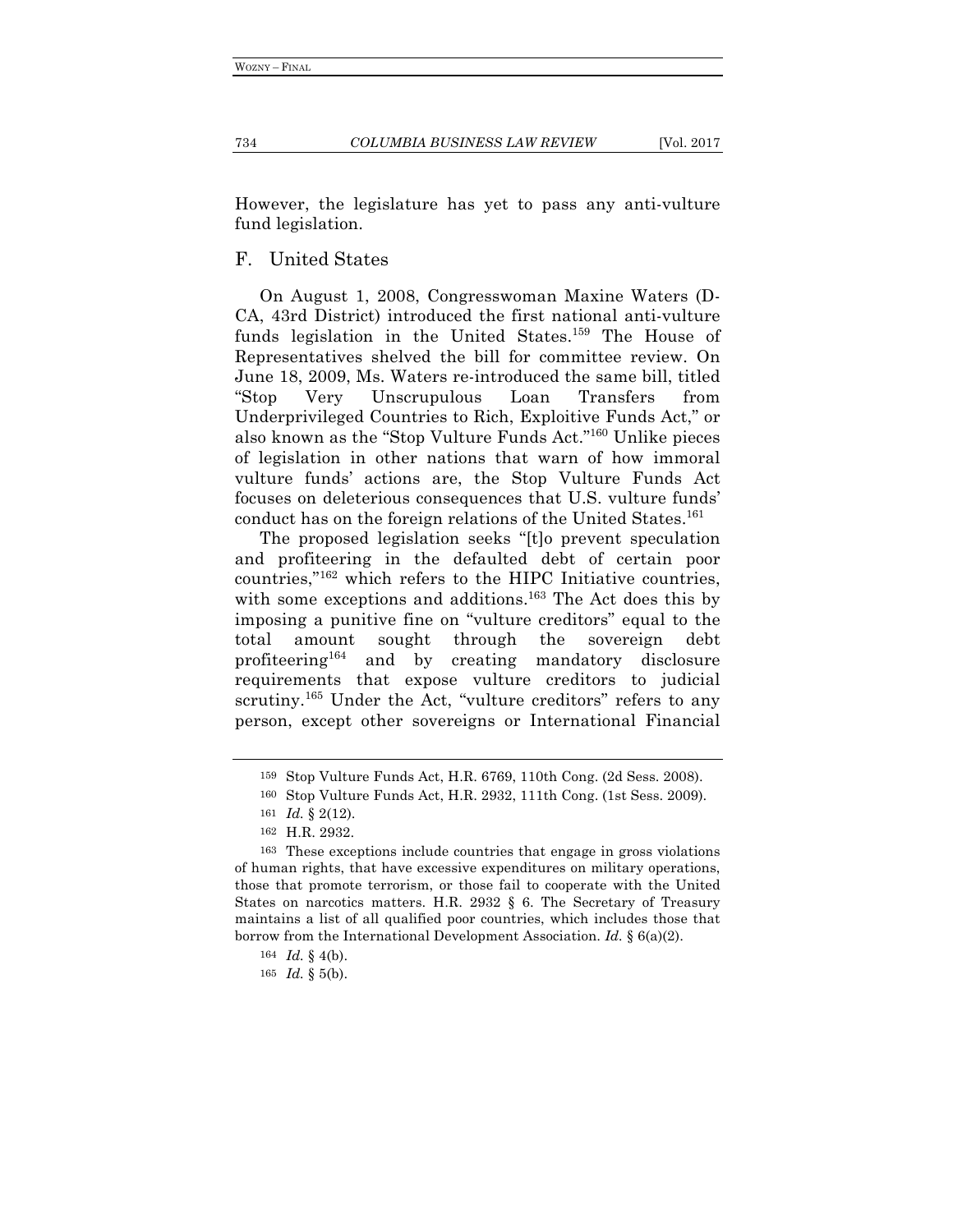Institutions,166 who acquires defaulted sovereign debt of a qualified poor country at a discount to face value.<sup>167</sup>

Both bills were referred to the Committee on the Judiciary and the Committee on Financial Services, but neither has gone to a vote.168

### G. France (Proposed Legislation)

On March 30, 2016, the French National Assembly started considering legislative action to promote transparency, anti-corruption, and economic modernization with the "Sapin II Bill."<sup>169</sup> The proposed Bill attached antivulture fund legislation to Article XXIV of the Bill,<sup>170</sup> and functioned similarly to the United Kingdom's DRA by limiting the claims brought by vulture funds against sovereign states facing default.<sup>171</sup> Additionally, the French law would enlarge judicial discretion and enhance the court's role in countering vulture funds. It does this by requiring vulture funds to obtain court authorization before commencing any litigation for seizure of debt recovery.<sup>172</sup>

<sup>166</sup> The definition for "vulture creditors" in H.R. 2932 follows the definition for "vulture creditor" under section 1701(c)(2) of the International Financial Institutions Act. *Id.* § 3(1).

<sup>167</sup> *Id.*

<sup>168</sup> H.R. 2932; *see also* Stop Vulture Funds Act, H.R. 6796, 110th Cong. (2d Sess. 2008).

<sup>169</sup> Bénédicte Graulle et al., *The Sapin II Bill: A Potential Game-Changer in French Corruption Enforcement*, JONES DAY (May 2016), http://www.jonesday.com/The-Sapin-II-Bill-A-Potential-Game-Changer-in-French-Corruption-Enforcement-05-05-2016/?RSS=true.

<sup>170</sup> Fabrice Nodé-Langlois, *L' «amendement Poutine» adopté dans la loi Sapin 2,* LE FIGARO (Oct. 6, 2016, 3:53 PM), http://www.lefigaro.fr/ conjoncture/2016/06/10/20002-20160610ARTFIG00199-l-amendementpoutine-adopte-dans-la-loi-sapin-2.php [https://perma.cc/KZW3-ZS89].

<sup>171</sup> Adrien Paredes-Vanheule, *France to Restrict Vulture Funds' Claims,* INVESTMENT EUROPE (June 3, 2016), http://www.investmenteurope.net/regions/france/france-restrict-vulturefunds-claims/ [https://perma.cc/5RRX-27YM].

<sup>172</sup> *Id.*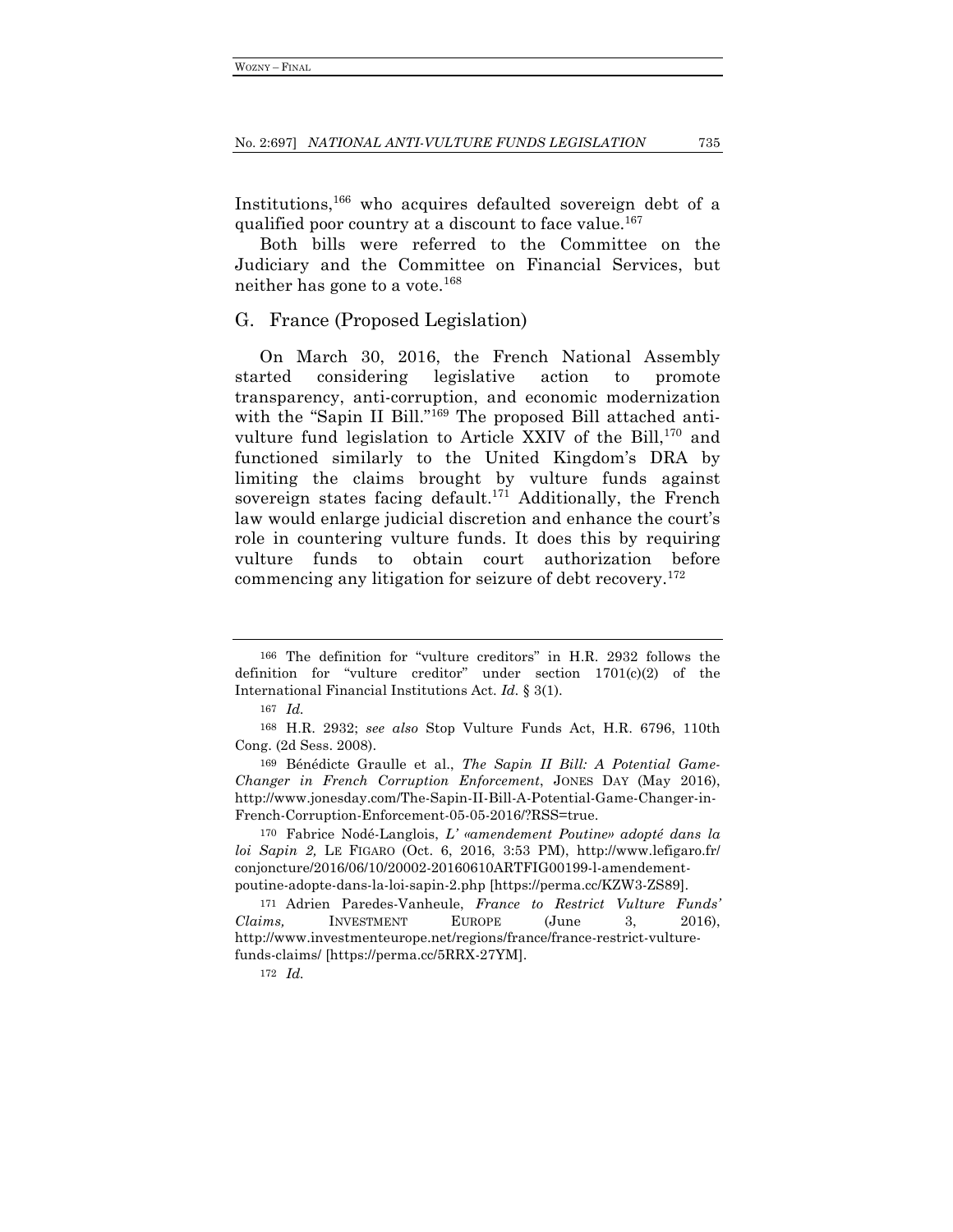The French legislature appeared to have been motivated by NML Capital's victory over Argentina, by the UN Human Rights Report,173 and by the Belgian law enacted in September 2015, which is similar to the French draft legislation. <sup>174</sup> However, the Senate adopted a version of this bill on November 3, 2016 with Article XXIV deleted in the final revision.<sup>175</sup>

## H. Belgium's Anti-Vulture Act

### 1. Background

In January 2008, Belgium's Federal Parliament adopted its first legislation to "safeguard Belgian funds disbursed towards development cooperation and debt relief from the actions taken by vulture funds."176 The law forbade the seizure or transfer of development assistance between parties and prohibited creditors from recovering interest owed to vulture creditors.177

On July 12, 2015, the Belgian Federal Parliament passed its second national legislation against vulture funds, known as the Anti-Vulture Funds Law,<sup>178</sup> which became effective on

<sup>173</sup> Plateforme Dette & Développement, *Loi Sapin 2: L'Assemblée confirme sa volonté de réguler l'action des fonds vautours mais ne leur coupe pas les ailes*, CADTM: COMITÉ POUR L'ABOLITION DES DETTES ILLÉGITIMES (Sept. 30, 2016), http://www.cadtm.org/Loi-Sapin-2-L-Assemblee-confirme [https://perma.cc/2J24-EUH4].

<sup>174</sup> *See* Paredes-Vanheule, *supra* note 171.

<sup>175</sup> *Projet de loi relatif à la transparence, à la lutte contre la corruption et à la modernisation de la vie économique*, SÉNAT (Nov. 3, 2016), https://www.senat.fr/espace\_presse/actualites/201606/le\_senat\_examine\_la \_loi\_sapin\_2.html (legislative history of the Sapin II Billl).

<sup>176</sup> Bai, *supra* note 127, at 722 (quoting The Chamber of Representatives, *Project de loi visant à empêcher la saisie ou la cession des fonds publics destinés à la cooperation international, notamment par la technique des fonds vautours* (2008) Belgian Federal Parliament).

<sup>177</sup> *Id.*

<sup>178</sup> Loi relative à la lutte contre les activités des fonds vauteurs [Anti-Vulture Funds Law] of July 12, 2015, MONITEUR BELGE [M.B.] [Official Gazette of Belgium] Sept. 11, 2015, 57357.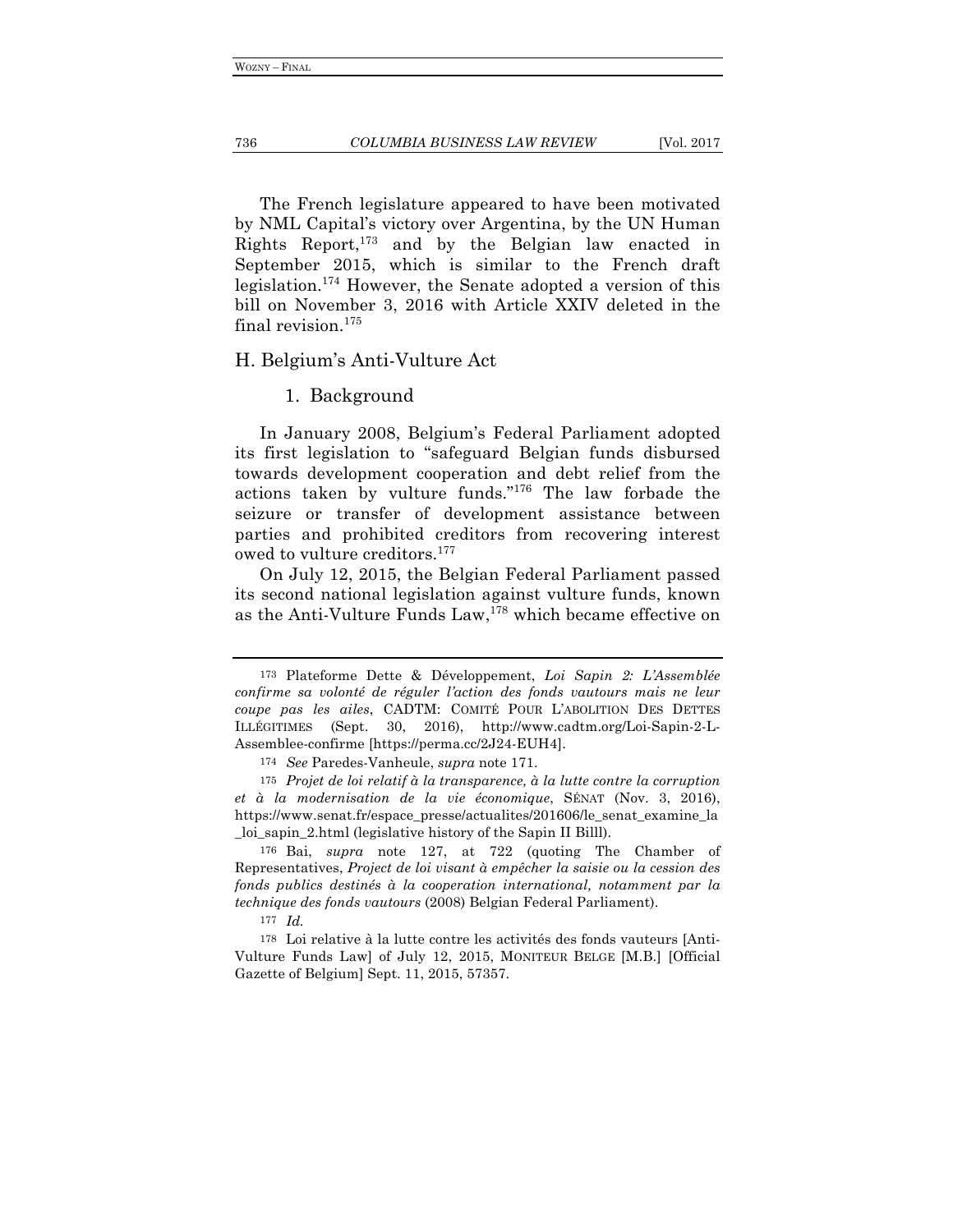September 12, 2015.<sup>179</sup> Shortly after passing the Anti-Vulture Funds Law, Belgium's Federal Parliament inserted an act into Article 1412 (collectively, the "Belgian Laws") of the Judicial Code ("Article 1412") that governed seizures of property belonging to foreign countries.180 Despite separate ratification, the two legislative acts work in tandem with each other to achieve their goals.

### 2. What Does the Legislation Do?

Unlike anti-vulture fund legislation passed in other countries, the Belgian Laws are very short.<sup>181</sup> Article 1412, which fits on one page, announces that sovereign property, including bank accounts, is generally not seizable by creditors.182 There are three exceptions to this rule: first, where the sovereign state expressly and specifically agrees to the seizability of the property; second, where the property was earmarked specifically for the satisfaction of a demand that is the subject of enforcement or "authentic" private title; and third, if it is established that the property is specifically in use or intended for use by the foreign power, except for public non-commercial services, that the property is located in the country's territory, and there is enforceable or "authentic" private title to the property.<sup>183</sup>

The Anti-Vulture Funds Law, on the other hand, deals specifically with claims rather than sovereign property. The Anti-Vulture Funds Law vanquishes the rights of claimants that pursue an "illegitimate advantage" on sovereign distressed debt.184 To determine what constitutes an illegitimate advantage, the legislation provides a two-prong

<sup>179</sup> *Id.*

<sup>180</sup> *See* CODE JUDICIAIRE/GERECHTELIJK WETBOEK [C.JUD./GER.W.] art.1412 (Belg.), http://www.etaamb.be/fr/loi-du-23-aout-2015\_n2015009 459.html [https://perma.cc/5WG5-TS59].

<sup>181</sup> *See* Anti-Vulture Funds Law.

<sup>182</sup> C.JUD./GER.W. art.1412 § 1.

<sup>183</sup> *Id.* § 2.

<sup>184</sup> Anti-Vulture Funds Law, art. 2.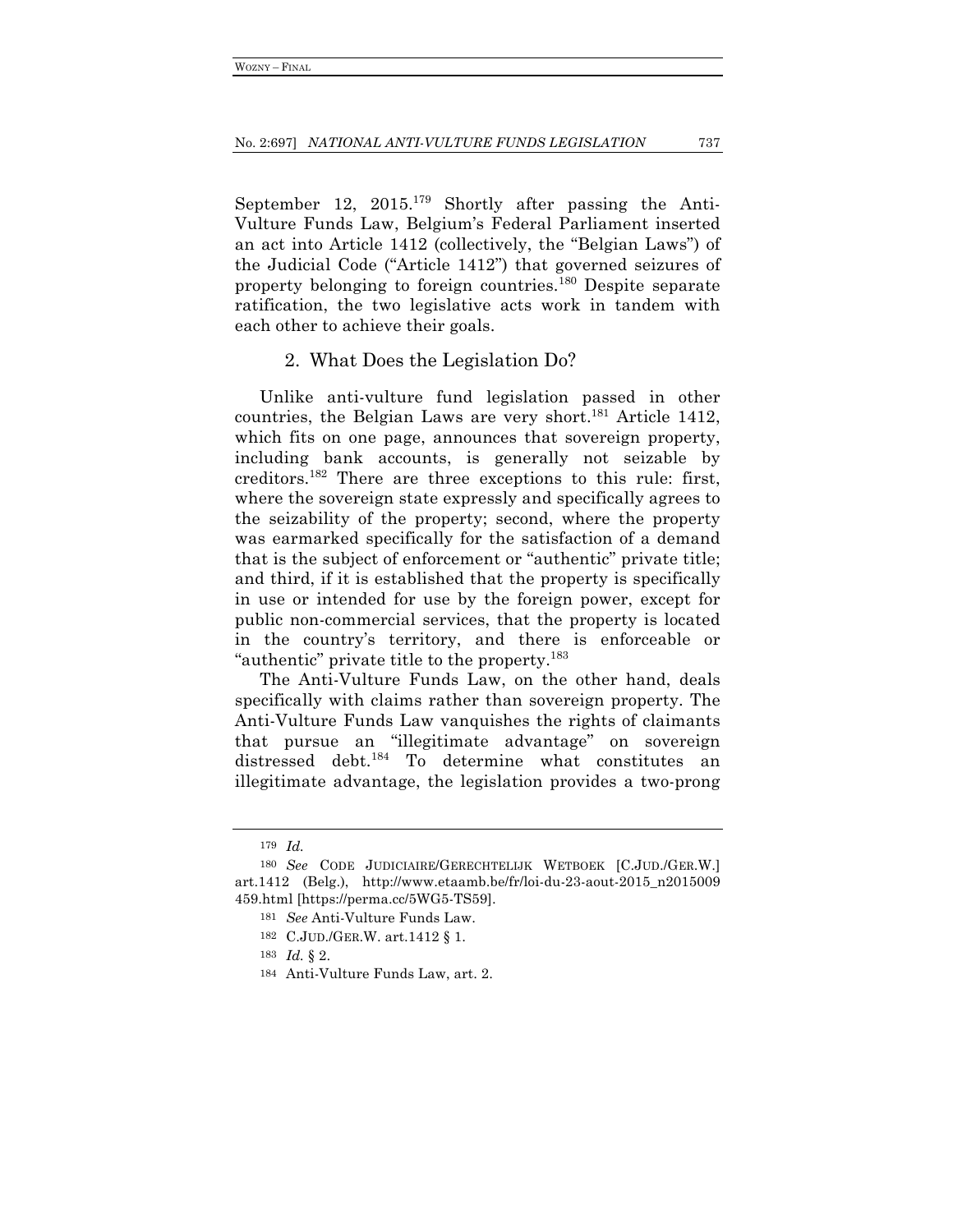test.185 First, there must be a manifest difference between the purchase price and the face value of the loan, or between the purchase price and the sums actually claimed by the creditor.186 The second prong requires at least one of the following criteria to also be met: (1) the debtor State is in an actual or imminent state of insolvency; (2) the creditor's headquarters are in a tax haven; <sup>187</sup> (3) the creditor systematically uses legal procedures to recover on its loans; (4) the creditor refused to cooperate with the debtor State; (5) the creditor abused the weakness of the State to negotiate a clearly imbalanced restructuring; or (6) repayment of the amounts claimed by the creditor would have a negative effect on the public finances of the debtor State.188

The Belgian Laws have been met with mixed results. Despite the two-prong test, practitioners remain uncertain as to the legislation's scope.<sup>189</sup> Some have criticized the Belgian Laws for their potentially negative impact on Belgium as a financial center.<sup>190</sup> Many others, however, have offered praise. The French legislature, for example, proposed a bill similar to the Belgian Laws in June 2016.191 The Committee for the Abolition of Illegitimate Debt also considers it model legislation.<sup>192</sup> The United Nations

192 CNCD, *Intervention du CNCD-11.11.11, CADTM et 11.11.11 koepel van de Vlaamse Noord-Zuidbeweging dans le recours en annulation* 

<sup>185</sup> *Id.*

<sup>186</sup> *Id.*

<sup>187</sup> "Tax haven" is a rough approximation for a more complex definition outlined in the Anti-Vulture Funds Law, which provides a threeparty disjunctive test. Specifically, this test is: are the headquarters on the list of states or non-cooperative jurisdictions established by the Financial Action Task Force ("FATF"), or referred to in Article 307, § 1, paragraph 5, of the Code of income tax of 1992, or that refuses to negotiate and sign an agreement in accordance with OECD standards which provides the automatic exchange of information in tax and banking matters with Belgium. *See* Anti-Vulture Funds Law, art. 2; *see also infra* Appendix A.

<sup>188</sup> Anti-Vulture Funds Law, art. 2.

<sup>189</sup> *See* RICHELLE, supra note 6, at 3.

<sup>190</sup> *Id.*

<sup>191</sup> See *supra* notes 169–175 and accompanying text.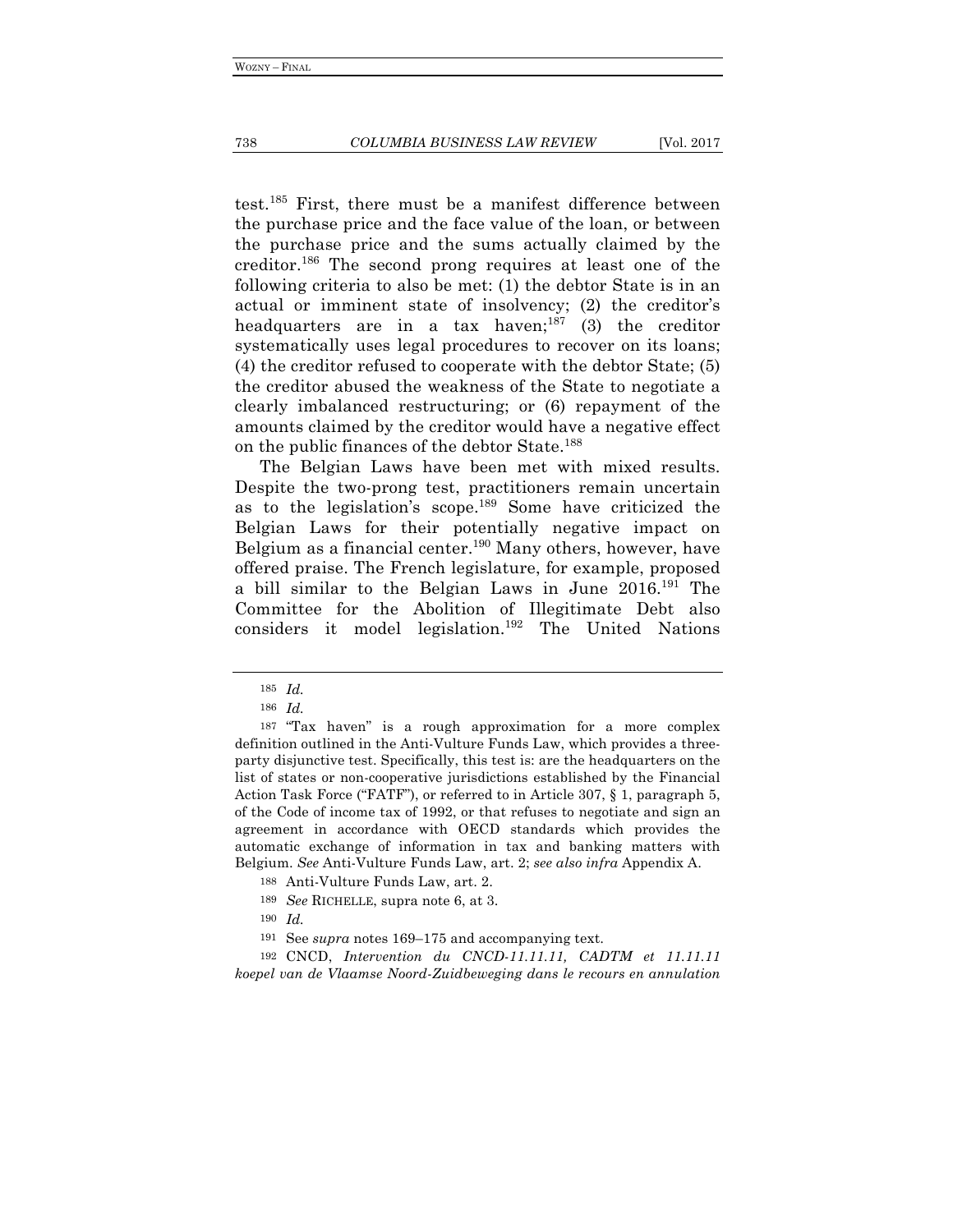Independent Expert on foreign debt and human rights, Juan Pablo Bohoslavsky, noted the international importance of the Belgian legislation and praised it as the most "comprehensive cover against excessive financial claims by vulture funds."193

### 3. Constitutional Challenge

While political entities have taken to praising the regulation, vulture funds have taken to litigation to protect their rights. On March 2–3, 2016, NML Capital Ltd. ("NML"), a vulture fund incorporated in the Cayman Islands,194 raised constitutional challenges to the Anti-Vulture Funds  $Law<sup>195</sup>$  and Article  $1412<sup>196</sup>$  before the Belgian Constitutional Court. The Article 1412 challenge was met by Yukos Universal Limited,<sup>197</sup> a firm from the Isle of Man.<sup>198</sup>

195 Cour Constitutionnelle [CC][Constitutional Court] case no. 6371 (FR) (ongoing, no decision reached yet), accessed at http://www.constcourt.be/fr/common/home.html.

196 Cour Constitutionnelle [CC][Constitutional Court] case no. 6372 (FR) (ongoing, no decision reached yet), accessed at http://www.constcourt.be/fr/common/home.html.

197 Cour Constitutionnelle [CC][Constitutional Court] case no. 6373 (NL) (ongoing, no decision reached yet), accessed at http://www.constcourt.be/fr/common/home.html. The document mistakenly refers to Yukos Universal Limited as "Ykos Universal Limited."

198 Yukos Universal Limited v. Russian Federation (Isle of Man v. RU), PCA Case No. AA227 31 (Perm. Ct. Arb. 2014),

*devant la Cour Constitutionnelle du fonds vautour NML Capital Ltd. contre la loi du 12 juillet 2015 relative à la lutte contre les activités des fonds vautours*, CADTM (2016) http://www.cncd.be/IMG/pdf/ factsheet\_fr.pdf [https://perma.cc/9YH3-49NG].

<sup>193</sup> Press Release, UN Human Rights Office of the High Comm'r, Belgian Legislation Against Vulture Funds Should Be Preserved – UN Rights Expert Urges (June 15, 2016) http://www.ohchr.org/EN/ NewsEvents/Pages/DisplayNews.aspx?NewsID=20106&LangID=E [https://perma.cc/QLN9-UKEG].

<sup>194</sup> NML Cap. Ltd. v. Republic of Argentina [2011] UKSC 31 2 AC 495, 496, https://www.supremecourt.uk/cases/docs/uksc-2010-0040 judgment.pdf [https://perma.cc/NLB8-LFTJ].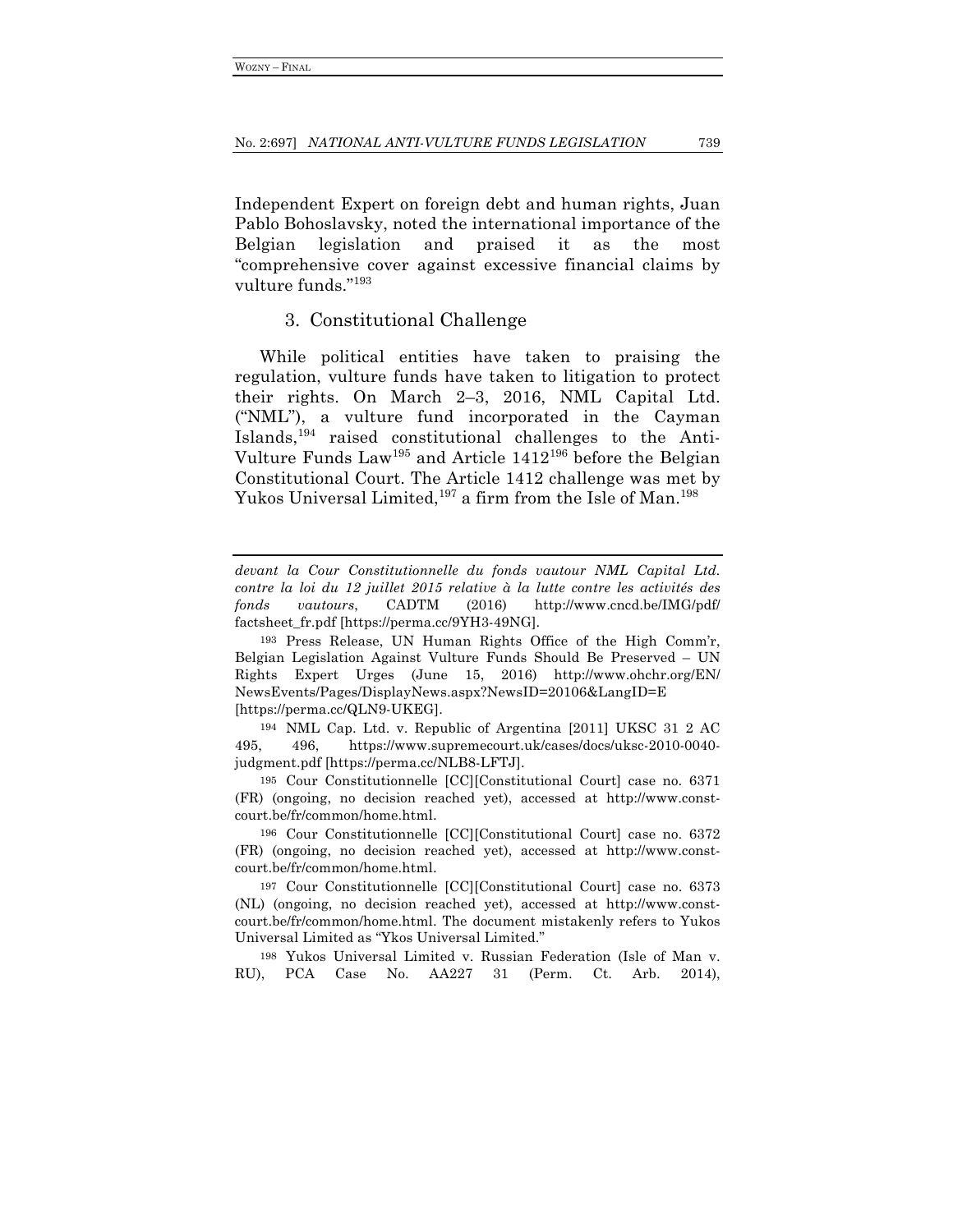#### 740 *COLUMBIA BUSINESS LAW REVIEW* [Vol. 2017

NML presented three arguments in support of its constitutional challenge. First, NML argued that the law breached its property rights.199 Second, NML proposed the laws wrongfully discriminate between creditors of sovereigns and other creditors and arbitrarily determine some claims to be legitimate while others as illegitimate.<sup>200</sup> Finally, NML submits that these laws violate the inviolability of contracts.201 After almost a year, this constitutional challenge remains ongoing and unresolved by the Belgian Constitutional Court.

## IV. RECOMMENDATIONS AND SOLUTIONS

Regulations that restrict the rights of a particular group of creditors should consider the benefits and harms created by that group, and in circumstances where these benefits are extraordinary, the lawmakers should enact legislation that curtails the harms without eliminating the benefits. Specifically, national anti-vulture funds legislation that addresses holdout problems should (1) be mindful that vulture funds create more efficient capital markets;<sup>202</sup> (2) function as a counterbalance to the moral hazard problem posed by sovereigns; <sup>203</sup> (3) provide liquidity on the secondary market for distressed debt;<sup>204</sup> and (4) provide information to the market as corruption-exposers.<sup>205</sup> While the DRA is more sensitive to these benefits, the Belgian Laws are not. If future legislation is adopted by other nations, such regulation might eliminate the secondary distressed debt market by blocking out liquidity-providers.

- 203 *See supra* Section II.B.2.
- 204 *See supra* Section II.B.3.

https://www.pcacases.com/web/sendAttach/420 [https://perma.cc/YY6X-8ZZT].

<sup>199</sup> *See* Vivien, *supra* note 8.

<sup>200</sup> *Id.*

<sup>201</sup> *Id.*

<sup>202</sup> *See supra* Section II.B.1.

<sup>205</sup> *See supra* Section II.B.4.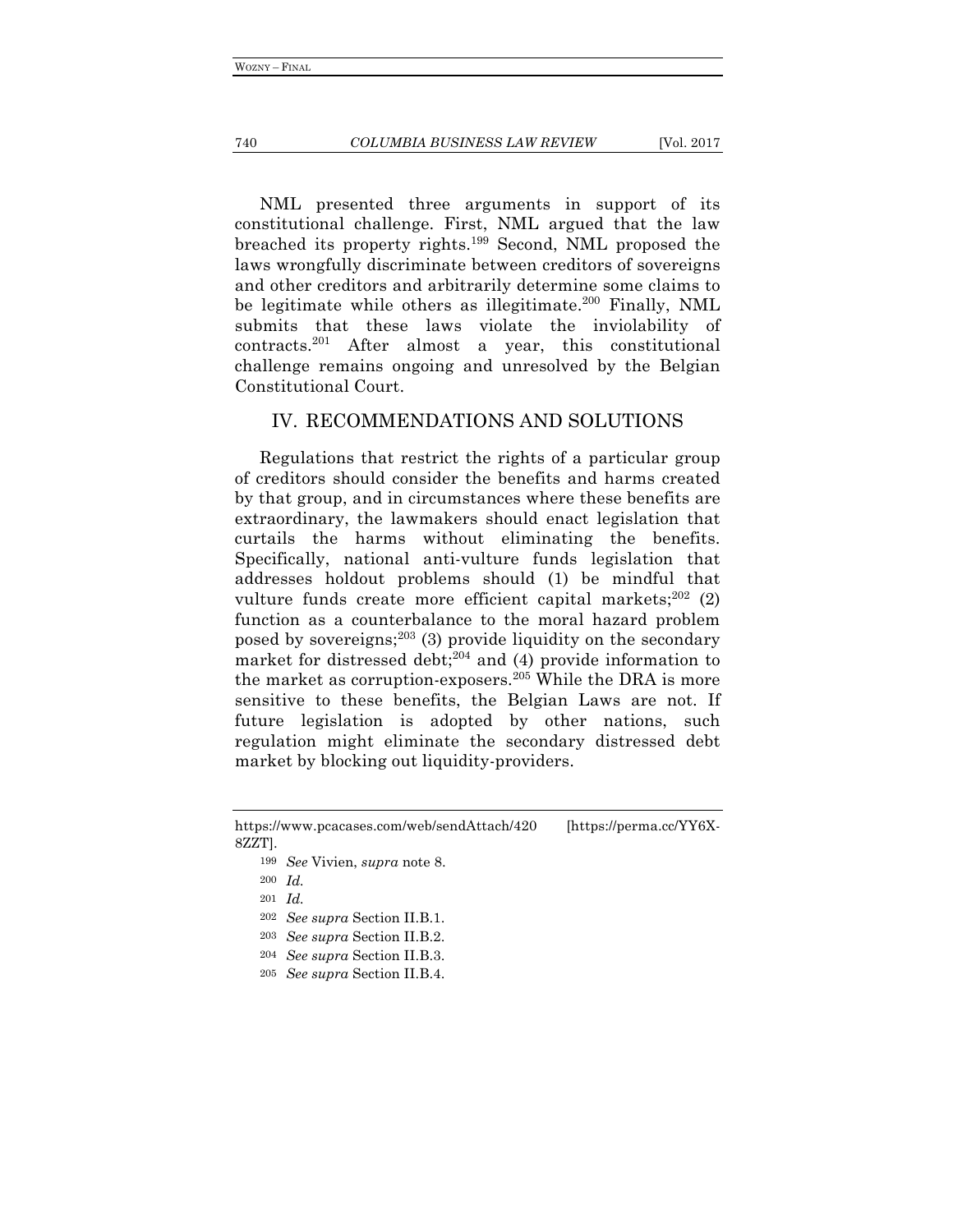## A. By Eliminating the Ability to Profit on Sovereign Debt Claims, the Belgian Laws Eliminate the Secondary Distressed Debt Market and Expose Sovereigns to Other Inefficiencies

One issue the Belgian Laws address is the incentive for vulture funds to buy claims during the late stages of a negotiation in a sovereign restructuring, which may cause holdouts and further delays.<sup>206</sup> For example, if negotiations are going poorly and creditors believe they will only receive 10% of the loan's purchase price, creditors will be incentivized to sell their claims to vulture funds for 15% of the purchase price. Vulture funds would be willing to pay this premium because their expected return may be higher due to their resources and expertise to litigate their claims. After purchasing these claims, however, vulture funds will not be content to restructure for 15%. Rather, they will seek to maximize gains. Thus, such claims trading may prolong a voluntary sovereign restructuring.

The Belgian Laws address this problem by limiting the creditor's recovery amount to the price paid, thereby eliminating the incentive for the vulture fund to purchase the loan at 15%.<sup>207</sup> Two observations follow. First, claims will not be uniform and will have different values under this mechanism. Generally, the closer to default an investor purchases a sovereign loan, the lower its purchase price and quality, and the less likely a creditor will receive any recovery. Regardless of the expected return the creditor expects, however, all creditors' rights are still the same. Under the Belgian Laws' restriction, however, early purchasers' rights might be more valuable, and as such, early purchasers may receive greater recovery.

The second observation, however, is that regardless of whether the investor purchases early or late, the highest her

<sup>206</sup> *See* Phillips & Johnston *supra* note 62 and accompanying text.

<sup>207</sup> Loi relative à la lutte contre les activités des fonds vauteurs [Anti-Vulture Funds Law] of July 12, 2015, MONITEUR BELGE [M.B.] [Official Gazette of Belgium] Sept. 11, 2015, 57357.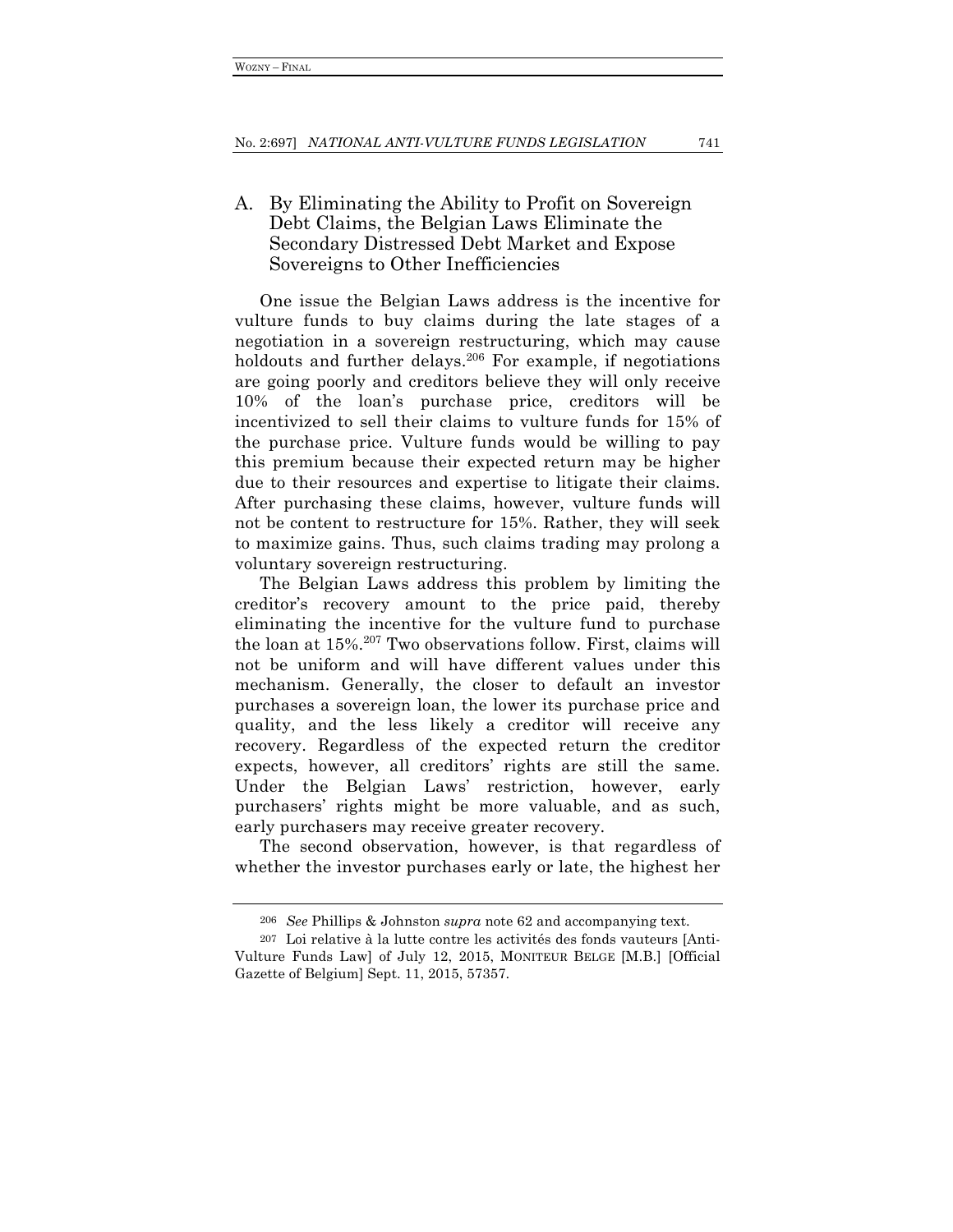return on investment could ever be is the same: zero. By pegging the recovery price to the purchase price, the Belgian Laws vanquish the ability of sovereign distressed debt investors to recover any profit on their investments. No creditor would ever purchase a profitless loan on which she would lose money because of the time value of money. On the one hand, this regulation accomplishes its goal of discouraging distressed debt investors from purchasing odious debt. On the other hand, by eliminating the ability for distressed debt investors to profit, the Belgian Laws eliminate liquidity-providers and essentially shut down the secondary market for sovereign distressed debt.

Eradicating vulture funds from this market wrongly dismisses their benefits and may lead to deleterious consequences. For example, without the ability to make a profit, vulture funds lose the incentive to provide liquidity to suffering banks with distressed sovereign debt on their balance sheets.208 The mechanism that helped avert an international debt crisis in the  $1980s$  would dissipate.<sup>209</sup> Furthermore, banks would recognize the absence of these liquidity-providers on the market, and the cost of capital would rise. It is true that banks may become more careful in issuing loans. However, this additional diligence would make debt more costly and difficult to raise. Financially distressed countries desperate to finance development, education, and medical services would be disproportionately hurt.

Furthermore, the burden to perform due diligence shifts from being a responsibility shared by both the banks and the sovereign into a unilateral responsibility of the bank. In the absence of vulture fund regulation, the sovereign state shares an incentive to monitor its capital structure. $210$  With this elimination of vulture funds, however, financially healthy countries that can still obtain debt from banks will know *ex ante* that no market actor will hold them

<sup>208</sup> *See supra* notes 38–45 and accompanying text.

<sup>209</sup> *Id*.

<sup>210</sup> *See supra* Section II.B.1.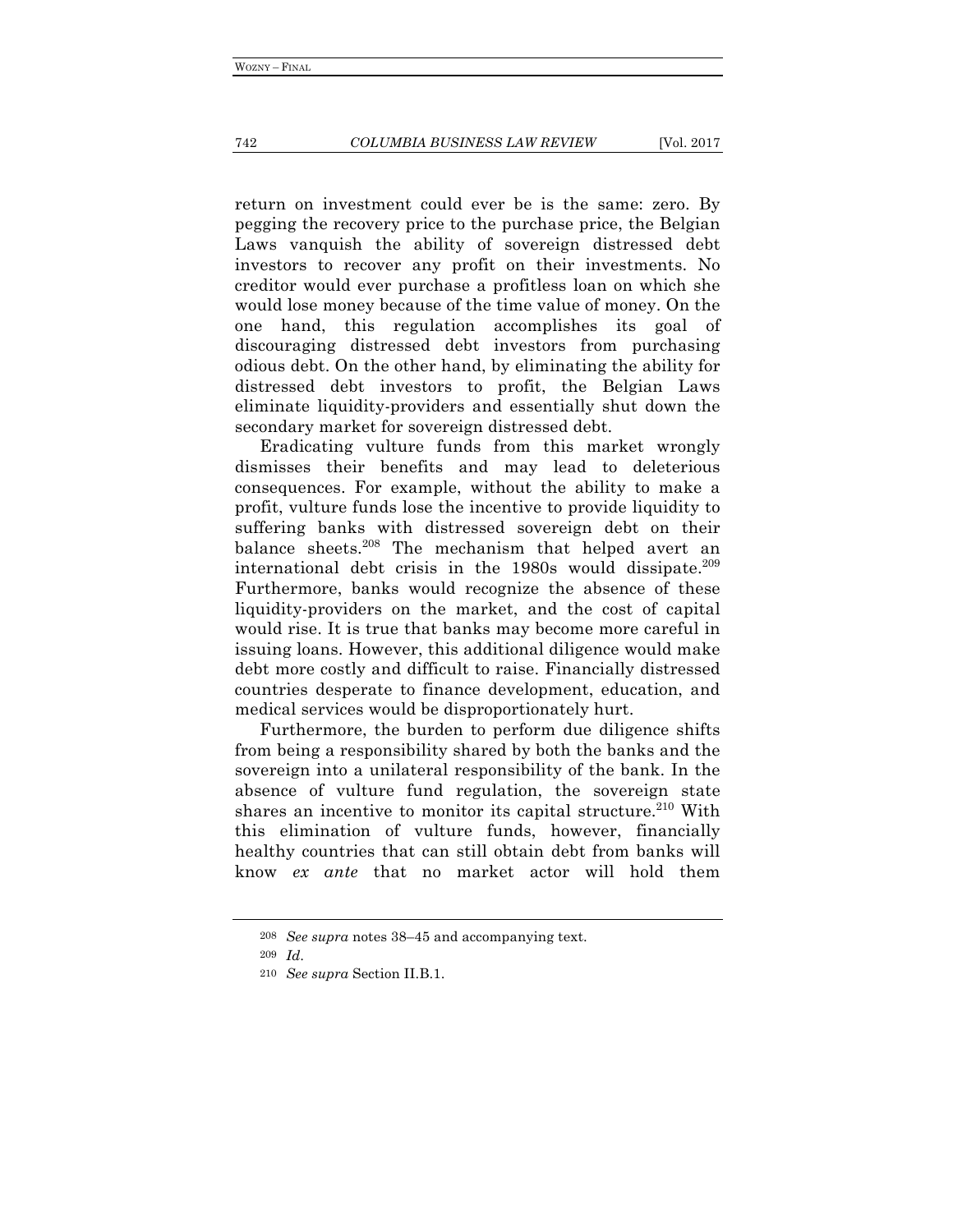accountable. The sovereign will be less careful knowing that if it makes a bad decision, at worst, its taxpayers will pay the bill, and at best, the country may be bailed out by debt relief. As such, these financially healthy countries lose the incentive to monitor their capital structure and suffer from a moral hazard problem.

## B. Trading Odious Debt is a Problem; Trading Other Sovereign Debt is Not

The Belgian Laws clearly seek to resolve problems brought by trading odious debt. The Anti-Vulture Funds Law restricts "reimbursement of the amounts claimed by the creditor would have a clearly adverse impact on the public finances of the debtor state and would likely to compromise the socio-economic development of its people."211

However, the Belgian Laws otherwise fail to distinguish between odious debt and other sovereign debt. By trading sovereign debt, vultures may encourage more efficient capital structures.<sup>212</sup> Trading odious debt, however, confers no benefit to the market and is neither Pareto nor Kaldor-Hicks efficient.<sup>213</sup> Legislation that limits vulture funds' rights should be responsive to this difference.<sup>214</sup> The Belgian Laws, however, broadly restrict the rights of all creditors holding claims with an "illegitimate advantage," regardless of whether or not the claim arises from an HIPC country or from the United States.<sup>215</sup>

The first prong of the "illegitimate advantage test" looks for a clear difference between the purchase price and face value of the loan**,** or between the purchase price and the sums claimed by the creditor.<sup>216</sup> First, this may shut down the possibility of collecting accrued interest by the defaulting

<sup>211</sup> Anti-Vulture Funds Law, art. 2; *see also infra* Appendix A.

<sup>212</sup> *See supra* Section II.B.1.

<sup>213</sup> *See supra* Section II.C.3.

<sup>214</sup> *See supra* Section III.A.

<sup>215</sup> Anti-Vulture Funds Law, art. 2.

<sup>216</sup> *See supra* Section III.H.2; *see also* Anti-Vulture Funds Law, art. 2.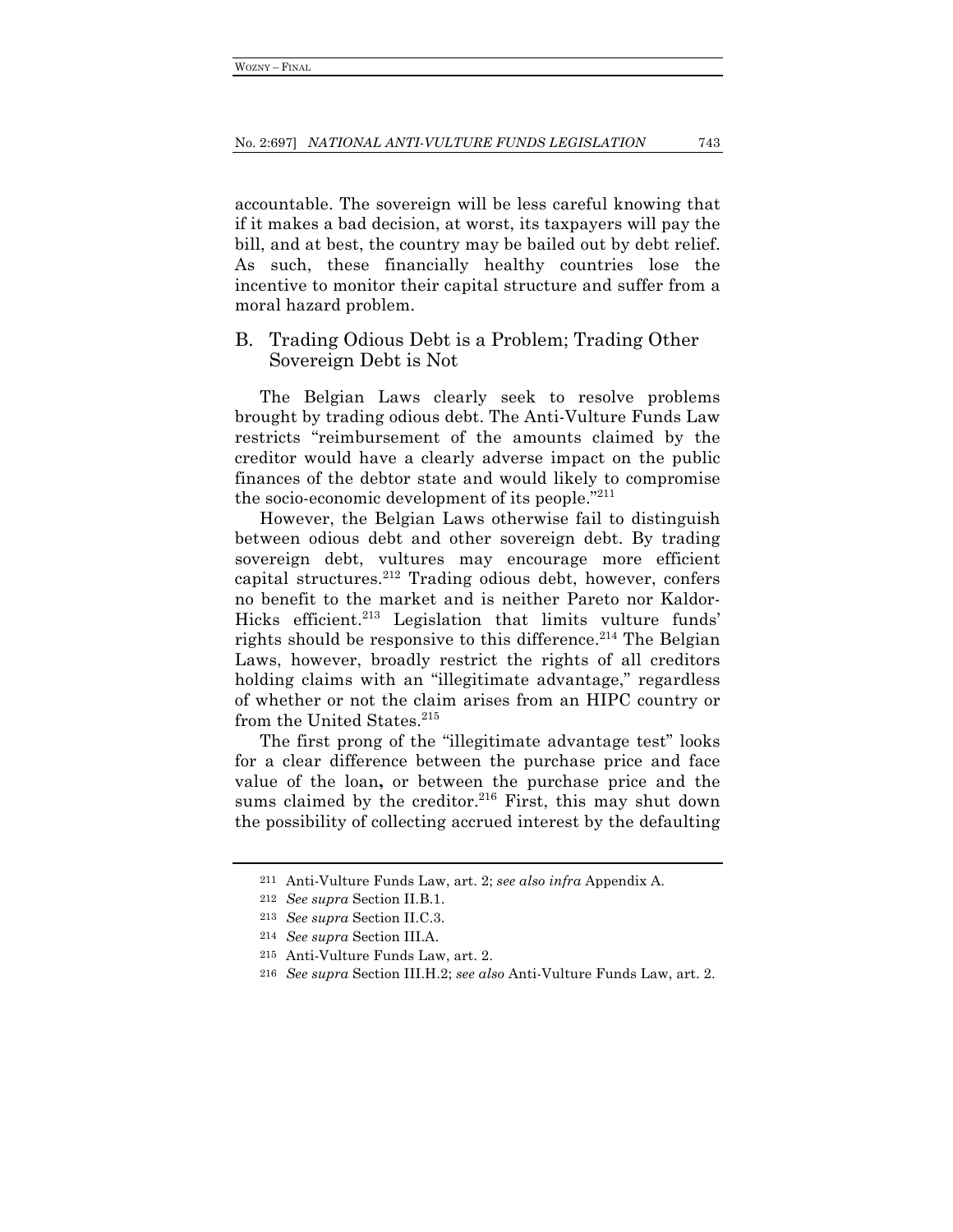#### 744 *COLUMBIA BUSINESS LAW REVIEW* [Vol. 2017

sovereign. Second, this results in a dramatic shift in the bargaining process. While it is unclear how much of a difference is necessary to meet this guideline, any creditor negotiating her rights will be at the mercy of the sovereign in the Belgian jurisdiction. Even without the profit-limiting provision that dismantles the secondary distressed debt market, $2^{17}$  the uncertainty created by the first-prong of the illegitimate advantage test decreases the value of the loans and makes trading them prohibitively expensive.

C. The Belgian Legislation's Definition of "Illegitimate Advantage" Wrongly Absorbs Non-Vulture Funds Under Its Reach

The Belgian legislature never explicitly defines a vulture fund and instead uses the two-prong test of the Anti-Vulture Funds Law to restrict the rights of creditors with characteristics of vulture funds. Some of these combinations of characteristics, however, can apply to non-vulture fund creditors. For example, an individual farmer can theoretically pursue significant unpaid interest while the sovereign is insolvent. This meets both the first prong and second prong. $218$ 

For this reason, the "illegitimate advantage test" may again prove difficult to import to other jurisdictions. To the extent sovereign states seek to borrow from Belgium's legislation, they should be careful to adopt legislation curtailed to the specific conditions of their own markets.

## V. CONCLUSION

The Belgian Laws do not resolve the problems posed by vulture funds in a thoughtful way and other countries should be skeptical in adopting a model that follows the Belgian model. To the extent nations continue deciding to implement national anti-vulture funds regulation, they should limit the

<sup>217</sup> *See supra* Section IV.B.

<sup>218</sup> *See supra* Section III.H.2.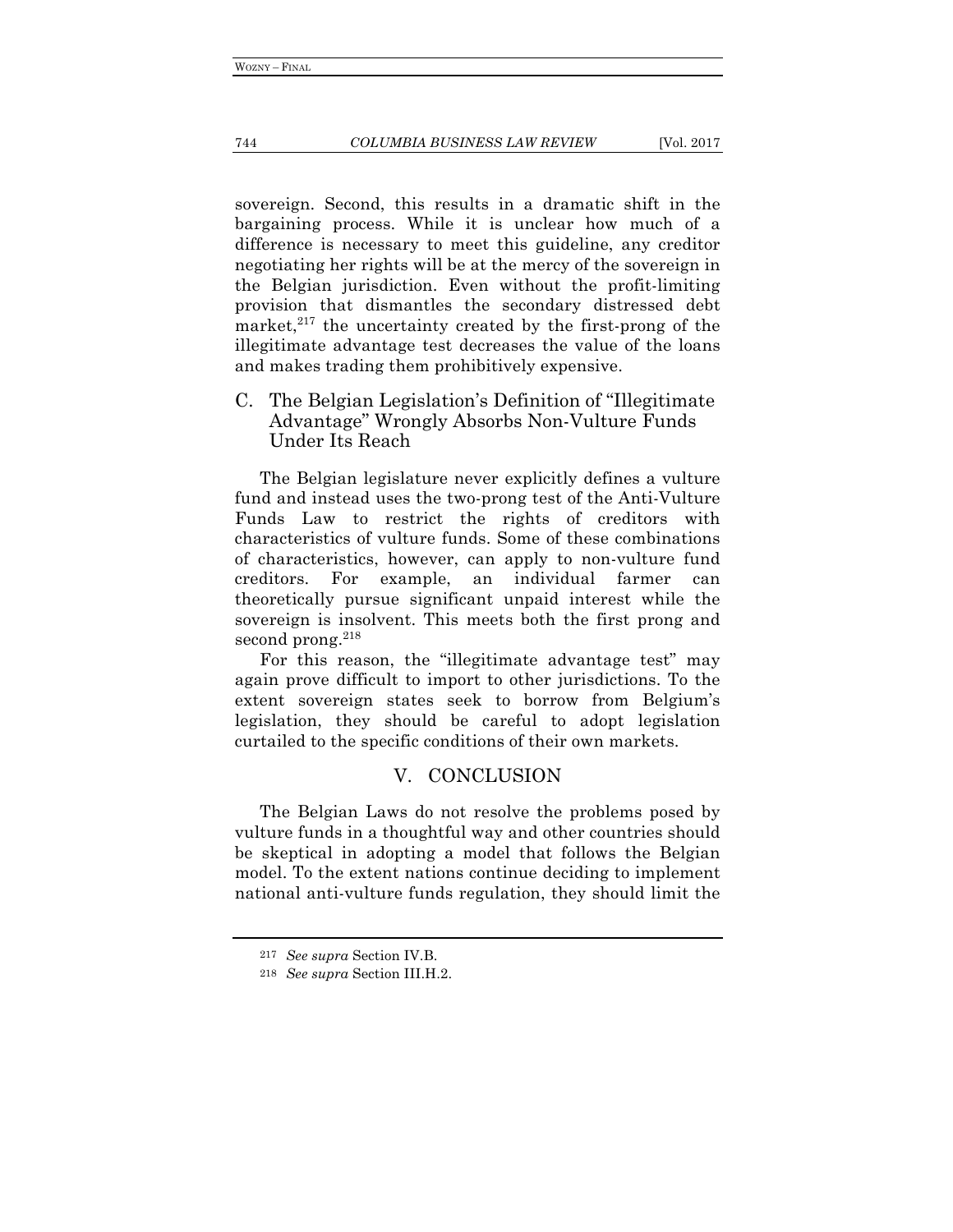scope of its application to odious debt to avoid curtailing the entire secondary distressed debt market and to maintain a flexible market approach to market problems. Moreover, rather than applying broadly to all vulture funds, and even individuals that free-ride on vulture funds efforts, such countries should pass legislation, like the DRA, that enhances active settlement discussions without compromising the bargaining power or rights of either the sovereign or the vulture funds. While politicians may continue to praise the comprehensiveness of the Belgian approach to regulating vulture funds, the United Kingdom's approach with the DRA is more sensitive to the costs and benefits of vulture funds.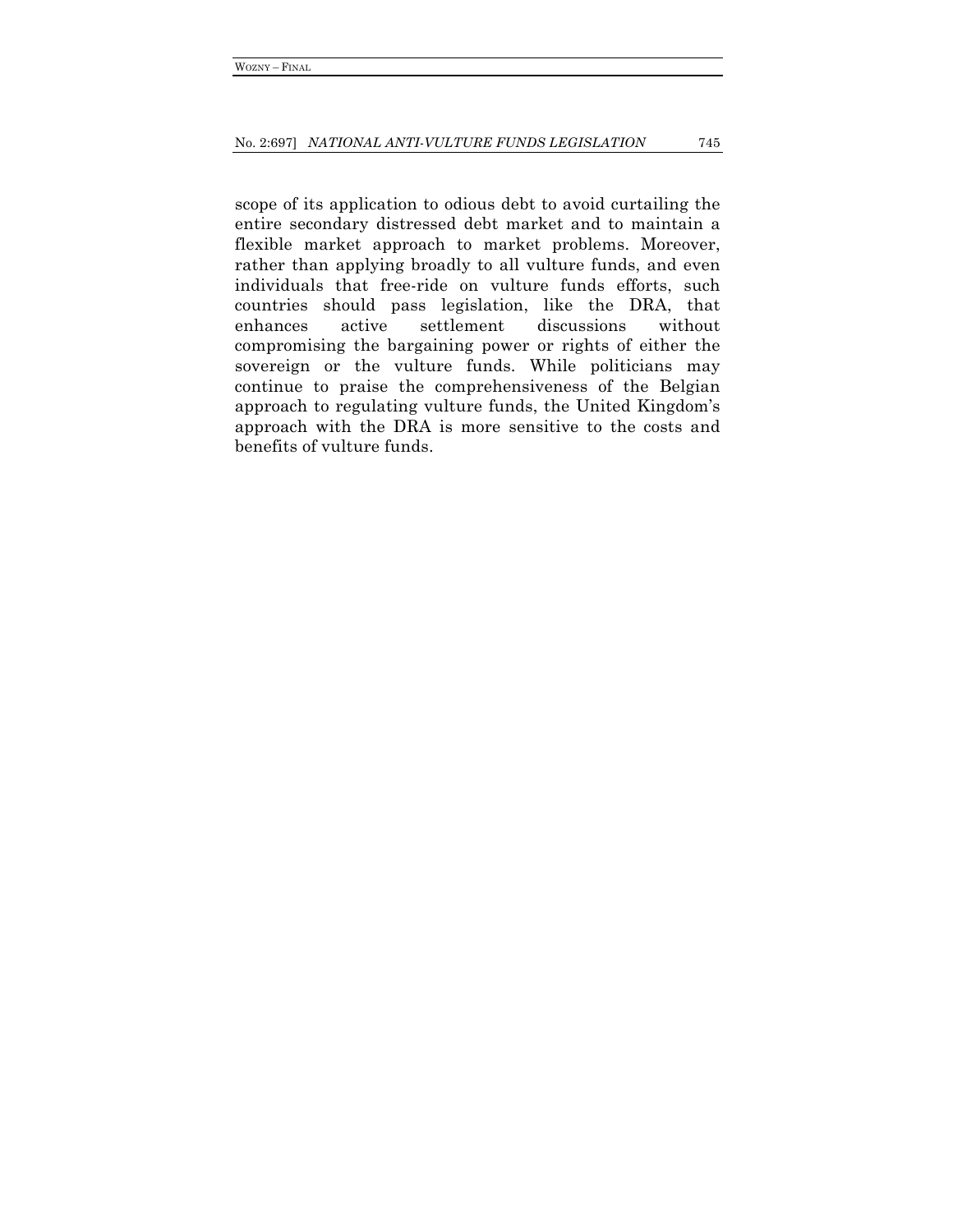## APPENDIX A

### Article 1

This Act regulates a matter referred to in Article 74 of the Constitution.

## Article 2

Where a claimant is pursuing an illegitimate advantage by acquiring a loan or debt on a State, its rights in respect of the debtor State will be limited to the price paid to redeem such loan or debt.

Regardless of the law governing the legal relationship between the creditor and the debtor State, no enforceable title can be obtained in Belgium, and no precautionary measures or enforcement may be taken in Belgium at the request of that creditor in connection with a payment to be charged in Belgium, if such payment gives to the creditor an illegitimate advantage as defined by law.

Pursuing an illegitimate advantage exists where there is a manifest disproportion between the purchase price and face value of the loan or receivable**,** or between the purchase price of the loan or receivable and the sums actually claimed by the creditor.

To constitute an illegitimate advantage, the manifest disproportion referred to in paragraph 2 shall be supplemented by at least one of the following criteria:

- The debtor State was in an actual or imminent state of insolvency at the time of redemption of the loan or receivable;
- The creditor has its headquarters in a State or Territory that is:
	- a) On the list of states or non-cooperative jurisdictions established by the Financial Action Task Force (FATF); or